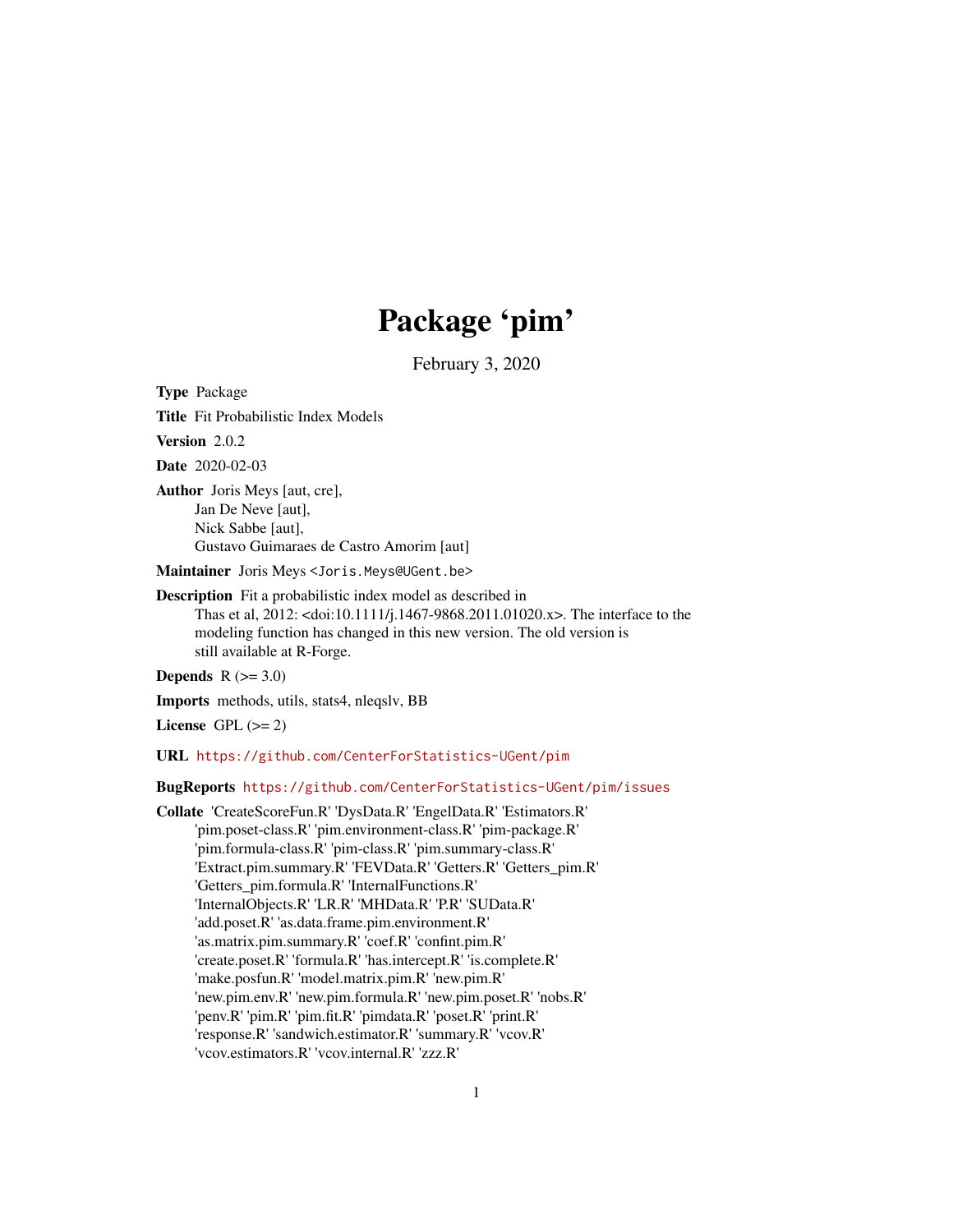**Suggests** testthat, MASS RoxygenNote 7.0.2 NeedsCompilation no Repository CRAN Date/Publication 2020-02-03 18:00:02 UTC

# R topics documented:

|      | 3              |
|------|----------------|
|      | $\overline{3}$ |
|      | $\overline{4}$ |
|      | 5              |
|      | 6              |
|      | 6              |
|      | 8              |
|      | 9              |
|      | 9              |
|      | 10             |
|      | 11             |
|      | 11             |
|      | 12             |
|      | 14             |
|      | 15             |
| 15   |                |
| 16   |                |
| -18  |                |
| - 19 |                |
|      | 20             |
|      | 21             |
| 21   |                |
|      | 23             |
|      | 23             |
|      | 25             |
|      | 26             |
|      | 28             |
|      | 29             |
| 30   |                |
| 31   |                |
| 34   |                |
|      | 34             |
|      |                |
| 36   |                |
| 37   |                |
|      |                |
|      |                |
|      | 39             |

 $\overline{2}$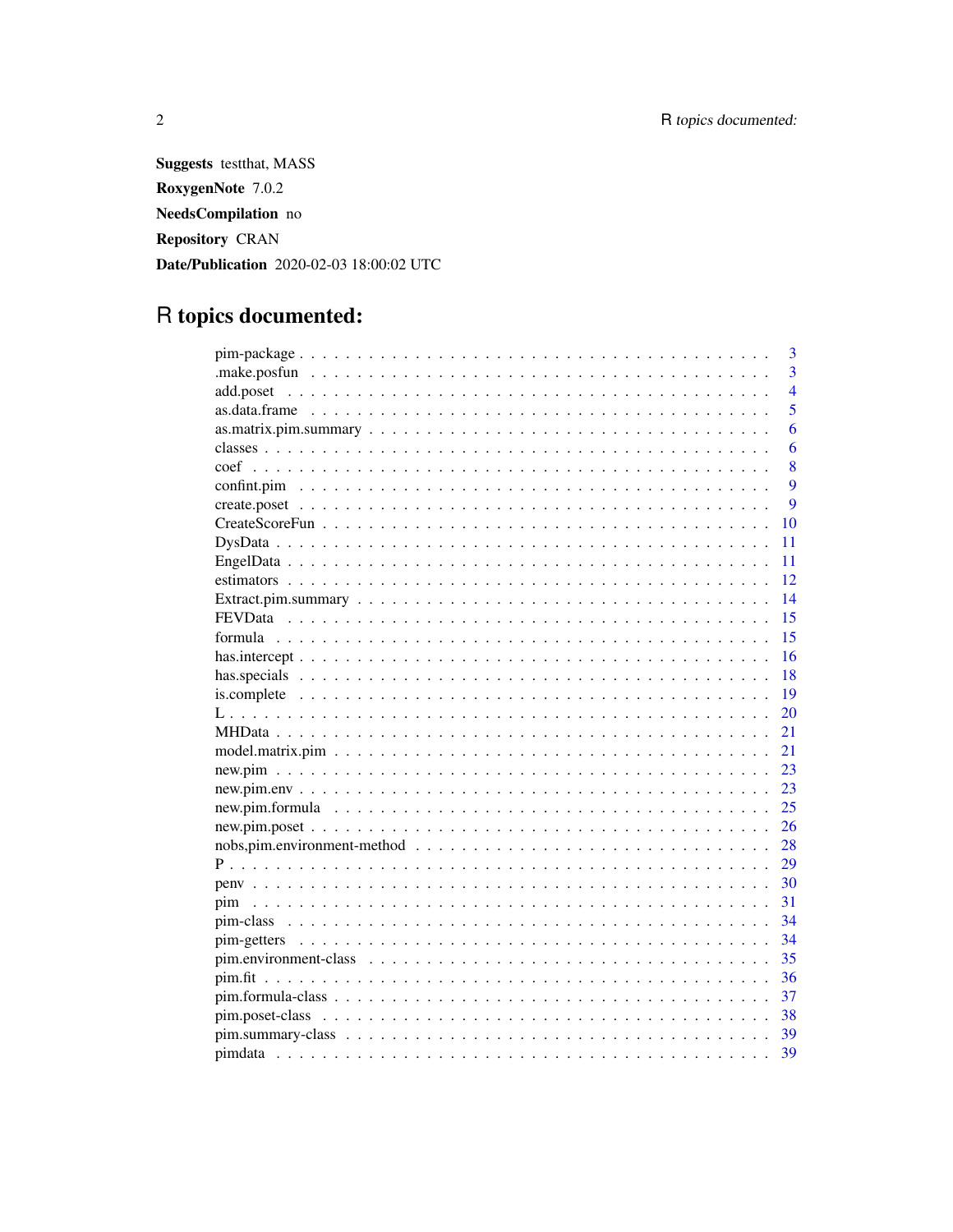## <span id="page-2-0"></span>pim-package 3

| Index |  |
|-------|--|
|       |  |
|       |  |
|       |  |
|       |  |
|       |  |
|       |  |
|       |  |
|       |  |
|       |  |

pim-package *Probabilistic Index Models*

## Description

Fit a probabilistic index model. Note that this version is NOT compatible with the previous version used in the original publications on probabilistic index models. If you want to try out the original code, please install the package pimold from R-Forge. You can install the old package using:

## Details

```
install.packages('pimold',repos = 'http://R-Forge.R-project.org')
```
#### Author(s)

Joris Meys <Joris.Meys@UGent.be> Jan De Neve <Jan.DeNeve@UGent.be> original package and engine code by Nick Sabbe.

## References

<http://r-forge.r-project.org/projects/pim/>

<span id="page-2-1"></span>.make.posfun *Create a poset function*

## Description

This function creates a poset function from a poset. The function is not exported and shouldn't be called by the user.

#### Usage

.make.posfun(poset)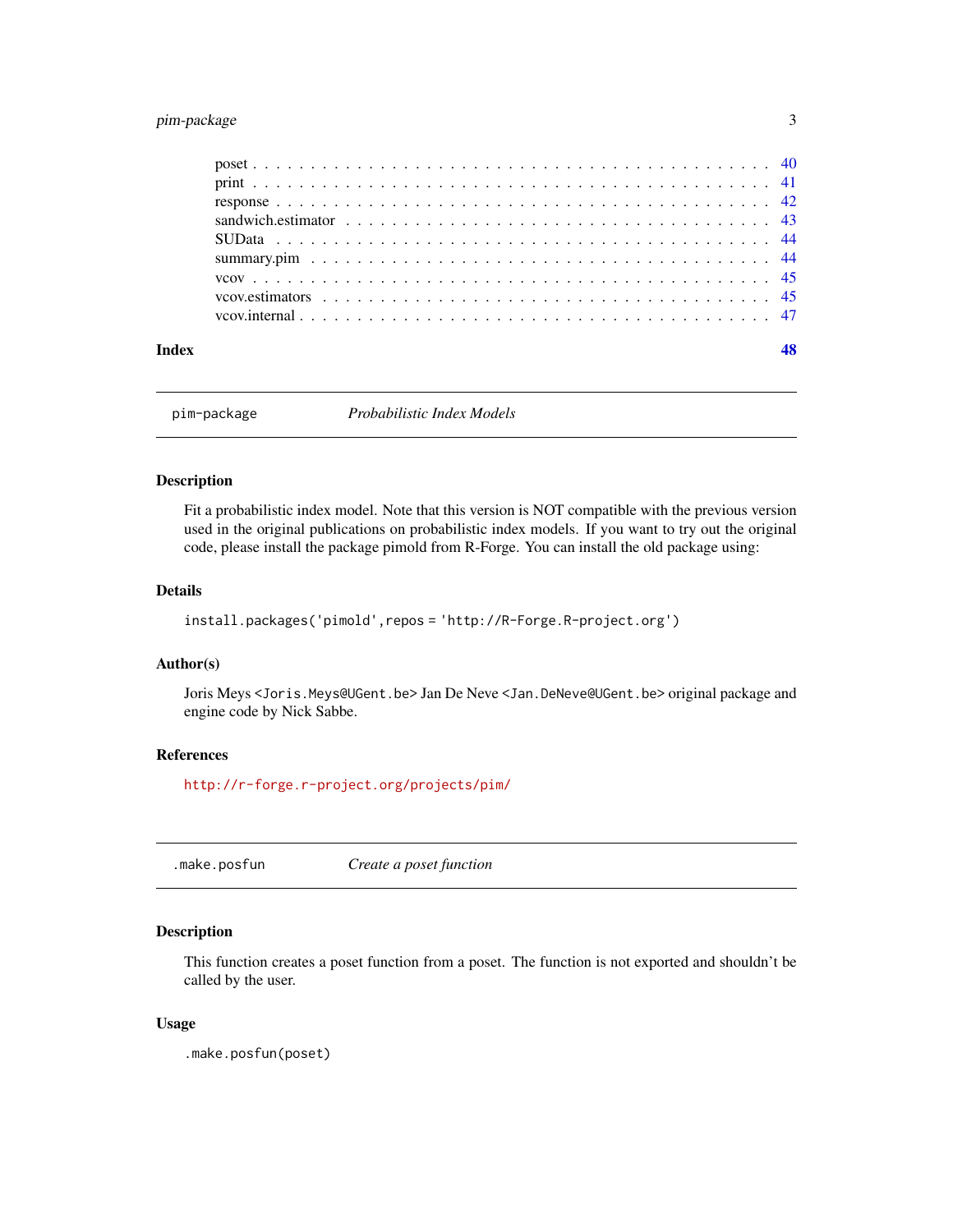#### <span id="page-3-0"></span>Arguments

poset a vector with the columns as indices

## Value

A function that takes a single vector as argument, and that returns the vector with the poset vector applied to it.

<span id="page-3-1"></span>add.poset *Add a poset to a pim.environment object*

## Description

This function adds a poset to a [pim.environment](#page-34-1) object.

#### Usage

```
add.poset(x, ...)
```
## S4 method for signature 'pim.environment'  $add.poset(x, overwrite = FALSE, ...)$ 

#### Arguments

| X         | a pim.environment object                                                                                                            |
|-----------|-------------------------------------------------------------------------------------------------------------------------------------|
| $\cdot$   | further parameters passed to new.pim.poset.                                                                                         |
| overwrite | a logical value indicating whether the poset should be overwritten if it's already<br>present. Defaults to FALSE to avoid problems. |

#### Value

The object with a (new) poset attached.

#### Warning

Although it might be tempting to pass the argument nobs to [new.pim.poset](#page-25-1), you shouldn't. The necessary information is taken from the respective slot in the pim.environment object.

If you provide a matrix or a list as value for the argument compare, note that you can easily create a poset that doesn't use all the observations. This might or might not be your intention. If the poset you try to create contains indices that go beyond the number of observations, you will get errors.

## See Also

[new.pim.poset](#page-25-1) for the possible values of the arguments compare and nobs.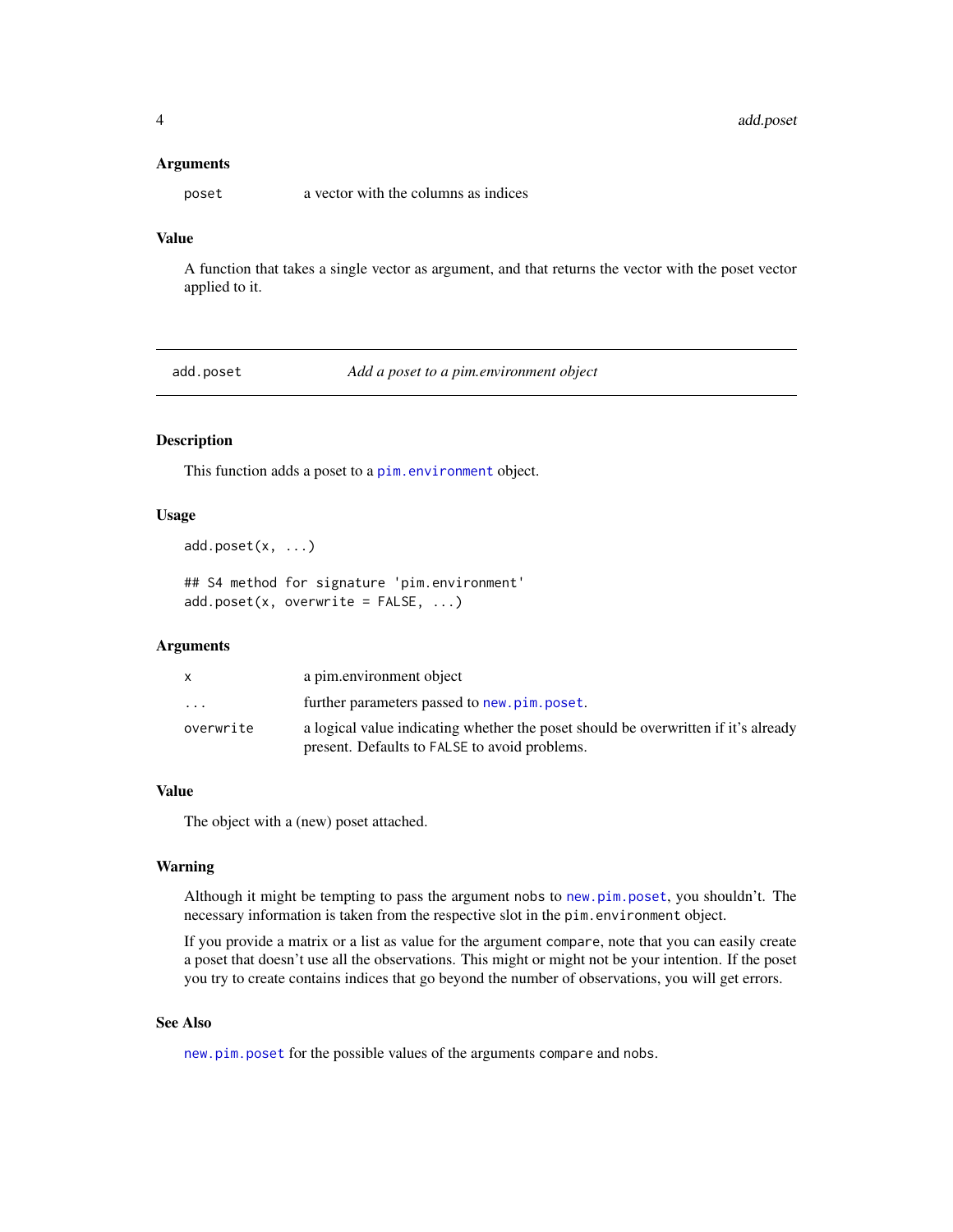#### <span id="page-4-0"></span>as.data.frame 5

## Examples

```
data(DysData)
Dysenv <- new.pim.env(DysData)
Dysenv
DysenvAll <- add.poset(Dysenv, overwrite = TRUE,
                       compare = 'all', nobs = nobs(DysData))
compare(Dysenv)
compare(DysenvAll)
```
## <span id="page-4-1"></span>as.data.frame *Convert a pim.environment to a data frame*

## Description

This function extracts all data from a [pim.environment](#page-34-1) and returns it as a data frame. Note that this is the original data frame, not the one with pseudo observations.

## Usage

```
as.data.frame(x, row.names = NULL, optional = FALSE, ...)
## S4 method for signature 'pim.environment'
as.data.frame(x, row.names = NULL, optional = FALSE, ...)
```
#### Arguments

| $\mathsf{x}$ | a pim.environment object                                                                                                                                              |
|--------------|-----------------------------------------------------------------------------------------------------------------------------------------------------------------------|
| row.names    | NULL or a character vector giving the row names for the data frame. Missing<br>values are not allowed.                                                                |
| optional     | logical. if TRUE, setting row names and converting column names (to syntactic<br>names: see make. names) is optional                                                  |
| $\cdot$      | additional arguments to be passed to or from methods, including strings As Factors.<br>For more information, see the function as . data. frame from the base package. |

## Details

TO DO: Insert link to how to get pseudo observations out.

#### Value

a data frame.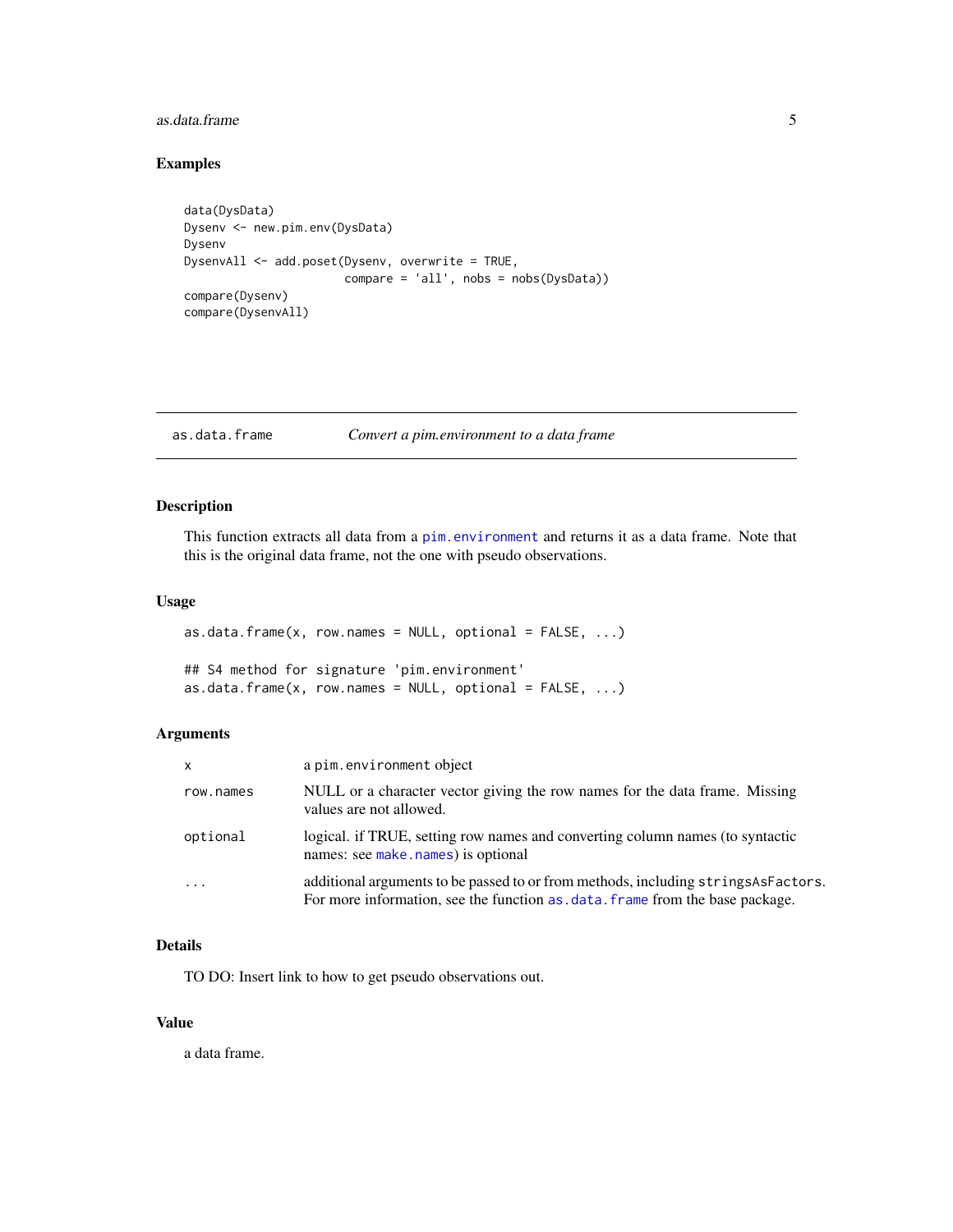<span id="page-5-0"></span>**6** classes and the contract of the classes of the classes of the classes of the classes of the classes of the classes of the classes of the classes of the classes of the classes of the classes of the classes of the classe

## Examples

```
# Create a pim environment
data("DysData")
Dys <- new.pim.env(DysData)
str(as.data.frame(Dys))
```
as.matrix.pim.summary *Convert a pim.summary object to a matrix*

## Description

This function converts a summary object to a matrix so values can be extracted from it.

## Usage

```
as.matrix(x, \ldots)## S4 method for signature 'pim.summary'
as.matrix(x, \ldots)## S4 method for signature 'pim'
as.matrix(x, \ldots)
```
#### Arguments

|          | a pim.summary object                                                       |
|----------|----------------------------------------------------------------------------|
| $\cdots$ | additional arguments to be passed to or from methods. This one is ignored. |

## Value

a matrix with the estimate, standard error, Z value and probability for every coefficient.

| classes |
|---------|
|---------|

classes *Extract information from pim.environment and pim.poset objects*

## <span id="page-5-1"></span>Description

These functions serve to extract the information contained in the objects of class [pim.environment](#page-34-1) and [pim.poset](#page-37-1).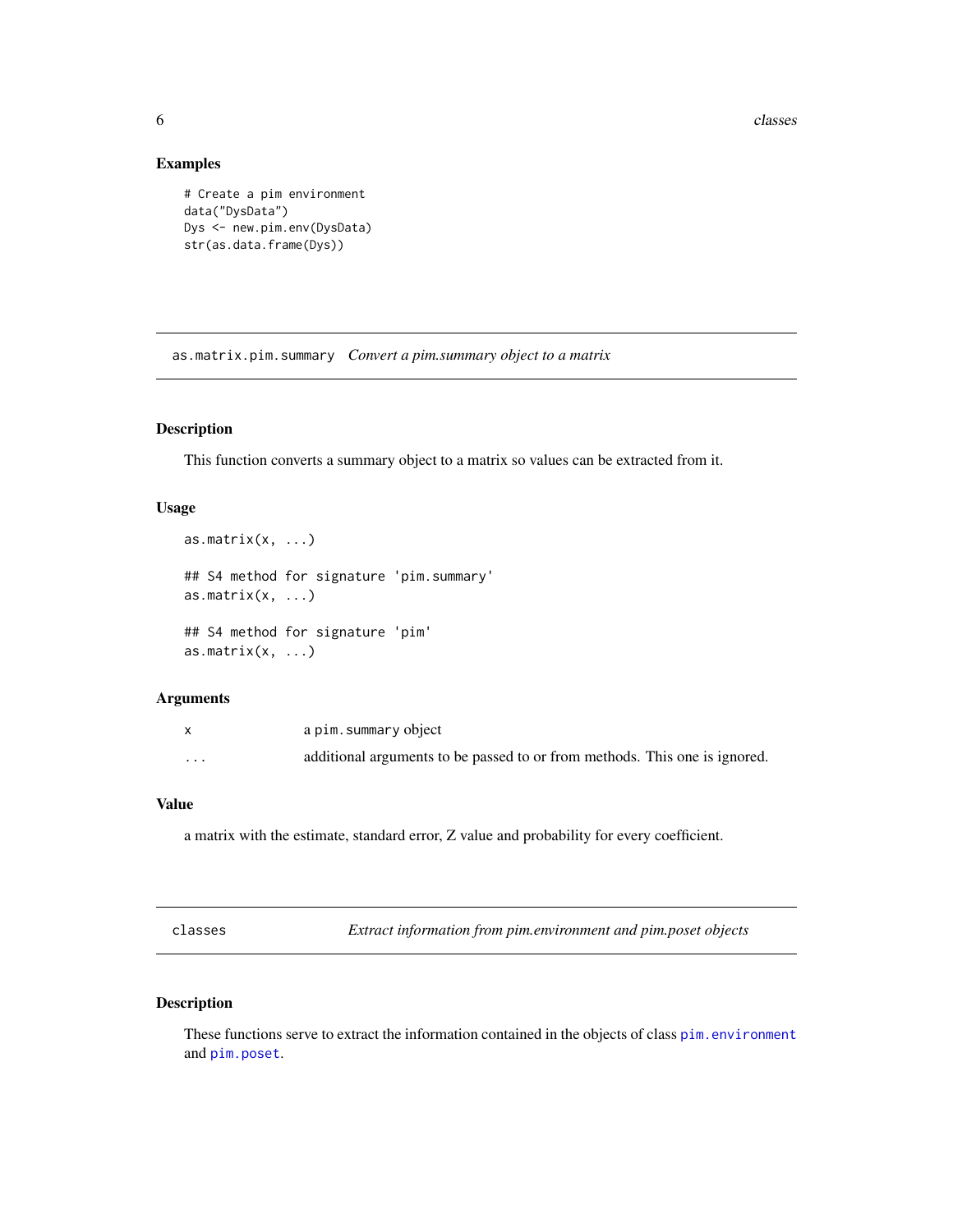#### classes 7

## Usage

```
classes(x)
## S4 method for signature 'pim.environment'
classes(x)
## S4 method for signature 'pim.environment'
names(x)
## S4 method for signature 'pim.poset'
names(x)
compare(x)
## S4 method for signature 'pim.environment'
compare(x)
## S4 method for signature 'pim.poset'
compare(x)
model(object, ...)
## S4 method for signature 'pim'
model(object)
## S4 method for signature 'pim.summary'
model(object)
link(object, ...)
## S4 method for signature 'pim'
link(object)
## S4 method for signature 'pim.summary'
link(object)
```
## Arguments

| $\boldsymbol{\mathsf{x}}$ | an object of class pim.environment or pim.poset |
|---------------------------|-------------------------------------------------|
| object                    | an object of class pim or pim. summary          |
| $\cdot$ $\cdot$ $\cdot$   | arguments passed to and from other methods.     |

## Value

classes(): A named vector with the classes of the data contained in the pim.environment

names(): For an object of class pim.environment the names of the variables in the object. For an object of class pim.poset, the name of the poset functions inside the environment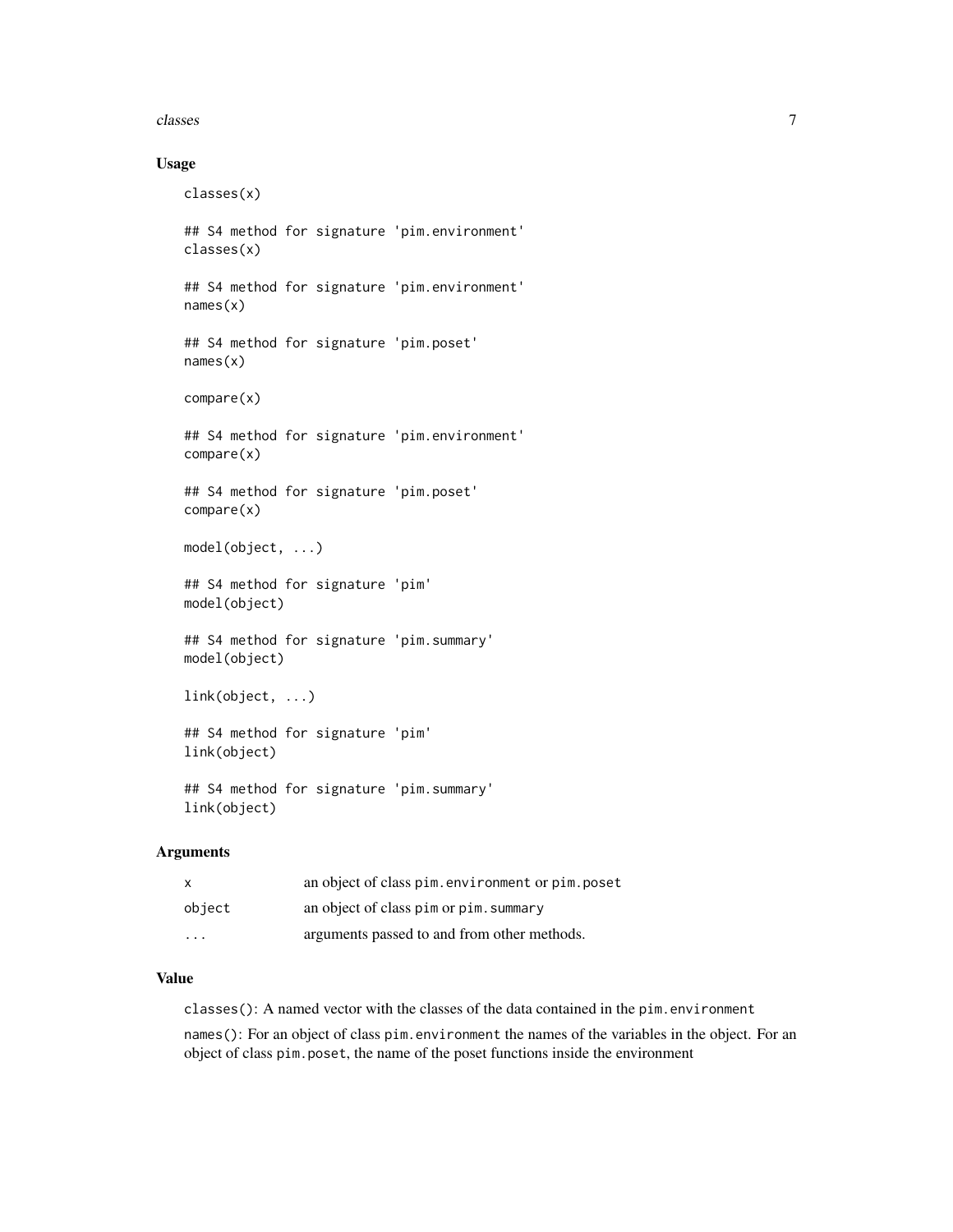<span id="page-7-0"></span>compare(): A character value indicating how the comparison is defined in a pim.poset object, or the poset-slot of a pim.environment object respectively.

model(): a character value that displays the type of model (difference, marginal, regular or customized)

link(): a character value that displays the type of link (difference, marginal, regular or customized)

#### See Also

[nobs](#page-0-0), [poset](#page-39-1), [is.complete](#page-18-1), [pim.environment-class](#page-34-2), [pim.poset-class](#page-37-2), [pim-class](#page-33-1), [pim.summary-class](#page-38-1)

## Examples

```
data(DysData)
DysPimEnv <- new.pim.env(DysData,poset=TRUE)
classes(DysPimEnv)
names(DysPimEnv)
compare(DysPimEnv)
themodel \le pim(SPC_D2 \sim Chemo, data = DysData, model = 'difference')
model(themodel)
thesummary <- summary(themodel)
model(thesummary)
```
<span id="page-7-1"></span>

| coef |  |  | Extract the coefficients from a pim or pim.summary object |  |
|------|--|--|-----------------------------------------------------------|--|
|      |  |  |                                                           |  |

#### Description

This function works like [coef](#page-7-1) from the stats package. It extracts the coefficients from the objects.

#### Usage

```
coef(object, ...)
## S4 method for signature 'pim'
coef(object, ...)
## S4 method for signature 'pim.summary'
coef(object, ...)
```
#### Arguments

| object  | a pim or pim. summary object |
|---------|------------------------------|
| $\cdot$ | currently ignored.           |

#### Value

a named vector with the coefficients.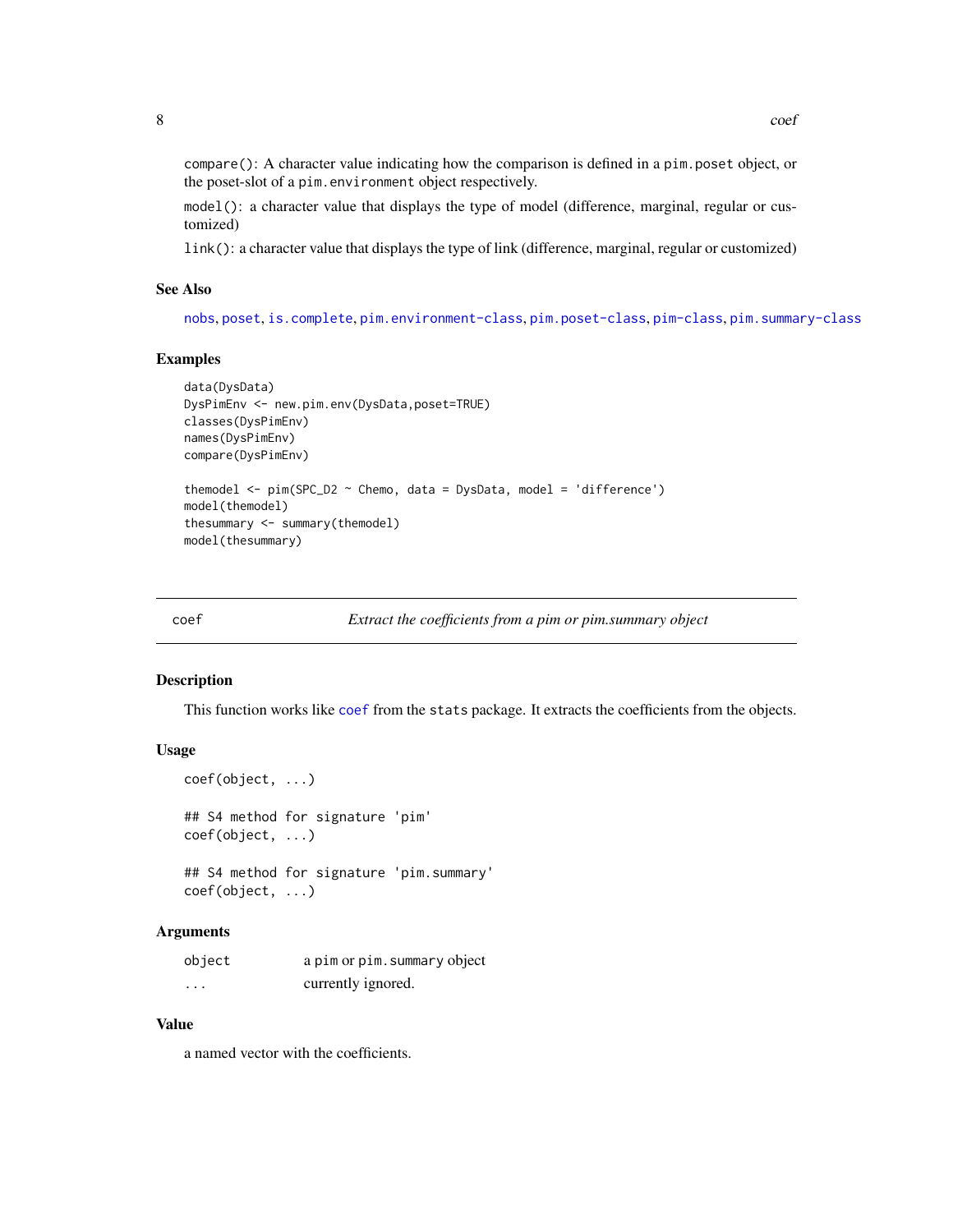## <span id="page-8-0"></span>confint.pim 9

#### Examples

```
data("FEVData")
Model <- pim(FEV~ Age + Smoke*Sex , data=FEVData)
coef(Model)
summ <- summary(Model)
coef(summ)
```
confint.pim *Calculate Wald confidence intervals around the coefficients of a PIM*

## <span id="page-8-2"></span>Description

This function returns Wald confidence intervals around the coefficients of a fitted [pim](#page-30-1) object

#### Usage

```
confint(object, parm, level = 0.95, ...)## S4 method for signature 'pim'
confint(object, parm, level = 0.95, ...)## S4 method for signature 'pim.summary'
confint(object, parm, level = 0.95, ...)
```
#### Arguments

| object   | a pim or pim. summary object                                                                                                                                            |
|----------|-------------------------------------------------------------------------------------------------------------------------------------------------------------------------|
| parm     | a specification of which parameters are to be given confidence intervals. Either a<br>vector of numbers or a vector of names. If missing, all parameters are considered |
| level    | The confidence level required.                                                                                                                                          |
| $\ddots$ | extra arguments to methods                                                                                                                                              |
|          |                                                                                                                                                                         |

<span id="page-8-1"></span>

| create.poset | Create a poset |  |
|--------------|----------------|--|
|              |                |  |

## Description

This function creates a poset for use in a pim model based on a number of observations and a comparison type. This function is called from [new.pim.poset](#page-25-1) and returns a list that can be used as a value for its argument compare.

#### Usage

```
create.poset(compare = c("unique", "all"), n)
```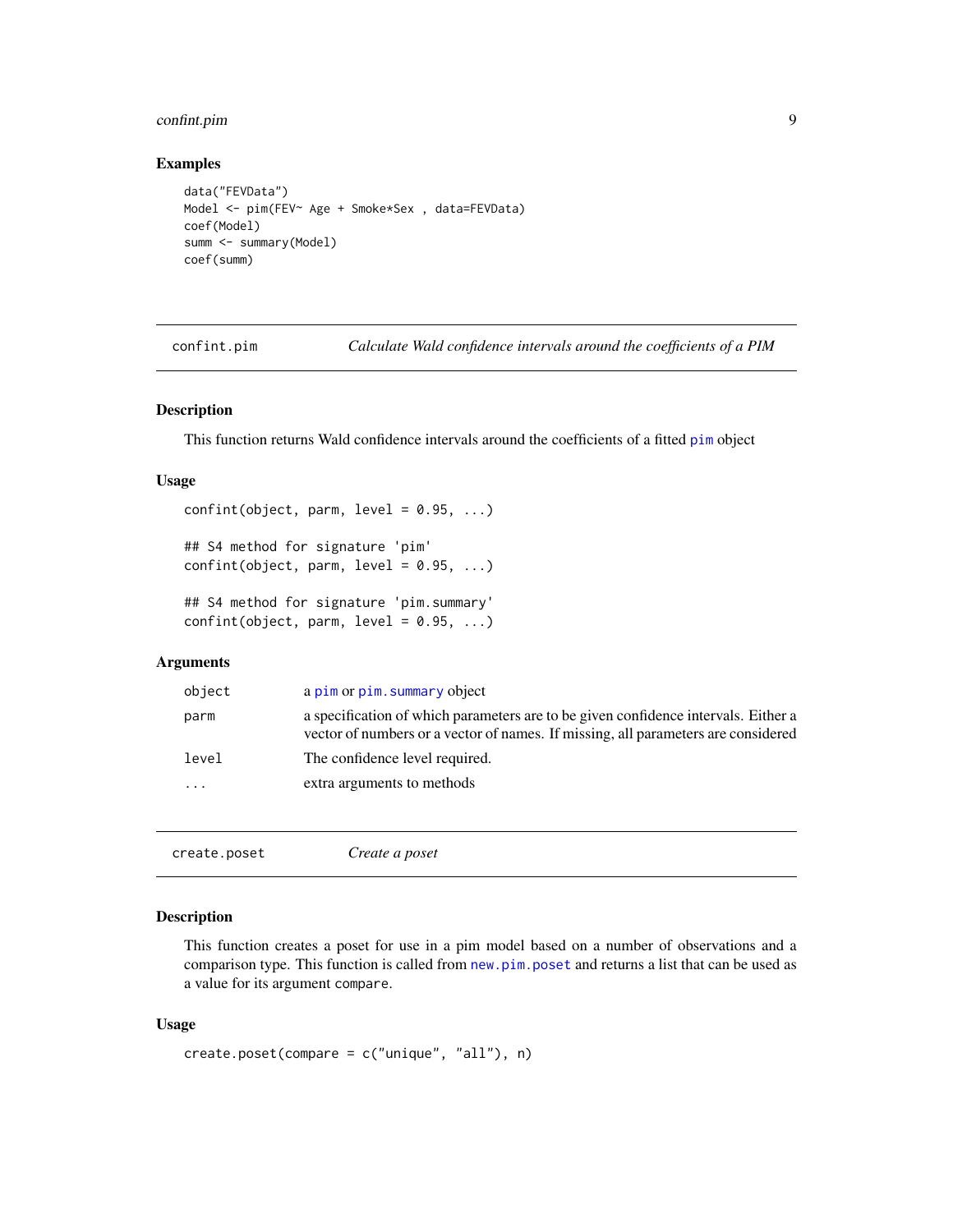## <span id="page-9-0"></span>Arguments

| compare | a character value, either 'unique' or 'all'                                      |
|---------|----------------------------------------------------------------------------------|
| n.      | an single integer value indicating how many observations there are in the model. |

## Value

A named list with 2 elements, called "L" and "R", containing the selection indices for the left hand and right hand side of a pim.

## Examples

```
create.poset(n=10)
create.poset('all',n=4)
```
<span id="page-9-1"></span>CreateScoreFun *Create a score function for use in a pim.*

## Description

This function creates a suitable score function for the fitting process of a probabilistic index model.

## Usage

```
CreateScoreFun(Z, Y, link = c("probit", "logit", "identity"), W = NULL)
```
## Arguments

|      | the model matrix of pseudo-observations                     |
|------|-------------------------------------------------------------|
| Y    | a vector with the response of the pseudo-observations       |
| link | a character vector indicating the link function to be used. |
| W    | a vector with weights.                                      |

## Value

a function used for estimating the coefficients by the estimator functions.

## **NOTE**

This function is not exported.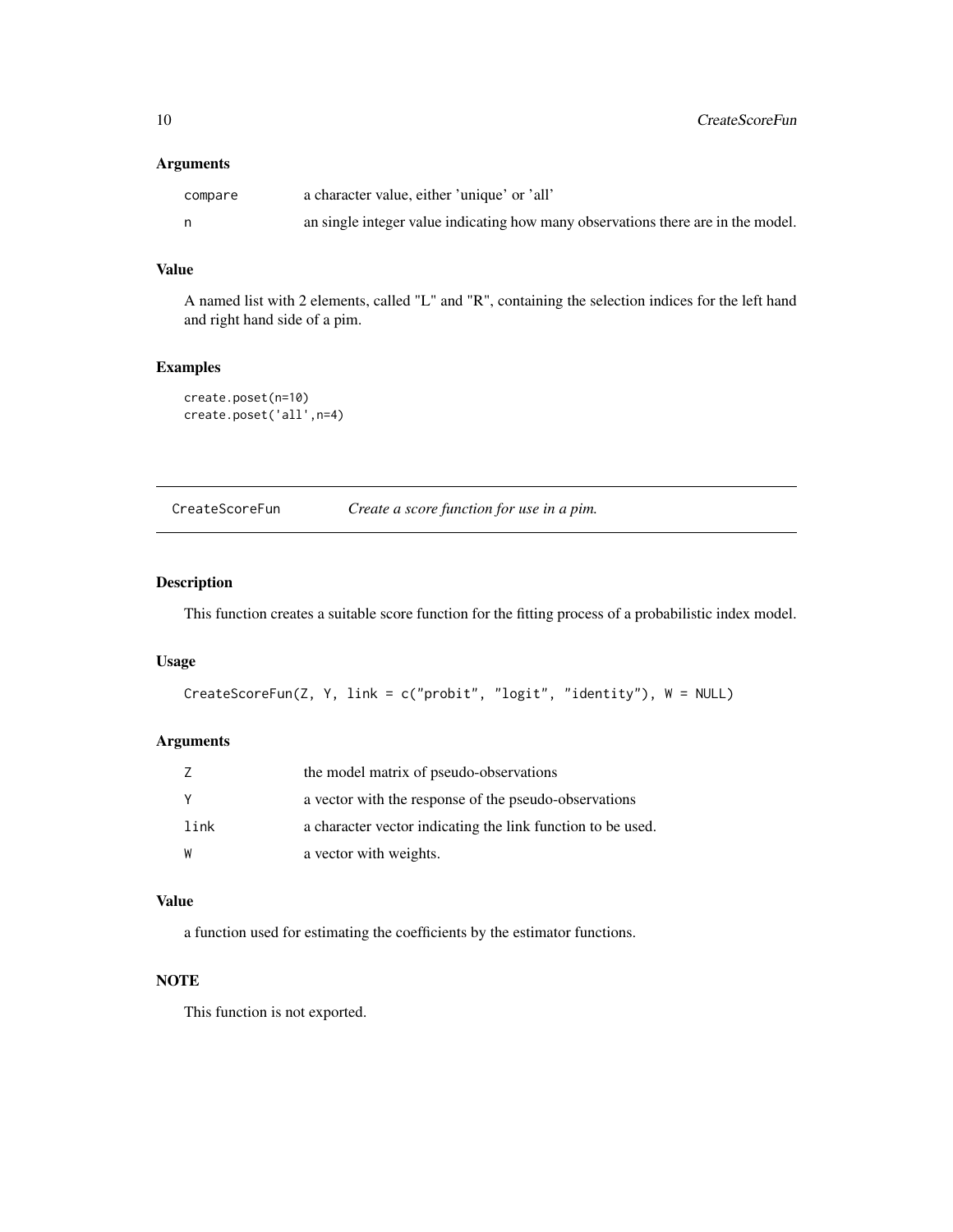<span id="page-10-1"></span><span id="page-10-0"></span>

## Description

This is the Dysphagia data

## Details

These are the columns and their meanings

- out Outcome: a factor with values 1 to 4, indicating the outcome
- Chemo Whether the patient underwent chemotherapy ("ja" is yes, "nee" is no)
- SNP\_XRCC1\_\_77 Genotype of this SNP. A factor with three levels: "TT", "TC" and "CC"
- SPC\_D2 Dose of radiation that reached 2
- SNP\_XRCC1\_\_77TC 1 if SNP\_XRCC1\_\_77 is "TC", 0 otherwise

<span id="page-10-2"></span>EngelData *This is the engel data*

## Description

This is the engel data

## Details

These are the columns and their meanings

- foodexp Food expenditure (FE)
- income Household income (HI)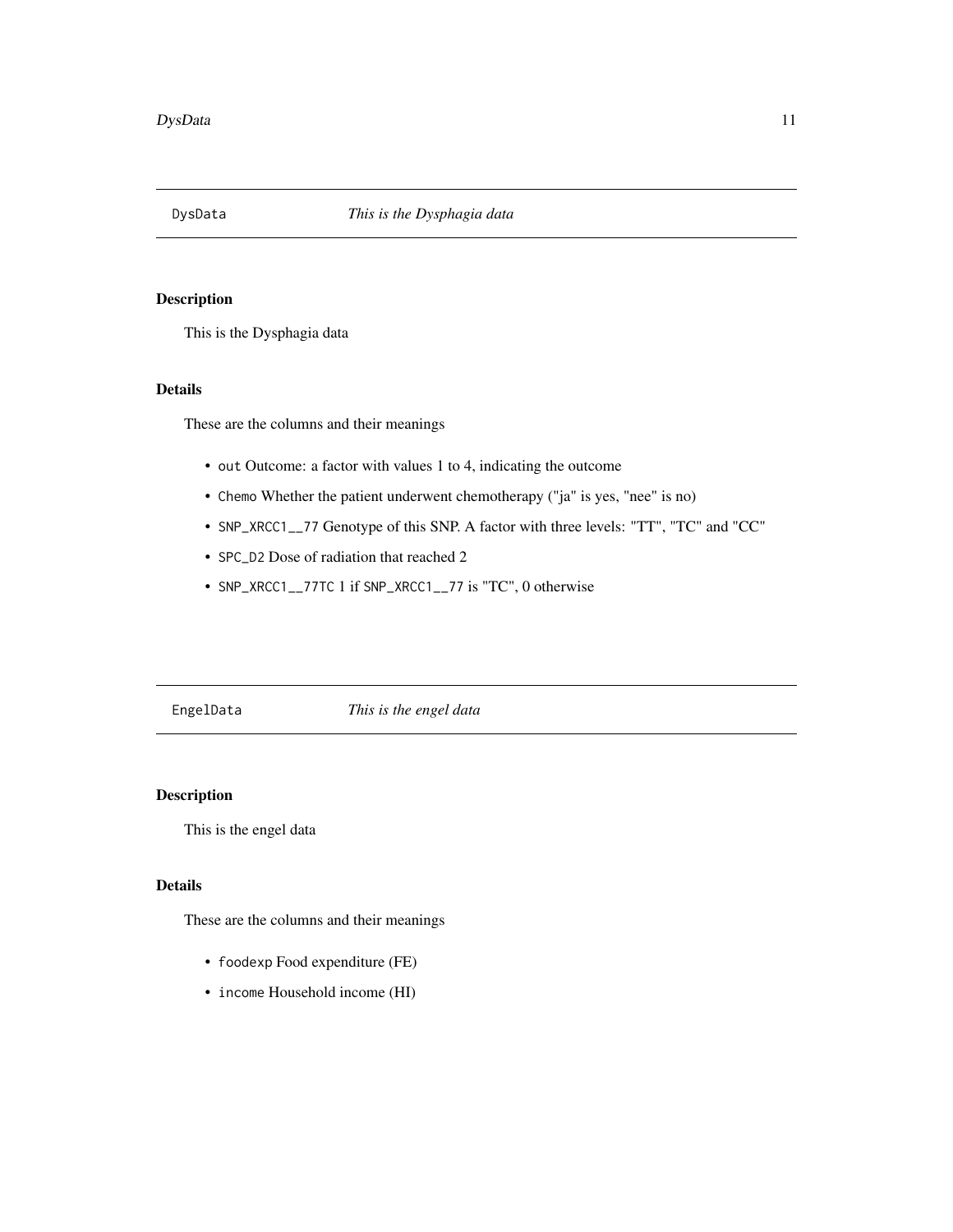<span id="page-11-1"></span><span id="page-11-0"></span>

#### Description

This page documents different possibilities for solving the score function of a probabilistic index model or [pim](#page-30-1). All functions mentioned on this page, are essentially wrappers around different solver functions.

## Usage

```
estimator.nleqslv(
  x,
  y,
  start = rep(0, ncol(x)),link = "logit",construct = NULL,
  ...
\mathcal{L}estimator.glm(x, y, start = rep(0, ncol(x)), link = "logit", ...)
estimator.BB(
  x,
  y,
  start = rep(\emptyset, ncol(x)),link = "logit",
  construct = NULL,
  method = c(1, 2, 3),control = list(NM = c(FALSE, TRUE)),...
\mathcal{L}
```
## Arguments

| $\mathsf{x}$ | a model matrix for the respective pim model. See also model matrix.                                                                                                                                                 |
|--------------|---------------------------------------------------------------------------------------------------------------------------------------------------------------------------------------------------------------------|
| У            | a vector with the response for the respective pim model.                                                                                                                                                            |
| start        | a vector as long as there are columns in x, containing the starting values for the<br>algorithm                                                                                                                     |
| link         | a character vector describing the link function. This link function is used to<br>adapt the calculation depending on the link used in the fitting process.                                                          |
| construct    | a function that creates the score function used by either nlegsly or BBsolve<br>for numerical optimization. See Details. The estimator estimator glm doesn't<br>allow for specification of your own score function. |
| .            | extra arguments passed down to the actual solver function. See details.                                                                                                                                             |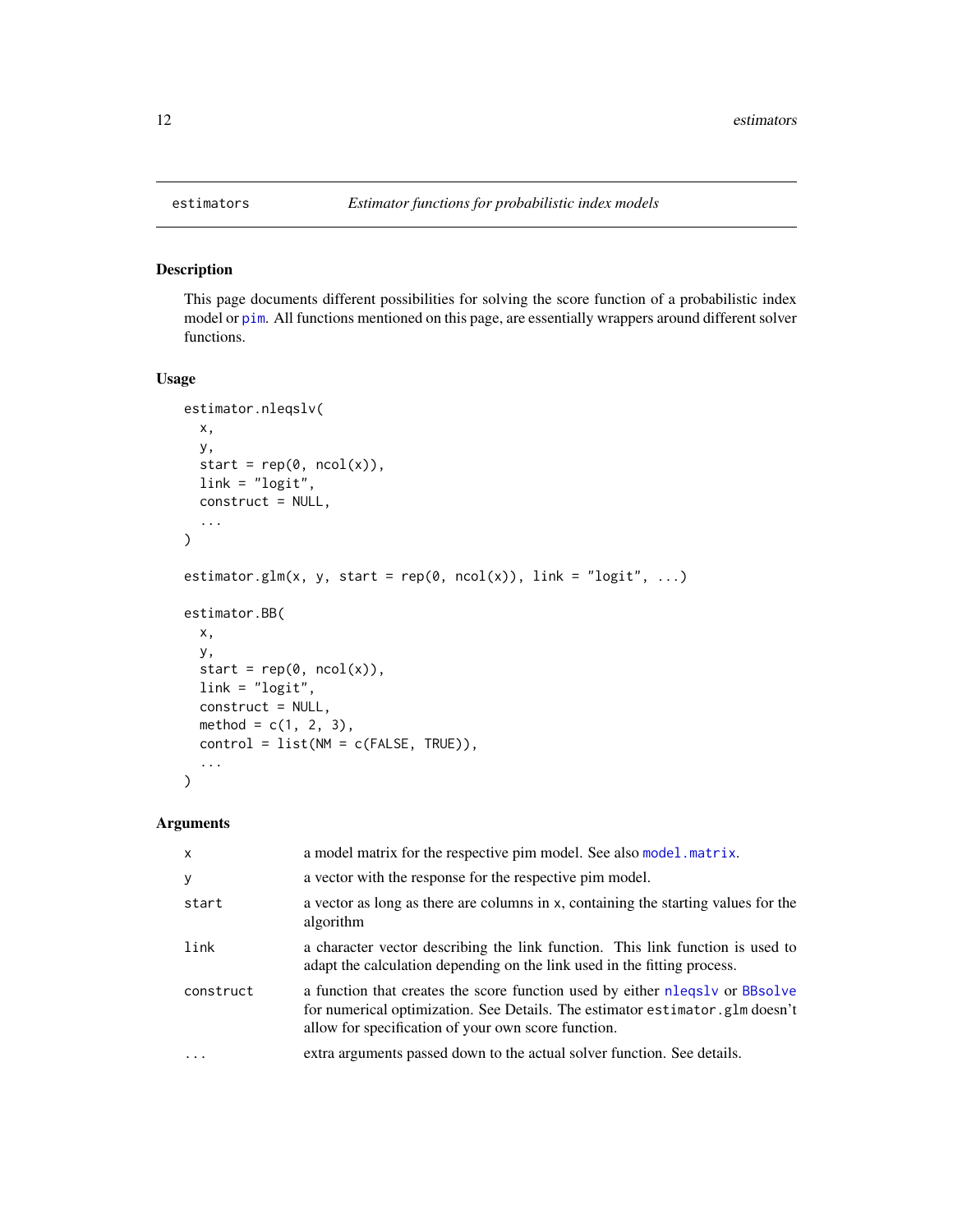#### <span id="page-12-0"></span>estimators and the state of the state of the state of the state of the state of the state of the state of the state of the state of the state of the state of the state of the state of the state of the state of the state of

| method  | A vector of integers specifying which Barzilai-Borwein steplengths should be                                |
|---------|-------------------------------------------------------------------------------------------------------------|
|         | used in a consecutive manner. The methods will be used in the order specified.                              |
|         | More information on the help page of BBsolve.                                                               |
| control | a list with extra controlling parameters for BBsolve. See the help page of<br>BBsolve for more information. |

## Details

All functions share the same three arguments, being the design matrix x, the response vector y and the start values for the estimating function. If you follow the same principles, you can write your own wrapper function for any solver function of your choice.

The solvers estimator.nleqslv and estimator.BBsolve allow for specification of your own score function as well. For this, you have the possibility to provide a constructor function that takes three arguments

- x The model matrix
- y the vector with pseudo-observations

link a character vector specifying the link

The function should return a function that can be used in either [nleqslv](#page-0-0) or [BBsolve](#page-0-0). If you don't specify this constructor function, the package will use the constructor function [CreateScoreFun](#page-9-1) to provide the score function.

#### Value

a list with following elements:

coef the estimated coefficients

## WARNING

If you specify your own score function without changing the estimators for the variance-covariance matrix, this vcov matrix will be blatantly wrong!!!!!

## See Also

[nleqslv](#page-0-0), [glm.fit](#page-0-0), [BBsolve](#page-0-0) for more information on the fitting algorithms.

[vcov.estimators](#page-44-1), [pim.fit](#page-35-1) and [pim](#page-30-1) for more information on the fitting process

#### Examples

```
# This is a reimplementation of the identity link
myconstruct \leftarrow function(x, y, link){
  # this function is returned
function(beta){
   xb \leq as.vector(x % * % * beta)colSums(x * (y - xb))}
}
```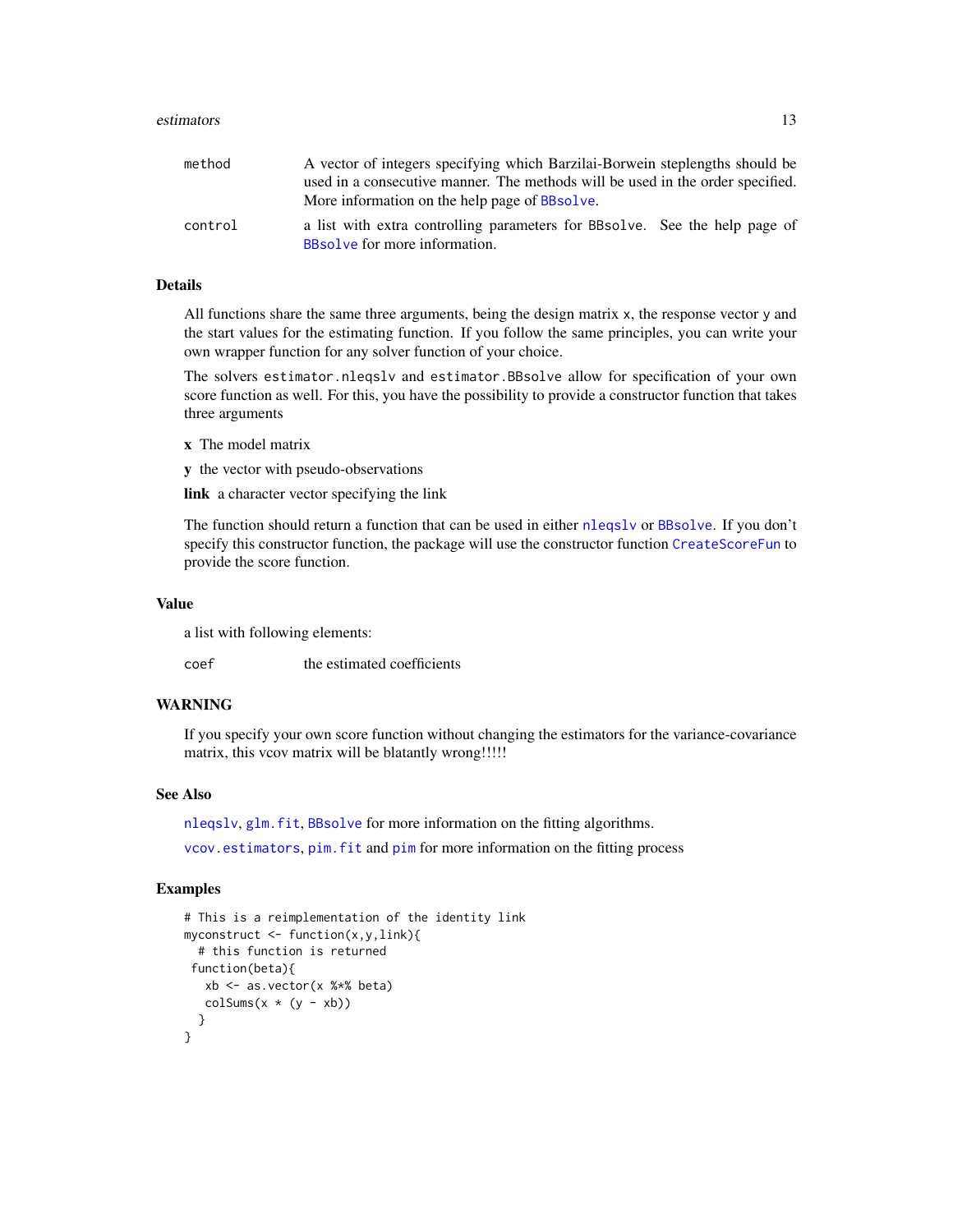```
data(ChickWeight)
themodel <- pim(weight ~ Diet, data = ChickWeight,
construct = myconstruct)
# compare coefficients to
themodel2 <- pim(weight ~ Diet, data = ChickWeight,
               link = "identity")
coef(themodel)
coef(themodel2)
# Note that this example uses a wrong estimate for the variance-covariance matrix
# You have to specify the correct vcov estimator as well
```
Extract.pim.summary *Extract method for pim.summary objects*

## Description

This method allows to extract data directly from a pim. summary object. It's exactly the same as extracting from as.matrix(thesummary).

#### Usage

## S4 method for signature 'pim.summary'  $x[i, j, drop = TRUE]$ 

#### Arguments

| X    | object from which to extract element(s) or in which to replace element(s).                                                                                                                                                                                                                                                                                                             |
|------|----------------------------------------------------------------------------------------------------------------------------------------------------------------------------------------------------------------------------------------------------------------------------------------------------------------------------------------------------------------------------------------|
| i    | indices specifying elements to extract or replace. Indices are numeric or character<br>vectors or empty (missing) or NULL. Numeric values are coerced to integer as<br>by as integer (and hence truncated towards zero). Character vectors will be<br>matched to the names of the object (or for matrices/arrays, the dimnames): see<br>'Character indices' below for further details. |
|      | For $\lbrack$ -indexing only: i, j,  can be logical vectors, indicating elements/slices<br>to select. Such vectors are recycled if necessary to match the corresponding<br>extent. i, j,  can also be negative integers, indicating elements/slices to<br>leave out of the selection.                                                                                                  |
|      | When indexing arrays by $\lfloor$ a single argument i can be a matrix with as many<br>columns as there are dimensions of x; the result is then a vector with elements<br>corresponding to the sets of indices in each row of i.<br>An index value of NULL is treated as if it were integer $(0)$ .                                                                                     |
| J    | see i                                                                                                                                                                                                                                                                                                                                                                                  |
|      |                                                                                                                                                                                                                                                                                                                                                                                        |
| drop | For matrices and arrays. If TRUE the result is coerced to the lowest possible<br>dimension (see the examples). This only works for extracting elements, not for<br>the replacement. See drop for further details.                                                                                                                                                                      |

<span id="page-13-0"></span>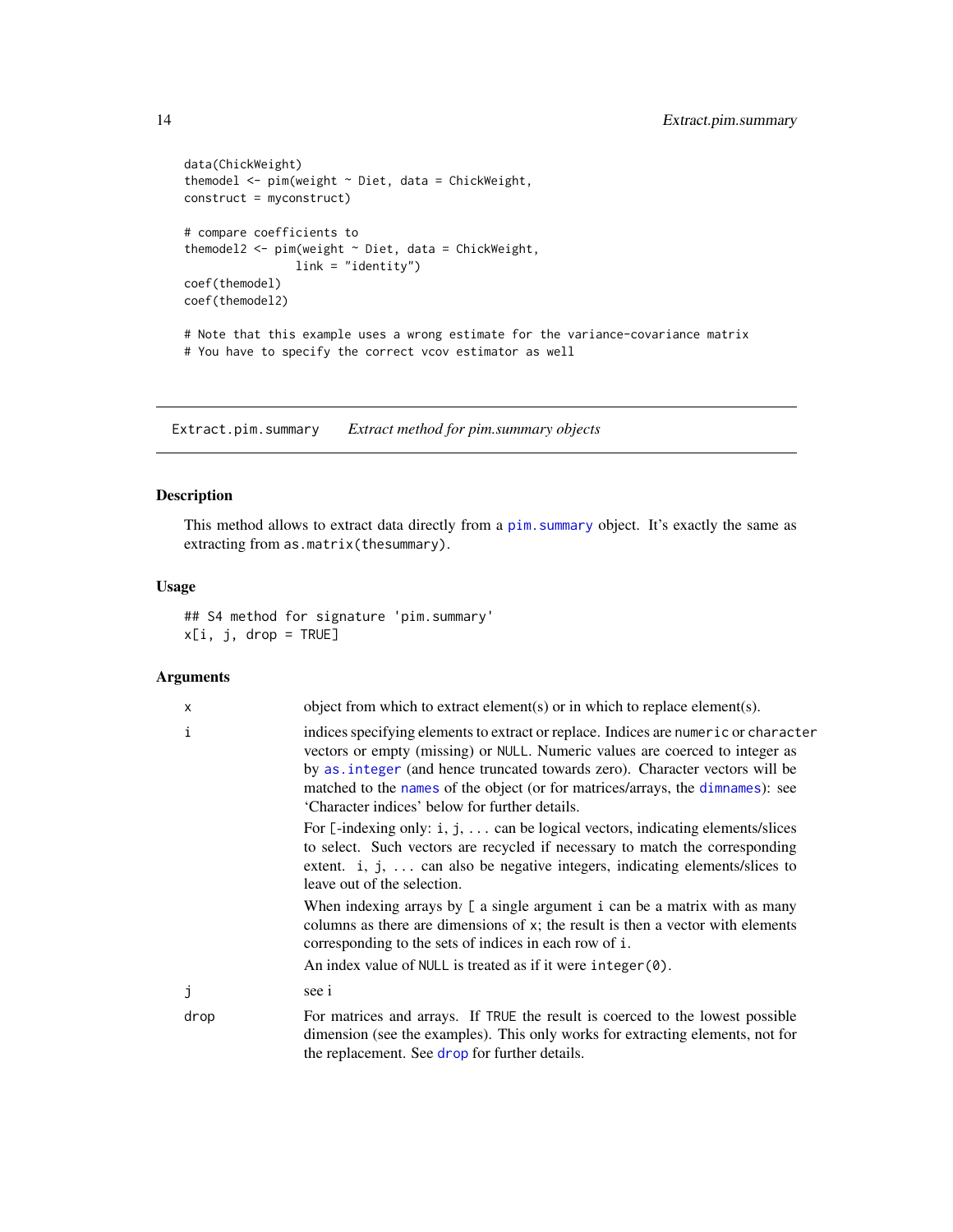#### <span id="page-14-0"></span>FEVData 15

## Value

the selected matrix

#### Examples

```
data(FEVData)
Model <- pim(FEV~ Smoke*Sex , data=FEVData)
thesummary <- summary(Model)
thesummary[,2:3]
thesummary["Sex"]
```
<span id="page-14-2"></span>FEVData *This is the Childhood respiratory disease data*

#### Description

This is the Childhood respiratory disease data

#### Details

These are the columns and their meanings

- FEV Forced Expiratory Volme (FE)
- Age Age of the child
- Height Height of the child
- Sex Gender of the child (1 for boys, 0 for girls)
- Smoke 1 if the child smokes, 0 otherwise

<span id="page-14-1"></span>formula *Extract the formula from a pim or pim.formula object*

#### Description

This function allows you to extract a formula from a [pim](#page-30-1) or a [pim.formula](#page-36-1) object. In the latter case, you extract the original formula.

#### Usage

```
formula(x, ...)
## S4 method for signature 'pim'
formula(x, orig = FALSE, ...)## S4 method for signature 'pim.formula'
formula(x, \ldots)
```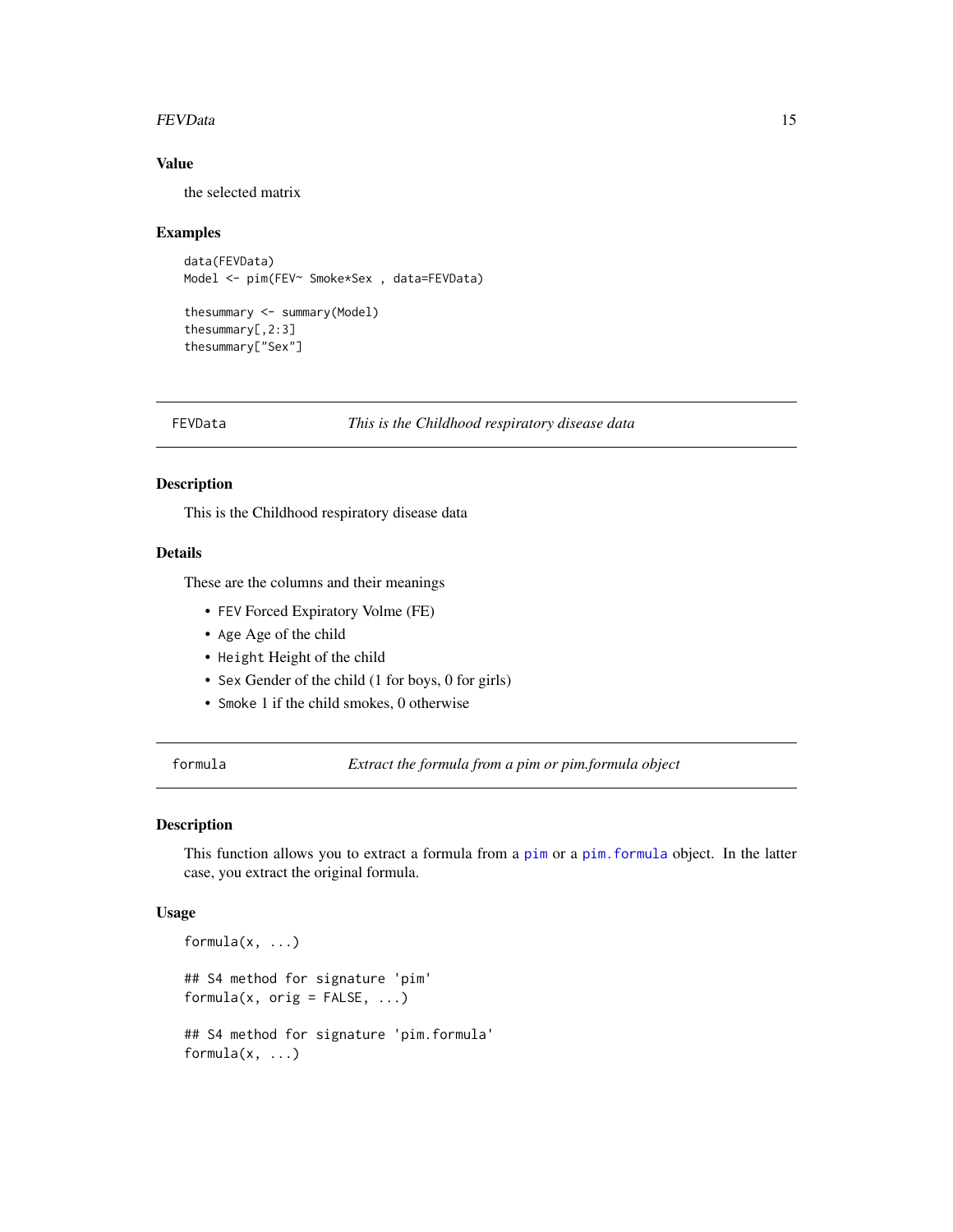#### <span id="page-15-0"></span>Arguments

| X        | a pim or pim. formula object                                                                                                               |
|----------|--------------------------------------------------------------------------------------------------------------------------------------------|
| $\cdots$ | arguments passed to other methods                                                                                                          |
| orig     | a locigal value indicating whether the original formula (TRUE) or the pim. formula<br>object (FALSE) should be returned. Defaults to FALSE |

#### Details

This function is based on [formula](#page-14-1) from the stats package. It creates a generic and can hence be used more or less in the same way. Yet, as the pim package is dependent on the correct binding between the formula objects and different environments, it is advised not to change the environments tied to the formulas and to use this function only to extract the desired information.

#### Value

a [pim.formula](#page-36-1) if x is a pim object and orig = TRUE. Otherwise a [formula](#page-14-1) object.

#### See Also

[pim.formula-class](#page-36-2) and [pim-class](#page-33-1) for more information on the classes.

#### Examples

```
data("DysData")
themodel \le pim(SPC_D2 \sim Chemo, data = DysData)
thepimform <- formula(themodel)
formula(thepimform)
formula(themodel, orig = TRUE)
```
has.intercept *Check whether formula has an explicit intercept*

#### Description

This function checks whether an intercept is present in a formula of some form. It works for a [formula](#page-14-1), a [terms.object](#page-0-0) a [pim.formula](#page-36-1) object or a character vector representing a formula.

#### Usage

```
has.intercept(x)
## S4 method for signature 'character'
has.intercept(x)
## S4 method for signature 'formula'
```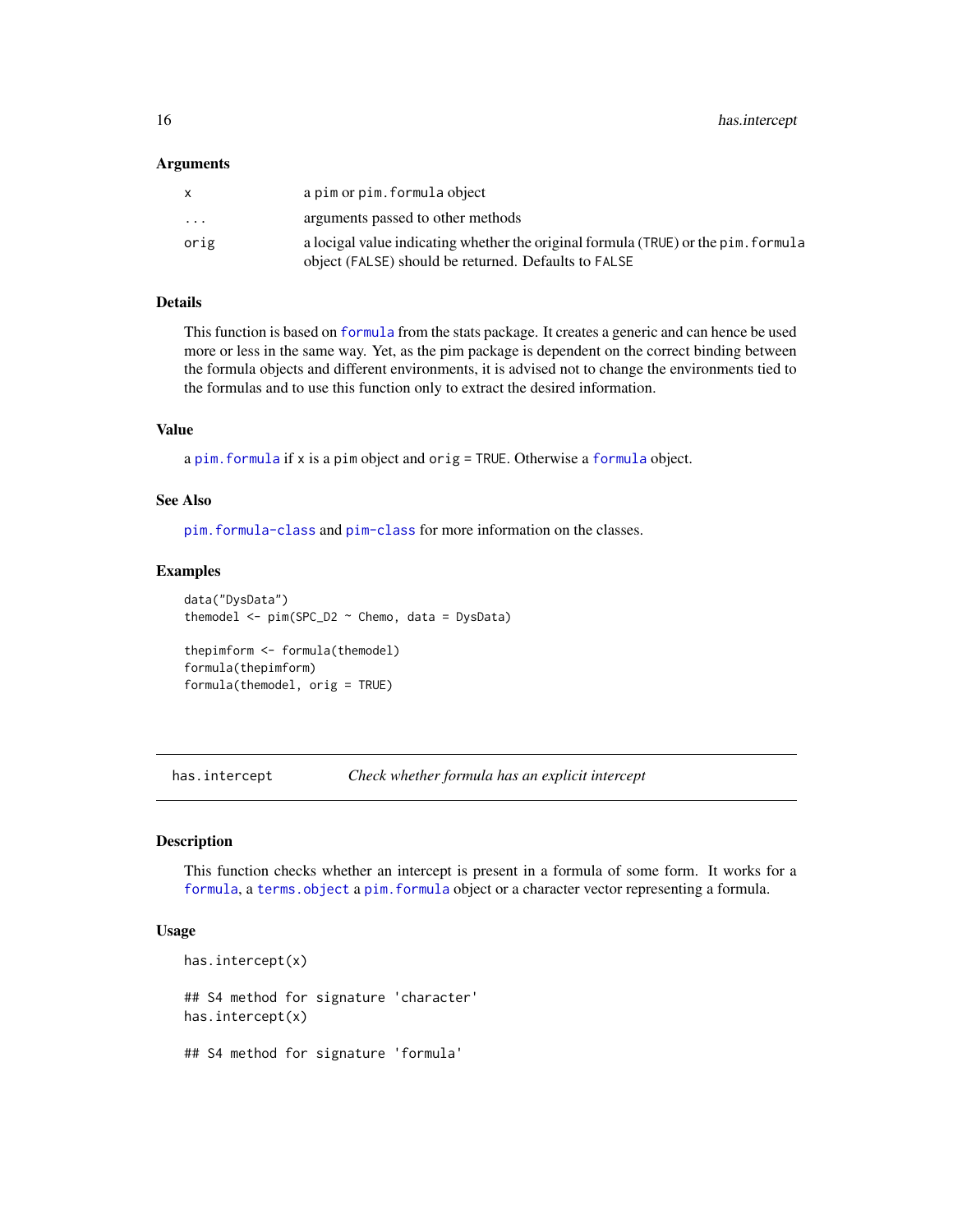## <span id="page-16-0"></span>has.intercept 17

```
has.intercept(x)
## S4 method for signature 'terms'
has.intercept(x)
## S4 method for signature 'pim.formula'
has.intercept(x)
## S4 method for signature 'pim'
has.intercept(x)
```
### Arguments

x either a formula, pim.formula, terms.object or a character vector representing a formula.

#### Details

In case of a terms. object, this function only checks whether the intercept attribute is larger than 0. In all other cases, the function checks whether it can find a + 1 somewhere in the formula, indicating that an intercept has to be fit in a [pim](#page-30-1).

## Value

a single logical value

## WARNING

This function will return FALSE for a standard formula that is used in the context of a marginal model. Keep in mind that when specifying model = 'marginal' in a call to pim, the model will contain an intercept regardless of the outcome of has.intercept

#### Note

This function is meant to be used in the context of a [pim](#page-30-1) call. Although the function should work for standard formulas as well, correct results are not guaranteed when used outside a pim context.

#### Examples

```
data("FEVData")
# Create the "model frame"
FEVenv <- new.pim.env(FEVData, compare="unique")
# create the formula and bind it to the pim.environment.
FEVform <- new.pim.formula(
  Age ~ I(L(Height) - R(Height)),
  FEVenv
)
has.intercept(FEVform)
FEVform2 <- new.pim.formula(Age ~ Height + 1, FEVData)
has.intercept(FEVform2)
```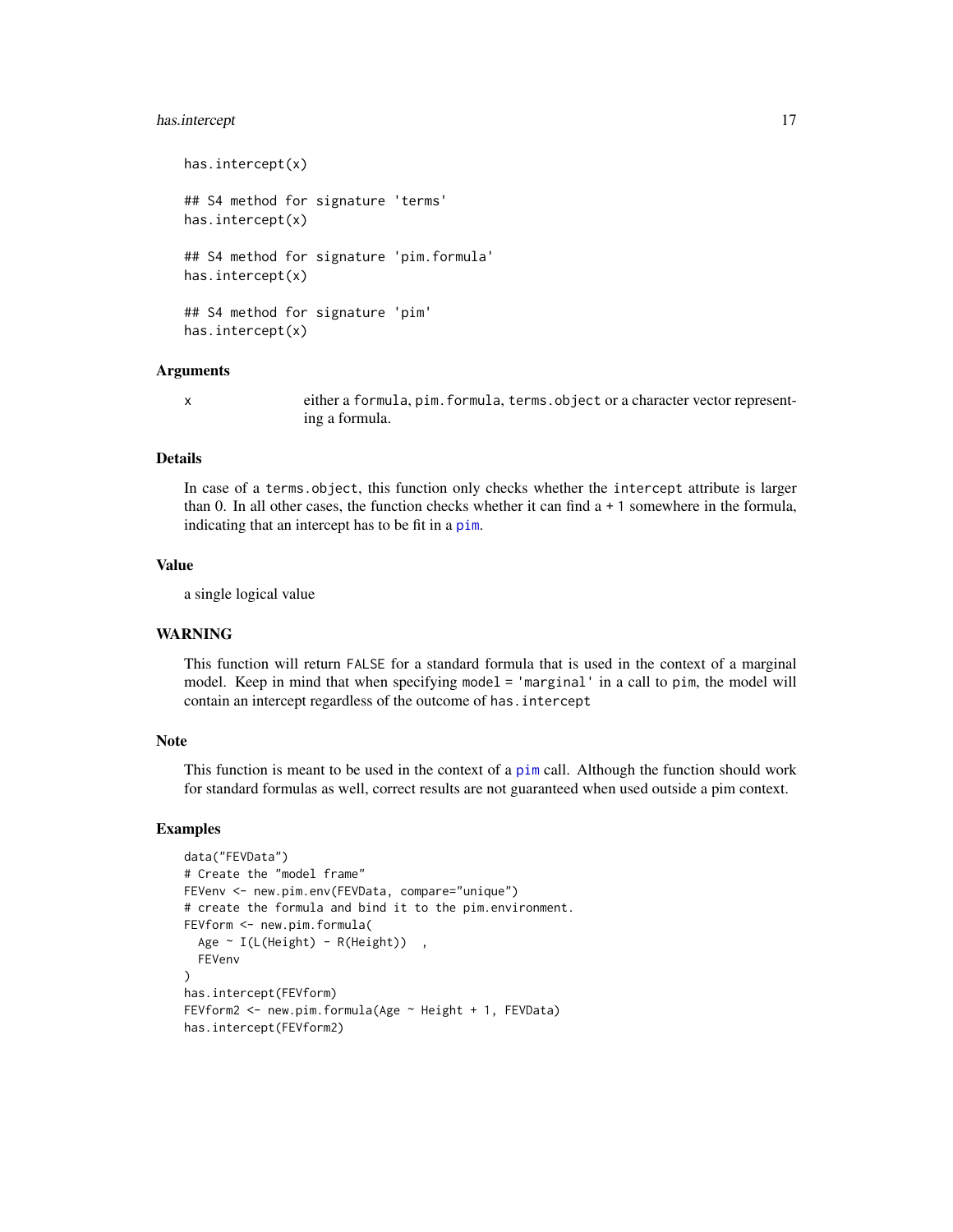<span id="page-17-0"></span>

## <span id="page-17-1"></span>Description

This group of functions provides an easy way to extract the extra information saved in a pim. formula object. Take a look at the help page of [pim.formula](#page-36-1) for more information.

#### Usage

has.specials(x)

## S4 method for signature 'pim.formula' has.specials(x)

 $terms(x, \ldots)$ 

## S4 method for signature 'pim.formula' terms(x)

 $lhs(x)$ 

## S4 method for signature 'pim.formula'  $lhs(x)$ 

#### Arguments

| x                       | an object of the class pim.formula |
|-------------------------|------------------------------------|
| $\cdot$ $\cdot$ $\cdot$ | arguments passed to other methods  |

## Value

has.specials(): a single TRUE or FALSE value indicating whether the formula right-hand side contains any special functions.

terms(): the [terms](#page-17-1) object of the pim.formula object

lhs(): an object of class call containing the left hand side of the formula as used in the pim.

## See Also

the class [pim.formula-class](#page-36-2)

[response](#page-41-1) for extracting the pseudoresponse variable, [model.matrix](#page-20-1) for extracting the design matrix of pseudo-observations, [formula](#page-14-1) for extracting the pim.formula and [penv](#page-29-1) for extracting the pim environment.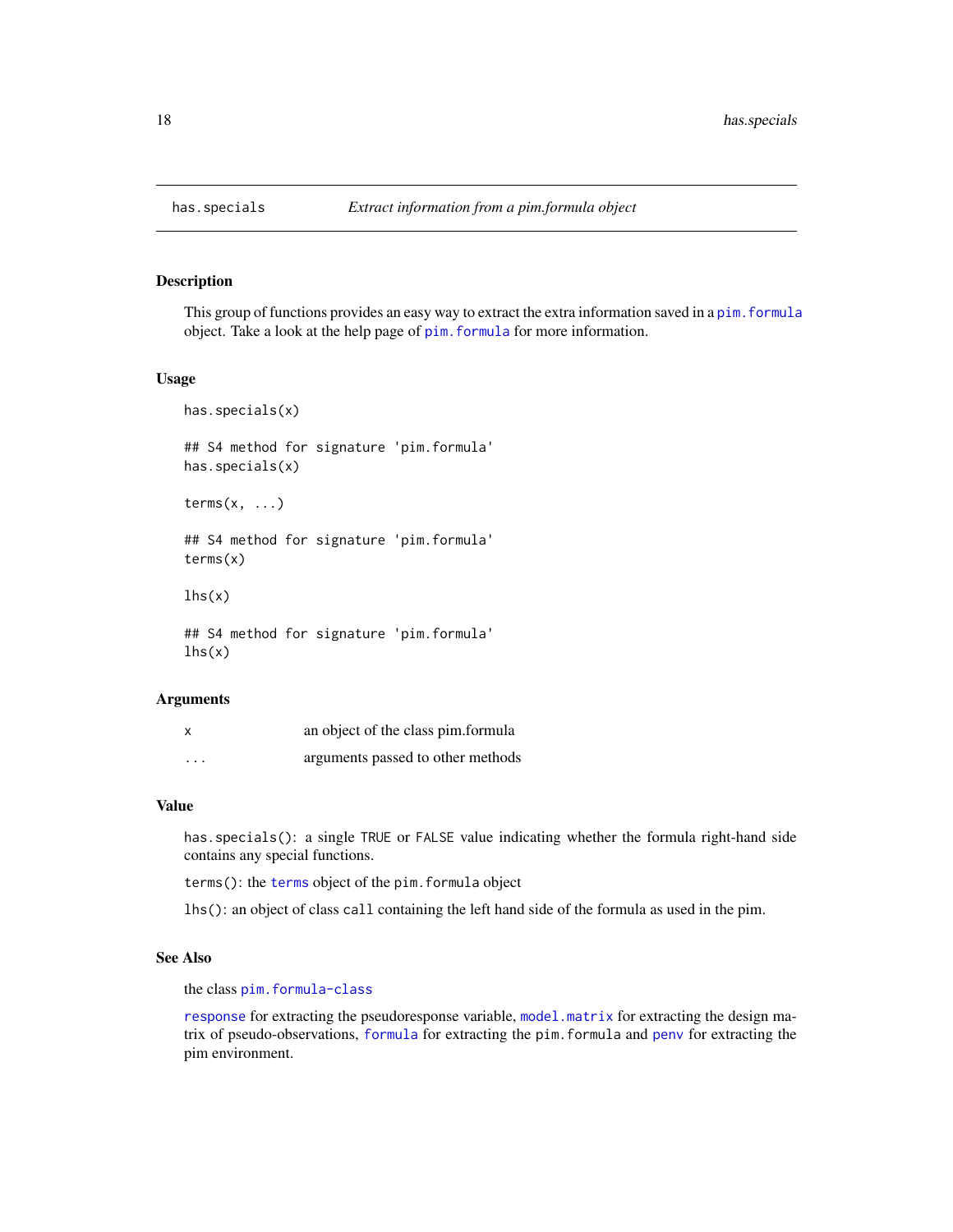## <span id="page-18-0"></span>is.complete 19

## Examples

```
data("FEVData")
# Create the "model frame"
FEVenv <- new.pim.env(FEVData, compare="unique")
# create the formula and bind it to the pim.environment.
FEVform <- new.pim.formula(
  Age ~ I(L(Height) - R(Height)),
  FEVenv
)
lhs(FEVform)
has.specials(FEVform)
penv(FEVform)
FEVform2 <- new.pim.formula(
  FEV ~ Height*Sex,
  FEVenv
\lambdahas.specials(FEVform2)
terms(FEVform2)
```
#### <span id="page-18-1"></span>is.complete *Check whether a pim environment is complete*

## Description

Objects of class [pim.environment](#page-34-1) can be created with or without a poset. To check whether an object has a poset included, you use the function is.complete

## Usage

```
is.complete(x)
```
## Arguments

```
x an object of class pim.environment
```
## Value

a single value TRUE or FALSE

#### Note

This function is not written as an S4 method. Might be rewritten to S4 later on.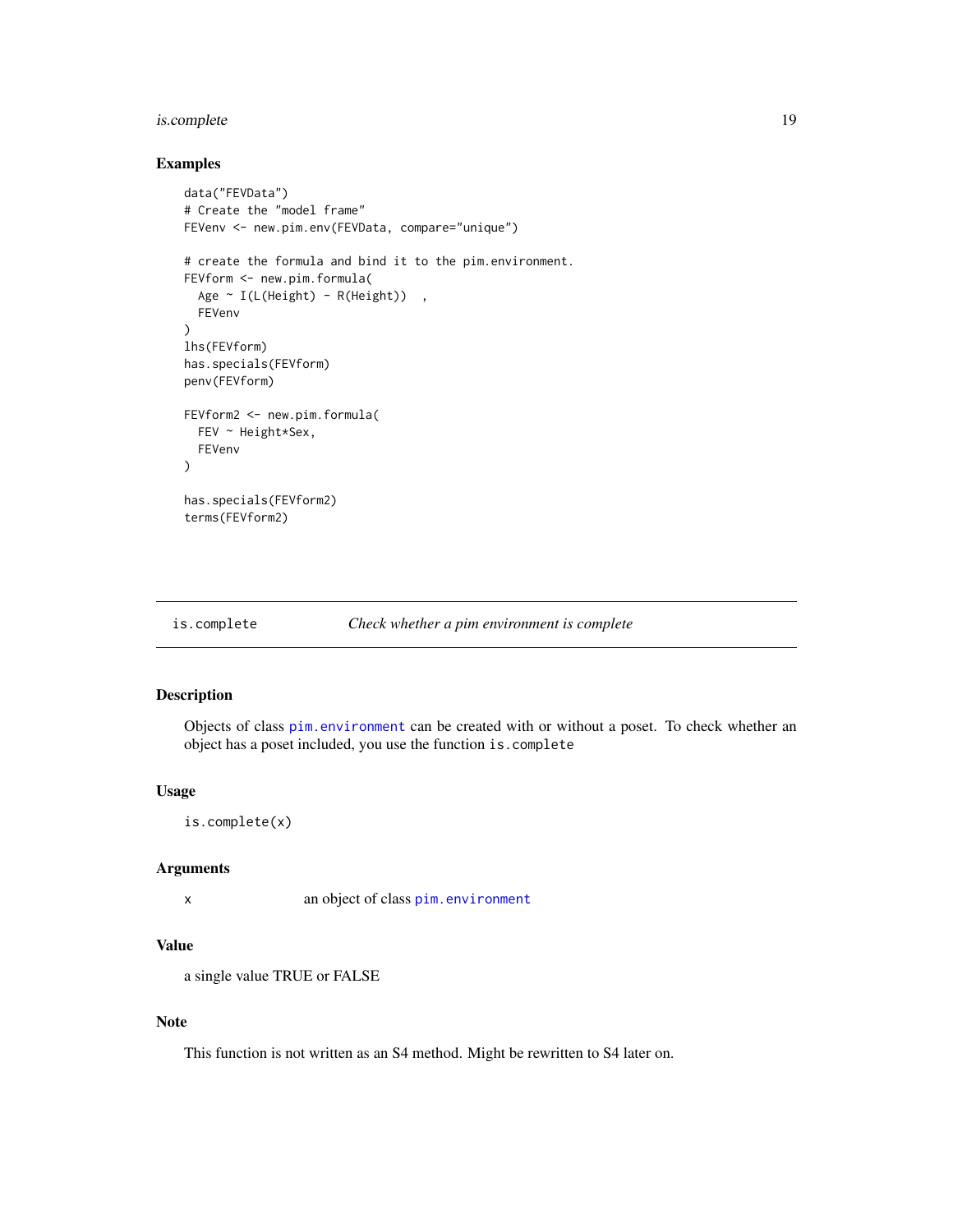## Examples

```
# the constructor returns an empty environment without poset
is.complete(new.pim.env())
# Constructing a pim environment with a poset
data("FEVData")
FEVenv <- new.pim.env(FEVData, compare="unique")
is.complete(FEVenv)
```
<span id="page-19-1"></span>L *Specify the left hand and right hand side of an expression used in pims*

#### <span id="page-19-2"></span>Description

These functions allow you to specify the left hand side and right hand side of a term in a pim model. The user should only use this functions within a formula using the [pim](#page-30-1) function. Use in a different context will return an error.

#### Usage

 $L(x)$  $R(x)$ PP(x)

## Arguments

x any vector specified in a formula

#### Details

These specific functions are actually not used by the function [pim](#page-30-1). pim calls the internal function [.make.posfun](#page-2-1) to create the actual functions L and R to work with the specified posets of the model of interest.

The actual functions used by pim are saved in a specific environment, a [pim.environment](#page-34-1), which resides in the [pim-class](#page-33-1) object returned by pim. This way of working is chosen in order to avoid unnecessary copying of data.

The function PP serves simply as short for  $R(x) - L(x)$ . If used outside the context of a pim model, it will generate multiple warnings (see section warning).

#### Value

a vector with the pseudo-observations for x, based on the poset used to create the function. If used in a wrong context (i.e. not in a call to pim), it returns x unchanged and throws a warning.

#### <span id="page-19-0"></span>20  $L$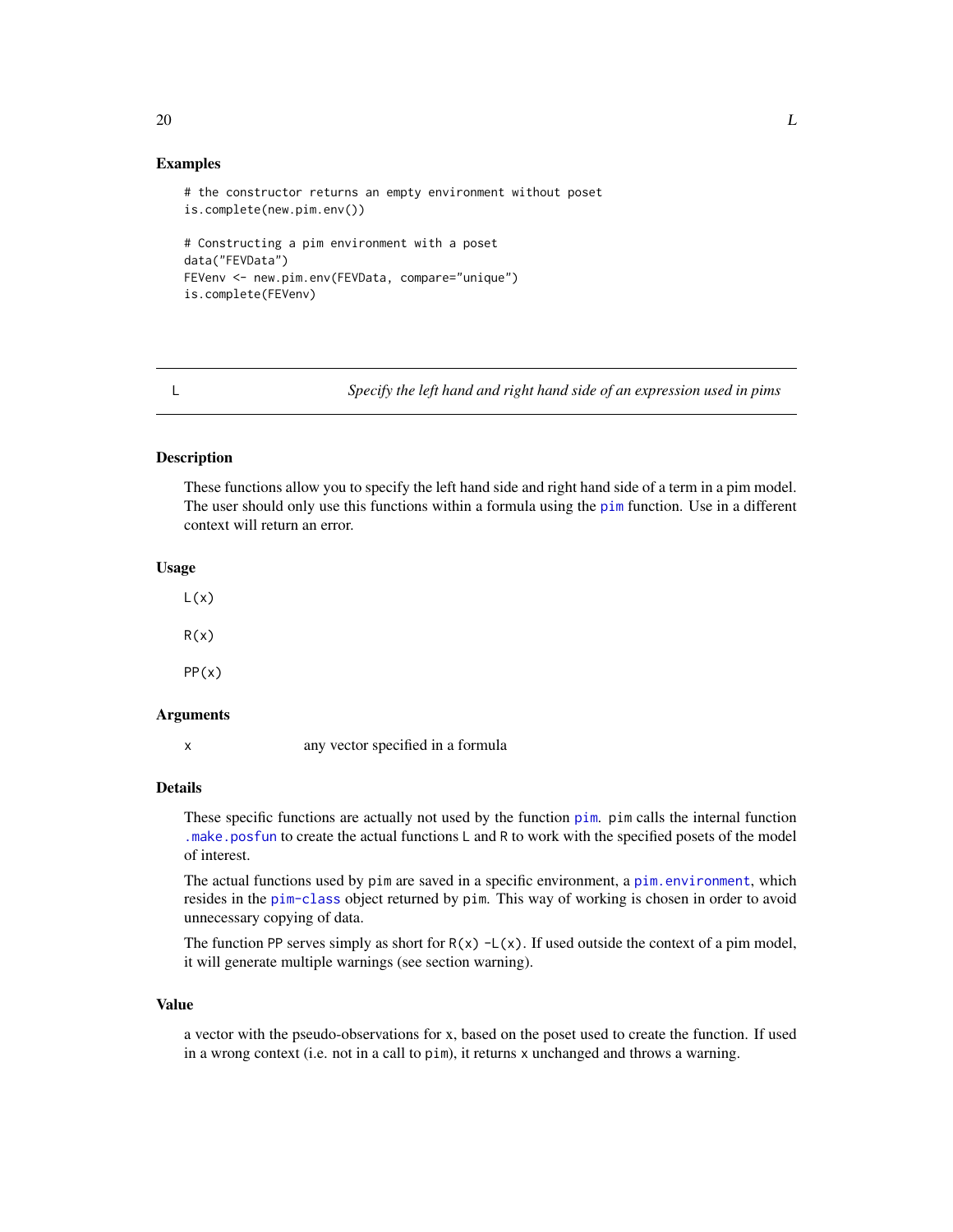#### <span id="page-20-0"></span>MHData 21

## warning

These functions serve only as placeholder. During the fitting process of a pim, they get updated to include the posets (the indices that determine which observations are compared) Note that this makes the functions behave fundamentally different from what you would expect R. The result of these functions depends on the context in which they are called.

## Examples

```
## Not run:
pim(income~(L(foodexp) - R(foodexp)), data=Engeldata)
L(1:10) # Gives a warning
```
## End(Not run)

MHData *This is the Mental health data*

## Description

This is the Mental health data

## Details

These are the columns and their meanings

- mental Mental impairment (MI)
- ses Socioeconomic status
- life Life index (LI)

<span id="page-20-2"></span>model.matrix.pim *Create a model matrix for a probabilistic index model*

## <span id="page-20-1"></span>Description

This function creates a model matrix for use in a probabilistic index model. This model matrix can be passed to [pim.fit](#page-35-1).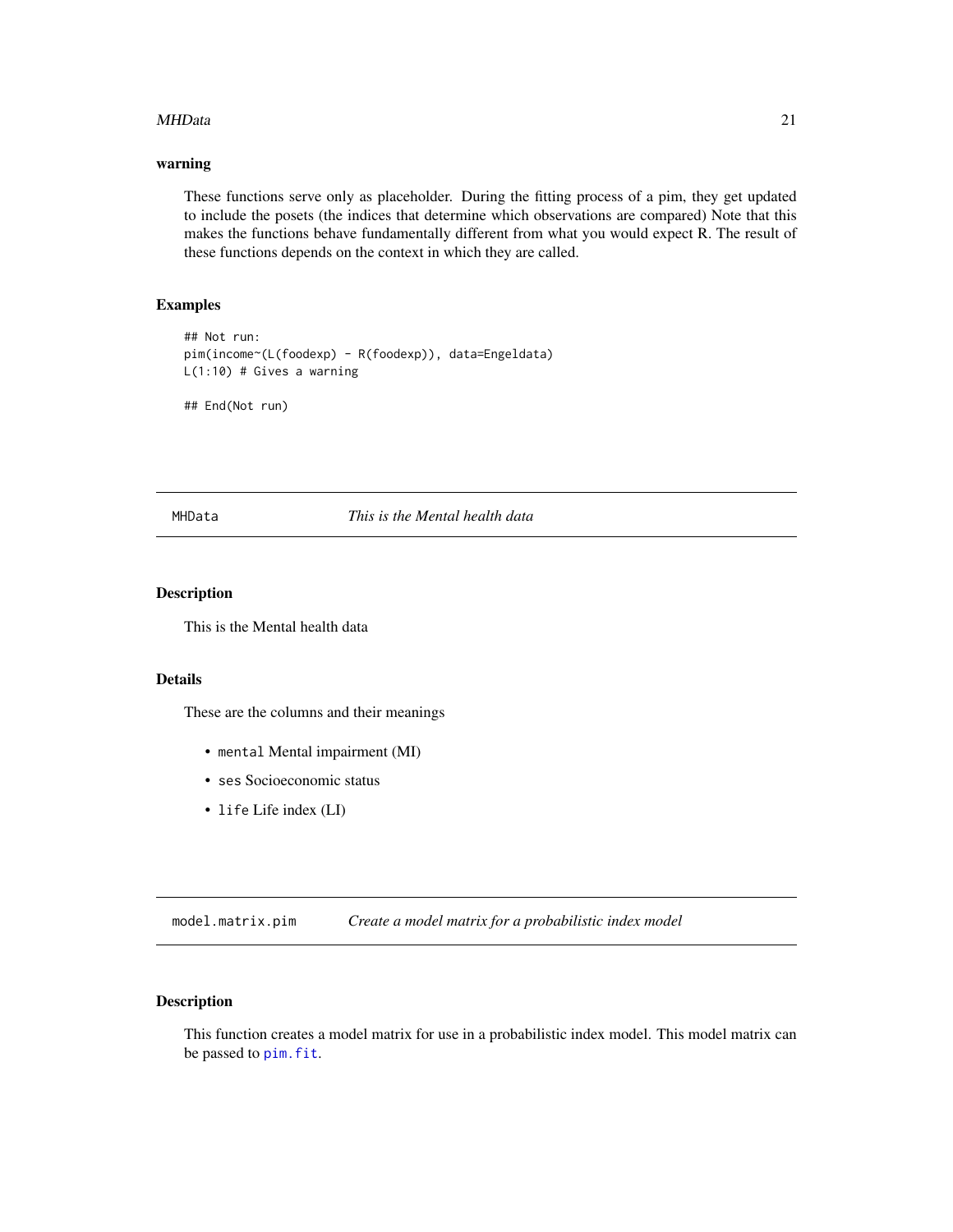## Usage

```
model.matrix(object, ...)
## S4 method for signature 'pim'
model.matrix(object, data, ...)
## S4 method for signature 'pim.formula'
model.matrix(
  object,
 data,
 model = c("difference", "marginal", "regular", "customized"),
  ...
\mathcal{L}
```
## Arguments

| object   | a pim. formula object that contains the formula necessary for constructing the<br>model matrix.                                                          |
|----------|----------------------------------------------------------------------------------------------------------------------------------------------------------|
| $\cdots$ | extra arguments passed to or from other methods. This is currently only imple-<br>mented in concordance with the generic model matrix function.          |
| data     | an optional argument specifying the data frame for which the model matrix<br>should be constructed. See also model $\text{matrix}$ in the stats package. |
| model    | a single character value with possible values "difference" (the default), "marginal",<br>"regular" or "customized". See also pim.                        |

## Value

a design matrix for a pim model

## Examples

```
data("FEVData")
# Create the "model frame"
FEVenv <- new.pim.env(FEVData, compare="unique")
# This includes the poset
pos <- poset(FEVenv, as.list=TRUE)
# create the formula and bind it to the pim.environment.
FEVform <- new.pim.formula(
  Age ~ I(L(Height) - R(Height)) ,
  FEVenv
\lambda# Use this formula object to construct the model matrix
# use the default model ( difference )
MM <- model.matrix(FEVform)
# Use this formula object to construct the pseudo response
Y <- response(FEVform)
```
<span id="page-21-0"></span>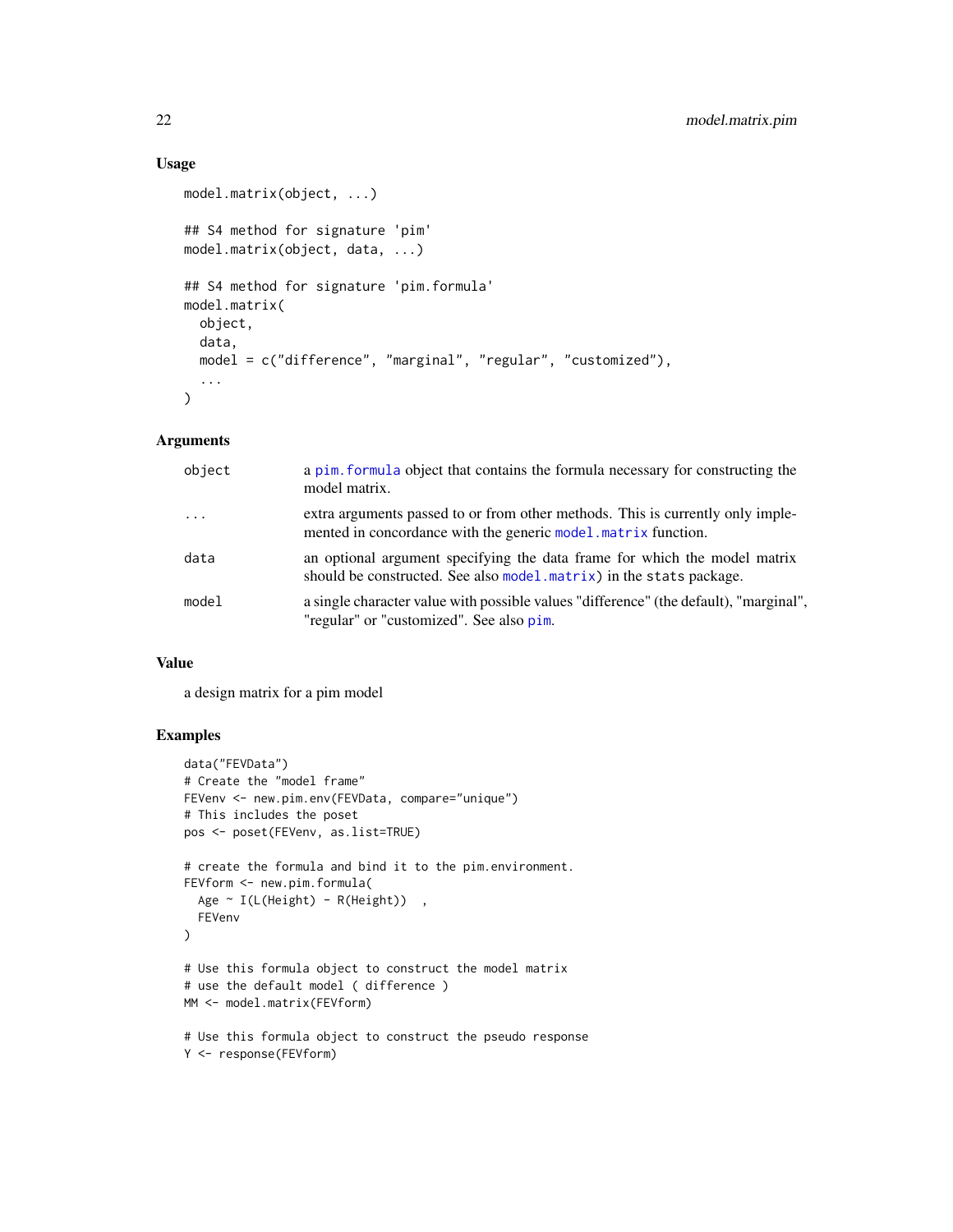```
# Now pim.fit can do what it does
res <- pim.fit(MM,Y, estim = "estimator.glm", penv=FEVenv)
```
new.pim *Create an object of class pim*

## Description

This function is the constructor for an object of class pim. It is nothing but a placeholder for new("pim",...). This function is not exported.

#### Usage

new.pim(...)

#### Arguments

... Data to include in the new object. See [new](#page-0-0)

#### Value

an object of class pim. See [pim-class](#page-33-1)

<span id="page-22-1"></span>new.pim.env *Constructor for a pim.environment*

Description

This functions serves as a constructor for an object of the class [pim.environment](#page-34-1). In most cases, calling this function directly is not necessary.

## Usage

```
new.pim.env(data, ...)
## S4 method for signature 'missing'
new.pim.env(data, ...)
## S4 method for signature 'environment'
new.pim.env(
  data,
  compare = "unique",
  env = parent.frame(),
  vars = NULL,
```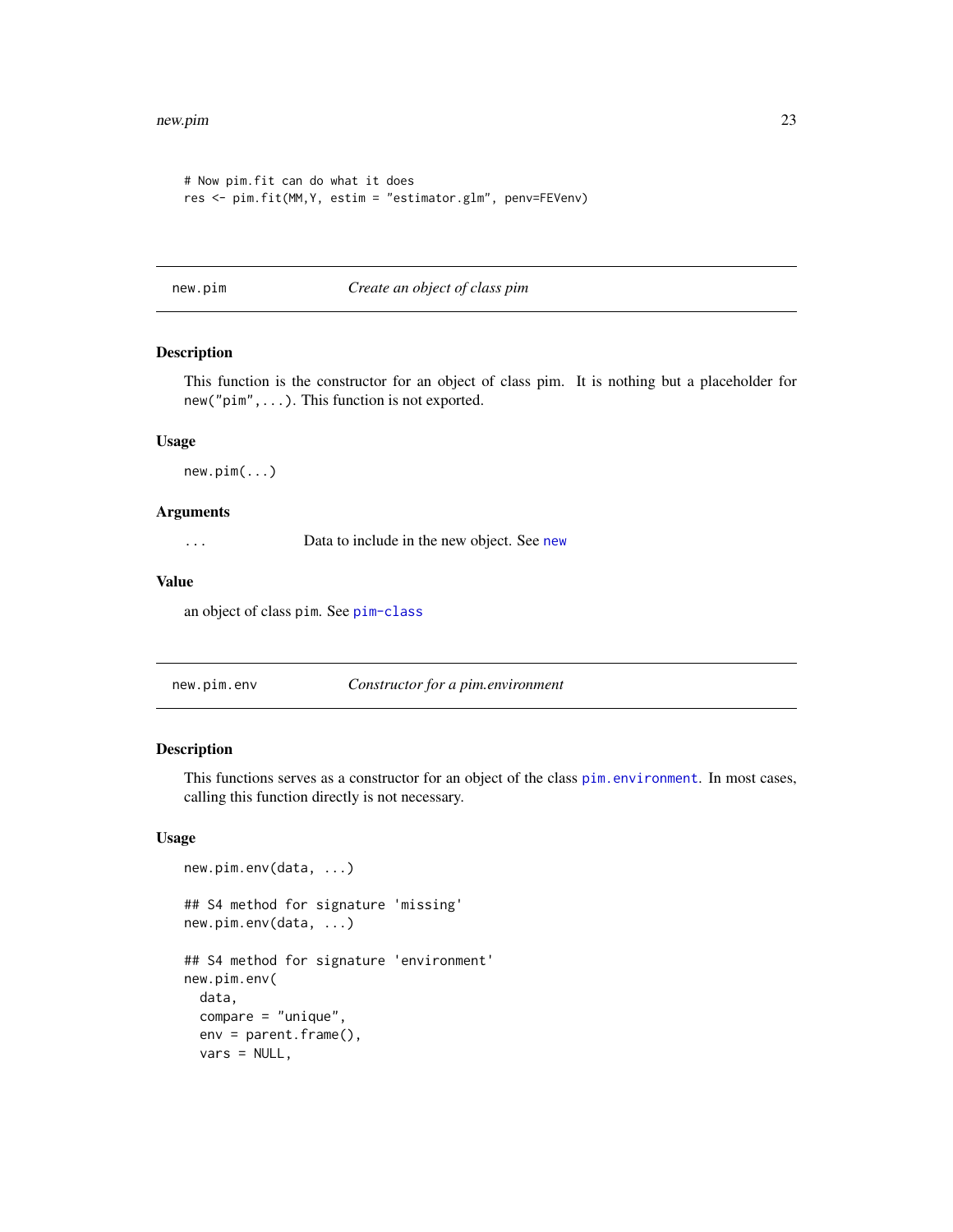## <span id="page-23-0"></span>24 new.pim.env

```
classes = NULL,
  ...
\lambda## S4 method for signature 'list'
new.pim.env(data, compare = "unique", vars = NULL, ...)
## S4 method for signature 'data.frame'
new.pim.env(data, compare = "unique", vars = NULL, ...)
## S4 method for signature 'ANY'
new.pim.env(data, ...)
```
## Arguments

| data       | a data frame, a list or an environment containing the data for a probabilistic<br>index model.                                                                                                                                                 |
|------------|------------------------------------------------------------------------------------------------------------------------------------------------------------------------------------------------------------------------------------------------|
| $\ddots$ . | extra parameters for construction of the poset, like the argument compare from<br>new.pim.poset.                                                                                                                                               |
| compare    | a character vector, matrix or list that defines how the set of pseudo observations<br>(poset) should be constructed. if set to NULL, no poset is constructed. See also<br>new.pim.poset for more information on how to specify a custom poset. |
| env        | an environment that is the parent environment of the object.                                                                                                                                                                                   |
| vars       | An optional character vector with the names of the variables that should be in-<br>cluded in the pim environment. Note that the variable names should be found in<br>the object passed to argument data.                                       |
| classes    | An optional character vector with the classes of the variables in the environment,<br>given in the same order as the argument data.names.                                                                                                      |

## Details

This function is called during the preparation of the model matrix for a pim. The resulting object is used to evaluate the formula of a pim, and stores information on how this is done.

Note that the parent of the environment is actually the [pim.poset](#page-37-1) object in the poset slot. The parent you set using the env argument, is the parent of the pim.poset object. This ensures that when a formula is evaluated in the pim.environment it will use a suitable search path to find all functions and objects.

#### Value

an object of the class [pim.environment](#page-34-1)

## Examples

new.pim.env() # Creates an empty object

# Starting from a data frame data(DysData)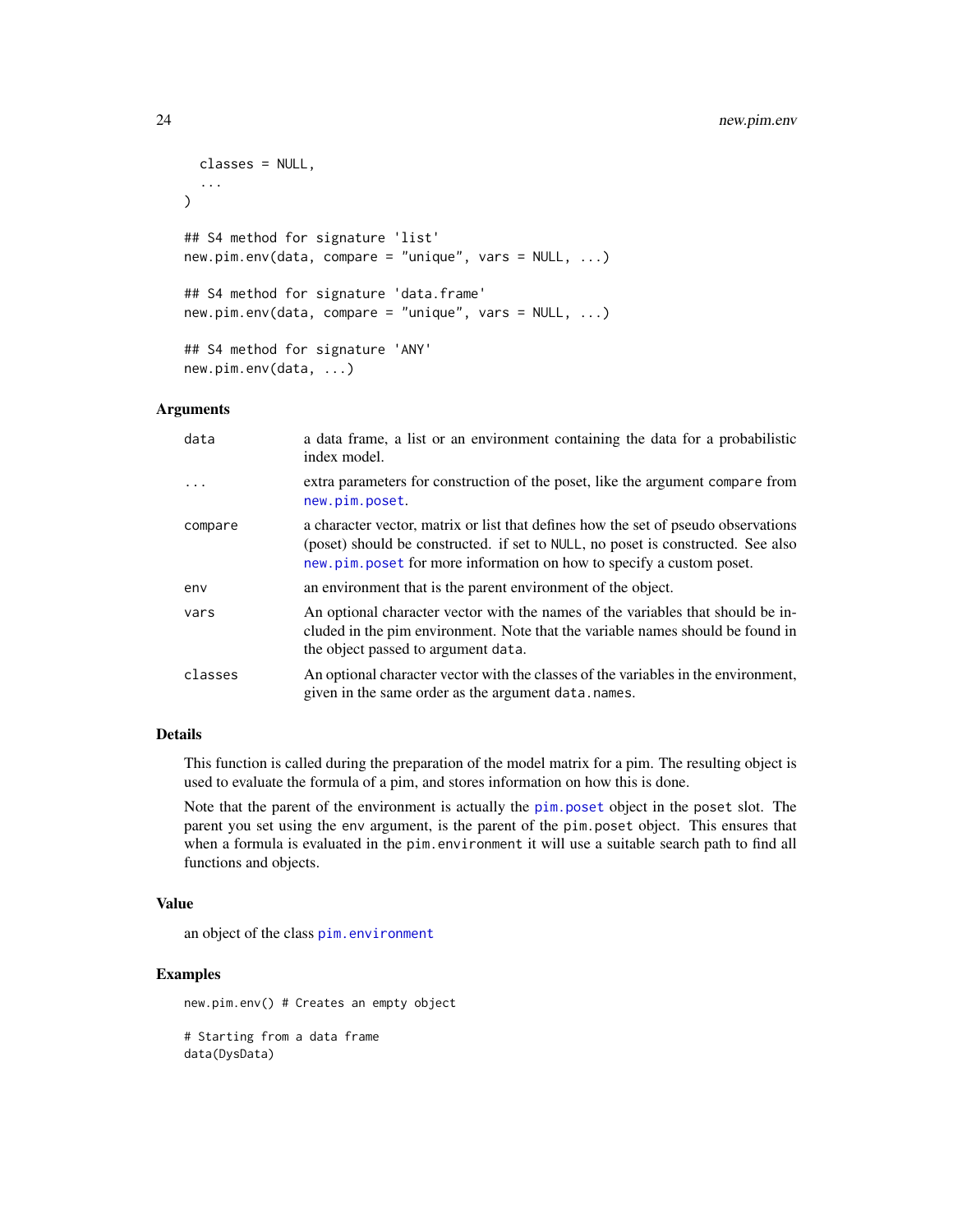## <span id="page-24-0"></span>new.pim.formula 25

```
env1 <- new.pim.env(DysData)
env2 <- new.pim.env(DysData, compare=NULL)
poset(env2)
env3 <- new.pim.env(DysData, compare="all")
poset(env3)
data(FEVData)
env4 <- new.pim.env(FEVData, vars=c('Age','Sex'))
ls(env4)
```
<span id="page-24-1"></span>new.pim.formula *Constructor for pim.formula*

## Description

This function reworks a formula to a pim.formula for use in a probabilistic index model. This function is only meant to be used internally, but is exported. It should be used only in concordance with [model.matrix.pim](#page-20-2)

#### Usage

new.pim.formula(formula, data, ...)

## S4 method for signature 'formula,pim.environment' new.pim.formula(formula, data, ...)

## S4 method for signature 'formula,ANY' new.pim.formula(formula, data, ...)

#### Arguments

| formula  | a formula object                                                                                                                            |
|----------|---------------------------------------------------------------------------------------------------------------------------------------------|
| data     | either a pim. environment object containing the data for the pim, or an object<br>that can be converted to a pim.environment by new.pim.env |
| $\cdots$ | extra arguments to new.pim.env                                                                                                              |

## Details

It is the constructor to be used for a [pim.formula](#page-36-1) object, and should only be used in conjunction with [model.matrix.pim](#page-20-2) and [pim.fit](#page-35-1) as shown in the examples.

## Value

a [pim.formula](#page-36-1) object.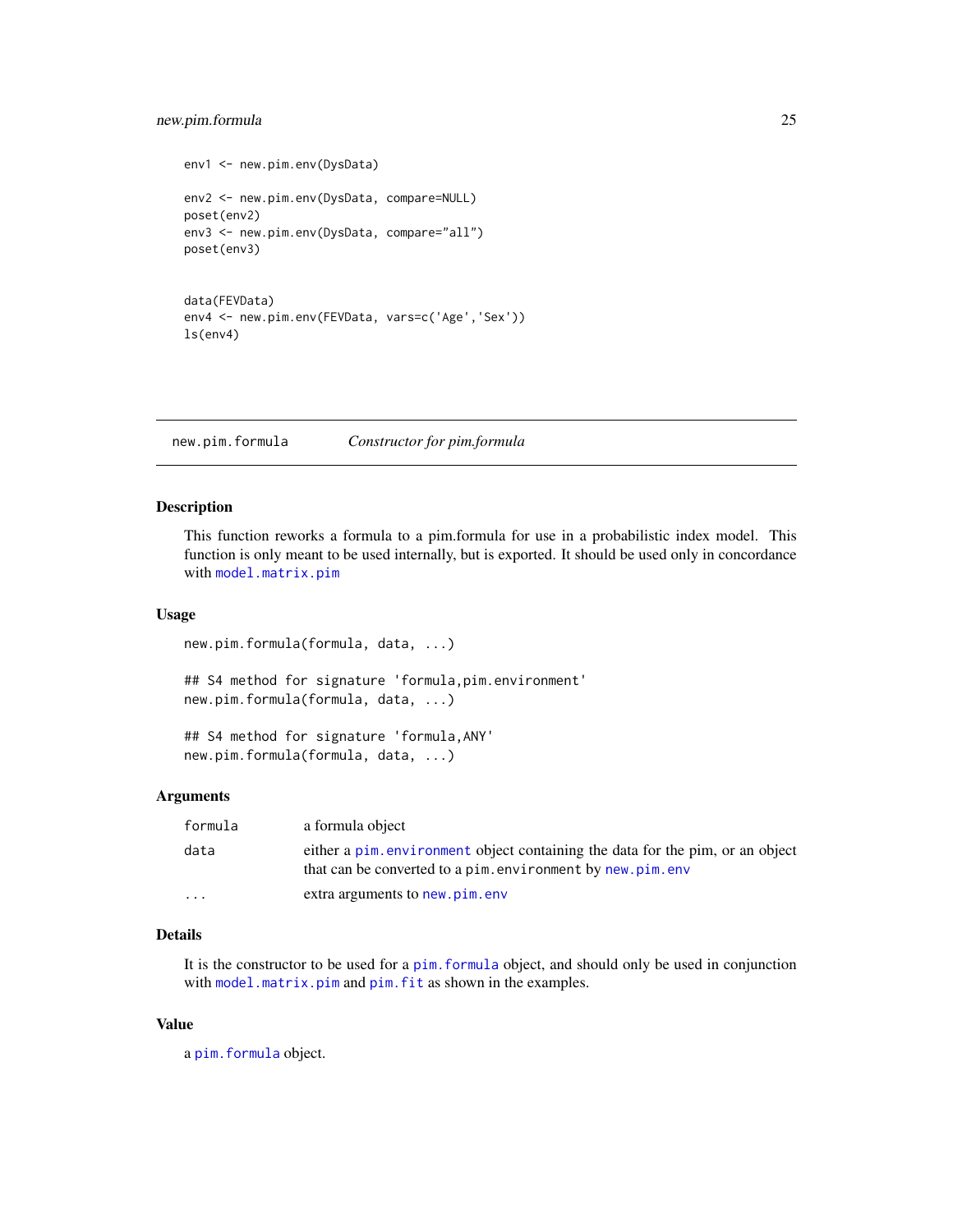#### See Also

[pim.formula-class](#page-36-2) for more information on the class itself. [PO](#page-28-1), [L](#page-19-1) and R for some functions that can be used in a pim.formula

#' @examples data("FEVData") # Create the "model frame" FEVenv <- new.pim.env(FEVData, compare="unique") # This includes the poset pos <- poset(FEVenv, as.list=TRUE)

# create the formula and bind it to the pim.environment. FEVform  $\lt$ - new.pim.formula( Age  $\lt$ I(L(Height) - R(Height)) , FEVenv )

# Use this formula object to construct the model matrix # use the default model ( difference ) MM <- model.matrix(FEVform)

# Use this formula object to construct the pseudo response Y <- response(FEVform)

# Now pim.fit can do what it does res <- pim.fit(MM,Y, estim = "estimator.glm", penv=FEVenv)

<span id="page-25-1"></span>new.pim.poset *Create a pim.poset environment*

#### Description

This function allows you to create a pim. poset environment that can be added to a pim. environment object. You can use this function to create a custom poset, but in general it's safer to use the relevant arguments of the [pim](#page-30-1) function. That way more safety checks are carried out.

#### Usage

```
new.pim.poset(compare, nobs, parent = parent.frame(), ...)
## S4 method for signature 'character,numeric'
new.pim.poset(compare, nobs, parent = parent.frame(), ...)
## S4 method for signature 'matrix,numeric'
new.pim.poset(compare, nobs, parent = parent.frame(), ...)
## S4 method for signature 'list,numeric'
new.pim.poset(compare, nobs, parent, comp.value = "custom", ...)
## S4 method for signature 'matrix,missing'
new.pim.poset(compare, nobs, parent = parent.frame(), ...)
## S4 method for signature 'list,missing'
new.pim.poset(compare, nobs, parent = parent.frame(), ...)
## S4 method for signature 'missing,numeric'
new.pim.poset(compare, nobs, parent = parent.frame(), ...)
```
<span id="page-25-0"></span>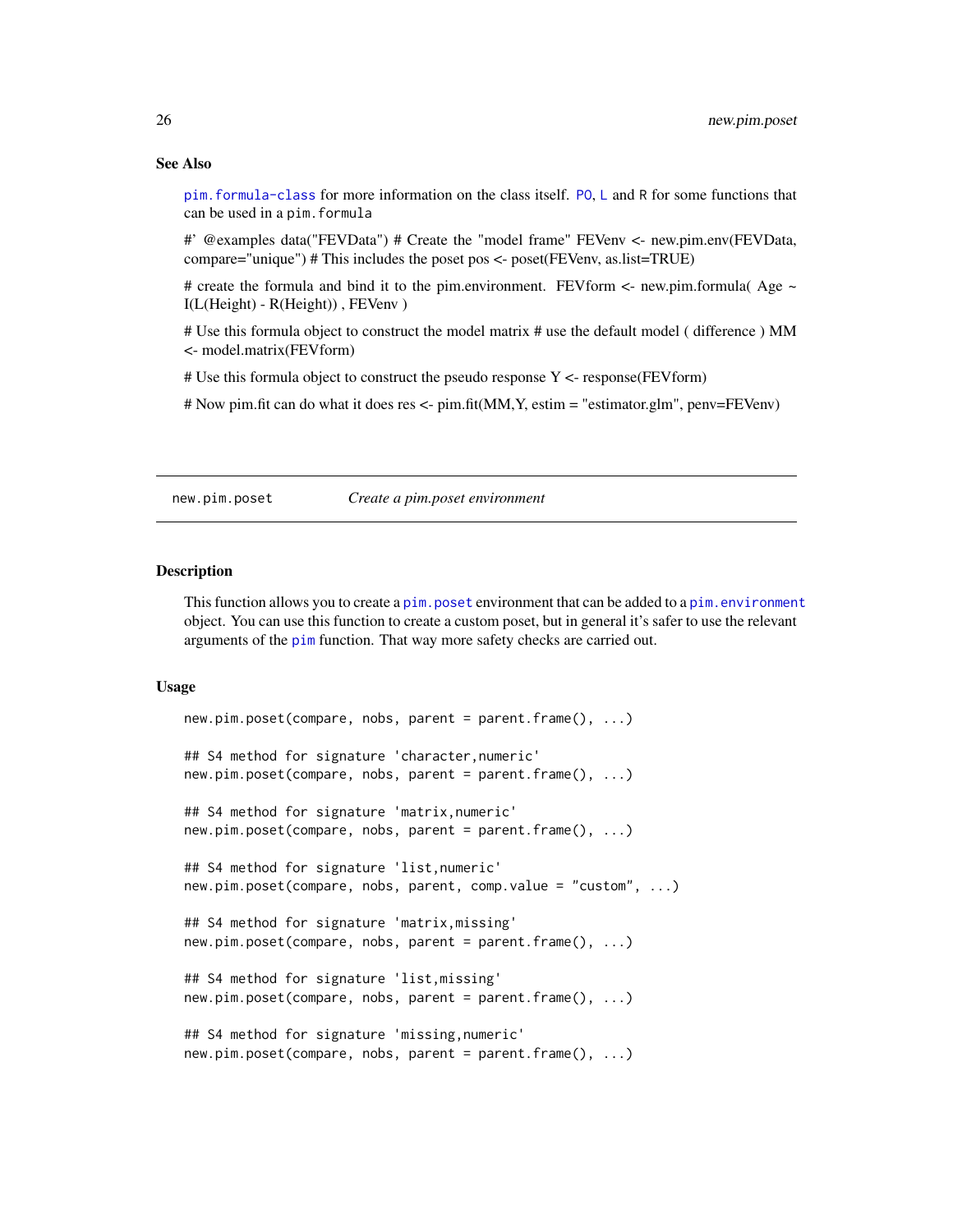#### <span id="page-26-0"></span>new.pim.poset 27

#### Arguments

| compare    | A character value, matrix or list indicating how the poset should be constructed.<br>Defaults to the default value of create poset. See Details section for more<br>information.                                                                                                                                                                       |
|------------|--------------------------------------------------------------------------------------------------------------------------------------------------------------------------------------------------------------------------------------------------------------------------------------------------------------------------------------------------------|
| nobs       | An integer value determining the number of observations this poset is created<br>for. If compare is not a character value, the number of observations                                                                                                                                                                                                  |
| parent     | An optional environment that serves as the parent for the pim poset environ-<br>ment. By default this is the environment from which the function is called.<br>Note that for a correct functioning, the parent environment should be set to the<br>pim. environment this object is part of. This is done automatically by the func-<br>tion add.poset. |
| $\ddots$ . | arguments passed to other methods.                                                                                                                                                                                                                                                                                                                     |
| comp.value | a character value to be used as value for the compare slot of the object. Defaults<br>to 'custom' and should be left at the default without a very good reason to change<br>it.                                                                                                                                                                        |

#### Details

A poset (or pseudo observation set) in the context of probabilistic index models is a set of indices that determines which observations are compared with one another. It is used to construct the pseudo-observations on which the model is fitted. You can think of a poset as a "pseudo-observation set".

The most convenient way to use this function, is by specifying a character value for the argument compare. The value "unique" creates a poset in such a way that only unique combinations of two observations are used in the model. The value "all" creates all possible L-R combinations between the observations.

If you want to define the poset yourself, you can pass either a matrix or a list with 2 elements as value for the argument compare. Columns of the matrix or elements of the list should either be named "L" and "R", or be unnamed. When unnamed, the function takes the first column/element as the left poset, and the second column/element as the right poset. If the (col)names are anything else but "L" and "R", these names are ignored and the first column is seen as "L".

#### Value

an [pim.poset](#page-37-1) object that can be used to replace the poset in a pim environment.

#### **Note**

You can omit the argument compare if you supply a value for nobs. You can also omit the argument nobs if you provide a matrix or list as value for compare. The function will try to deduct the number of observations from the highest index value present in the matrix/list

You can't omit both arguments together though, as the function needs at least some information on the number of observations the poset is designed for.

#### Warning

Changing the value of comp.value by hand might result in errors or a wrongly fitted model. The argument exists for internal purposes and possible extensions later on, but should not be used.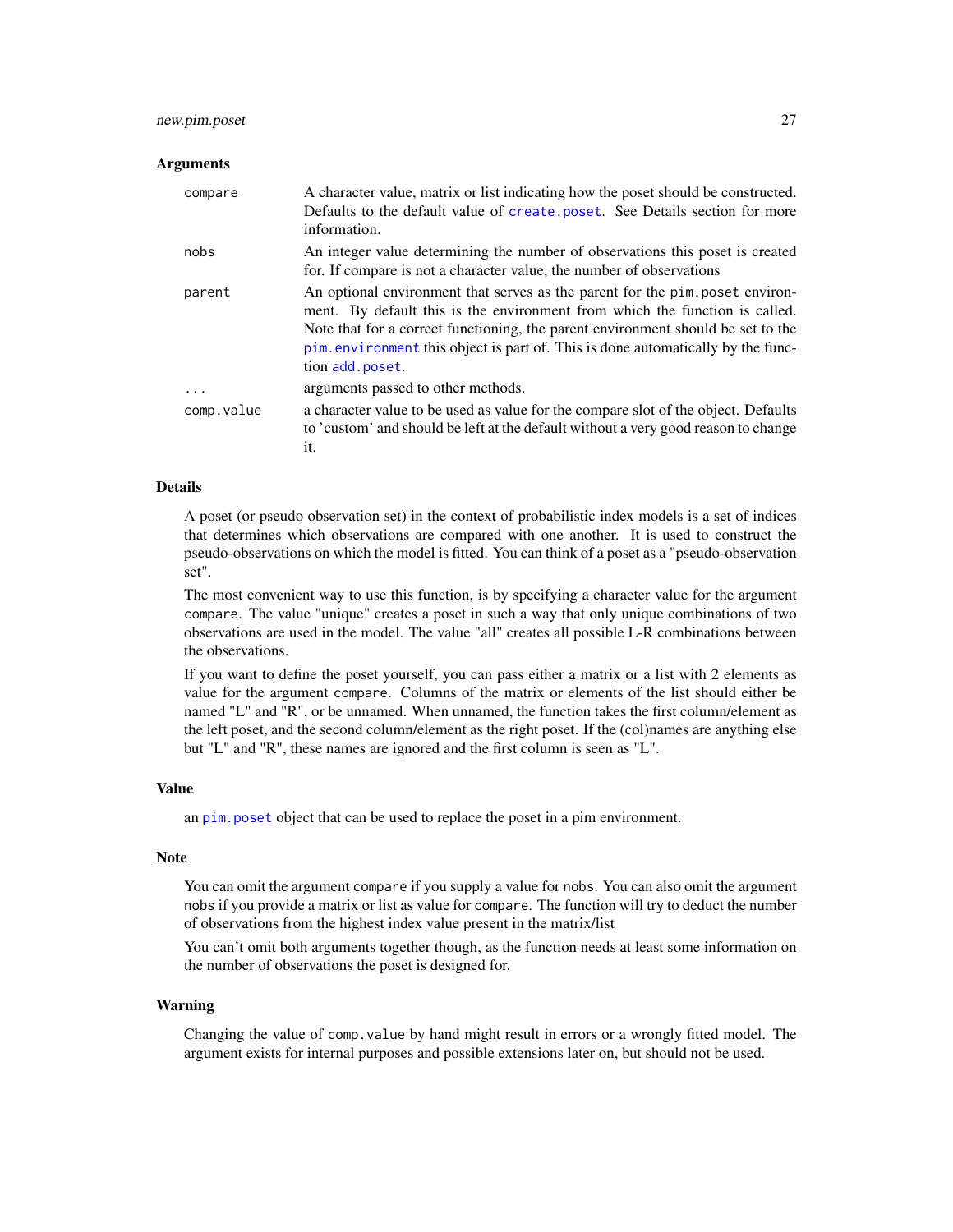## See Also

[add.poset](#page-3-1) for more information on how to adapt the poset of a pim.environment object.

## Examples

```
mypos <- new.pim.poset('unique',n=10) # creates empty environment
ls(mypos)
# Using the created poset functions L and R
# Note this is purely as illustration, this makes no sense
# in the context of a pim analysis.
mypos$L(1:10)
mypos$R(1:10)
```
nobs,pim.environment-method

*Extract the number of observations*

## Description

This function extracts the number of observations in an object of class [pim.environment](#page-34-1), or the number of observations for which a pim. poset is constructed. If applied to a matrix or data.frame, it returns the number of rows. For any other object it does the same as [length](#page-0-0).

#### Usage

```
## S4 method for signature 'pim.environment'
nobs(object)
## S4 method for signature 'pim.poset'
nobs(object)
## S4 method for signature 'matrix'
nobs(object)
## S4 method for signature 'data.frame'
nobs(object)
```
#### Arguments

object an object of the class [pim.environment](#page-34-1) or [pim.poset](#page-37-1)

## Details

This package imports the generic [nobs](#page-0-0) from the package stats4.

<span id="page-27-0"></span>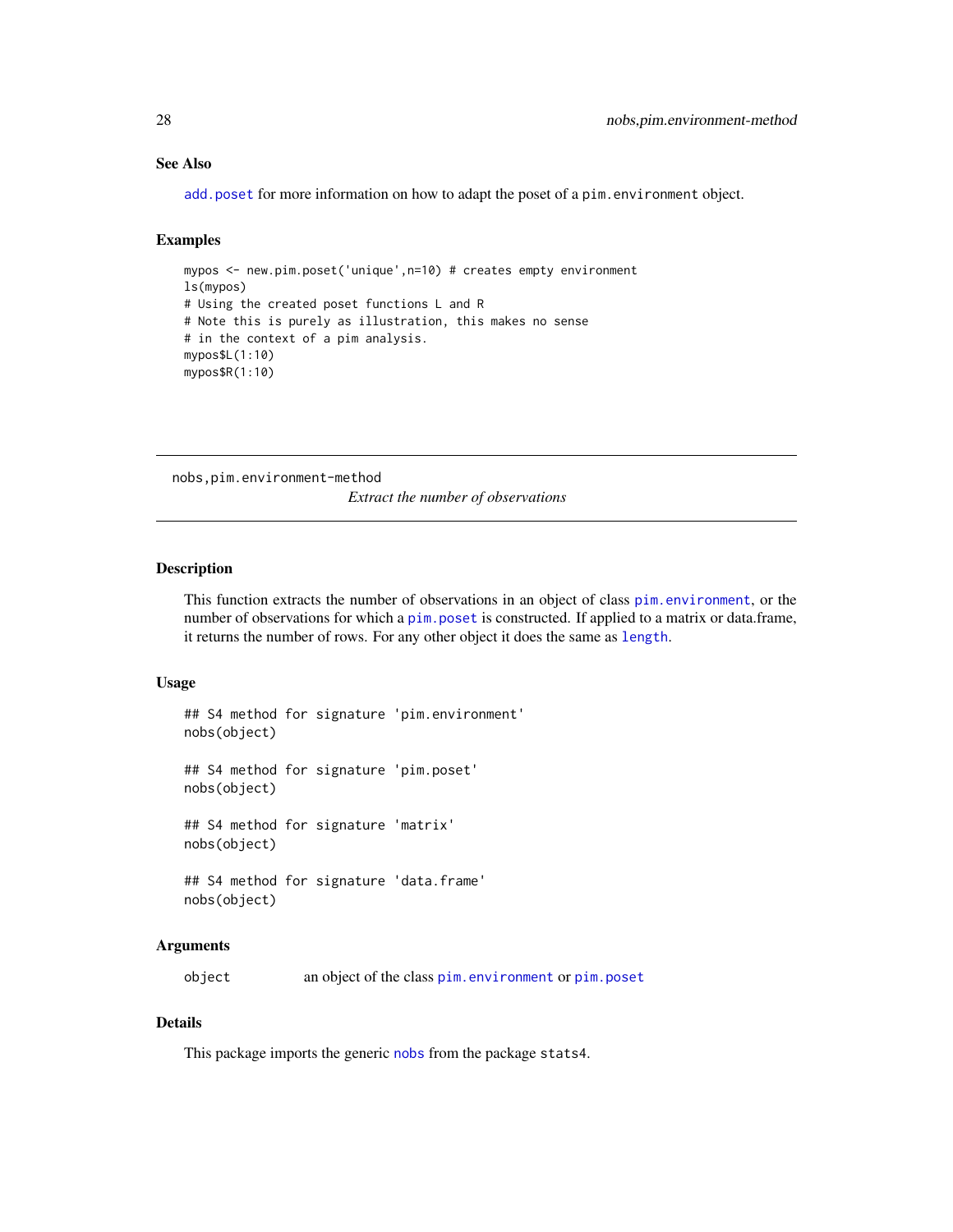## <span id="page-28-0"></span>Value

In case the function is called on a pim.environment or a pim.poset object, an integer with the number of (foreseen) observations. If the pim.environment is empty, it returns 0.

In all other cases, it returns the output of either [nrow](#page-0-0) (for matrices and data.frames) or [length](#page-0-0).

<span id="page-28-2"></span>

P *Probability function*

## <span id="page-28-1"></span>Description

This functions transform a comparison or otherwise logical value to a numeric value for use in a pim.

#### Usage

```
P(x)
```
 $PO(x, y = NULL)$ 

#### Arguments

| X | for P, a logical value. For PO a numeric value.                                                                                                                              |
|---|------------------------------------------------------------------------------------------------------------------------------------------------------------------------------|
| V | a numeric value or NULL. If NULL, the function will try to calculate $PO(L(x), R(x))$ ,<br>provided the functions L and R are defined correctly. This is the case when P0 is |
|   | used in the context of a probabilistic index model fitted with pim.                                                                                                          |

## Details

These functions are constructed purely for notation. P is completely equivalent to [as.numeric](#page-0-0), apart from an extra control to check whether it actually makes sense to do so. The function PO is just short for  $P(x < y) + 0.5 \times P(x == y)$ 

## Value

A numeric value of 0, 0.5 or 1. 1 if  $x < y$ , 0.5 if  $x == y$  and 0 if  $x > y$ 

#### See Also

[pim](#page-30-1) and [pim.formula](#page-36-1) for more information on how this is used inside a pim context.

#### Examples

# Check in pim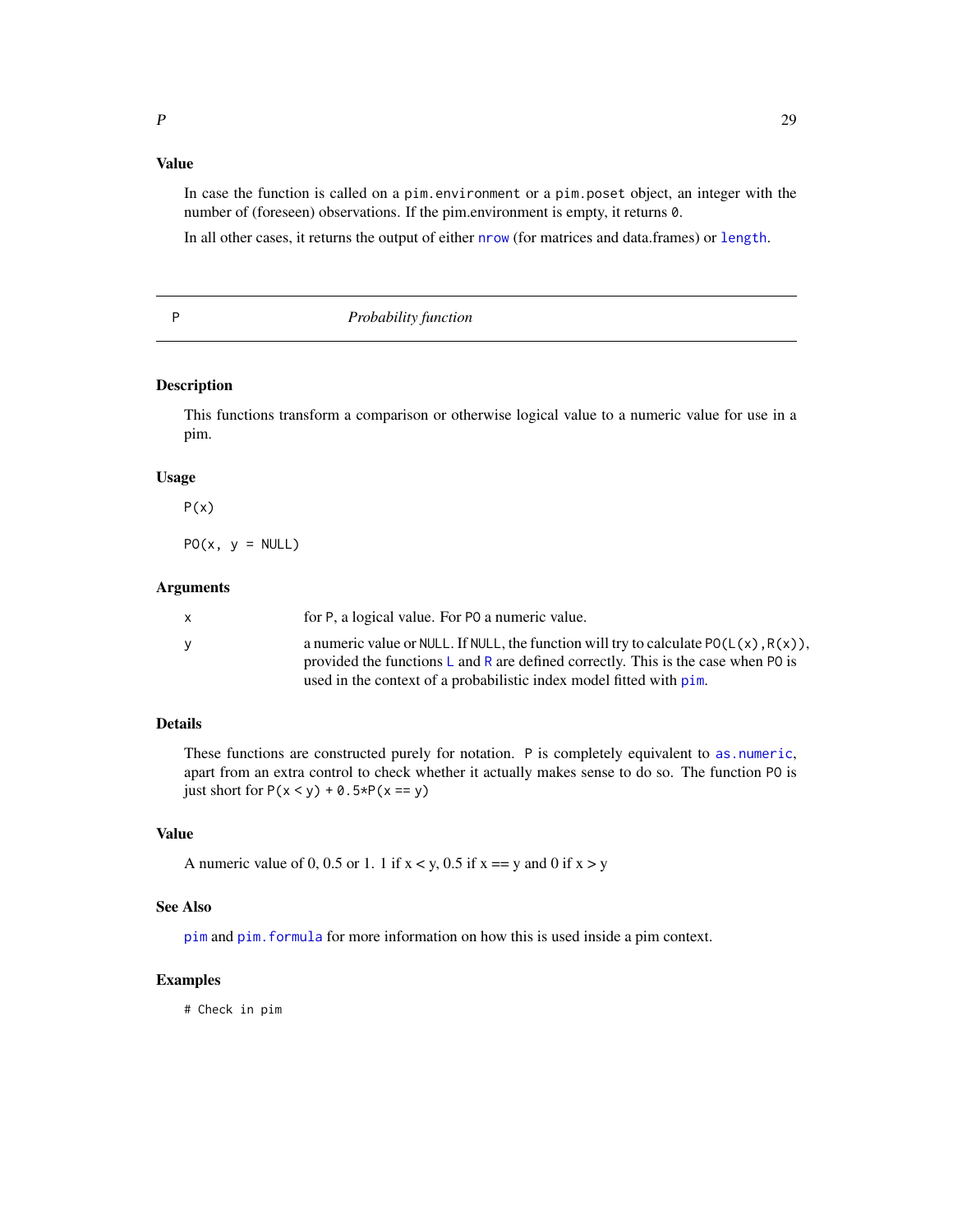#### <span id="page-29-1"></span><span id="page-29-0"></span>Description

This function allows you to extract the [pim.environment](#page-34-1) object from either a pim object or a pim.formula object.

#### Usage

penv(x)

## S4 method for signature 'pim.formula' penv(x)

## S4 method for signature 'pim' penv(x)

## Arguments

x either a pim or a pim.formula object

## Value

In case of a pim object, the pim.environment contained therein. In case of a pim.formula object, the environment itself. See the help page pim.formula-class.

#### Examples

```
data("FEVData")
# Create the "model frame"
FEVenv <- new.pim.env(FEVData, compare="unique")
# create the formula and bind it to the pim.environment.
FEVform <- new.pim.formula(
  Age ~ I(L(Height) - R(Height)) ,
  FEVenv
\lambdatheEnv <- penv(FEVform)
ls(theEnv)
themodel <- pim(Age ~ Height, FEVenv)
thePEnv <- penv(themodel)
thePEnv
ls(thePEnv)
# Note that this is a different environment, and that it only contains
# the variables in the formula, contrary to the environment created
# by new.pim.formula
```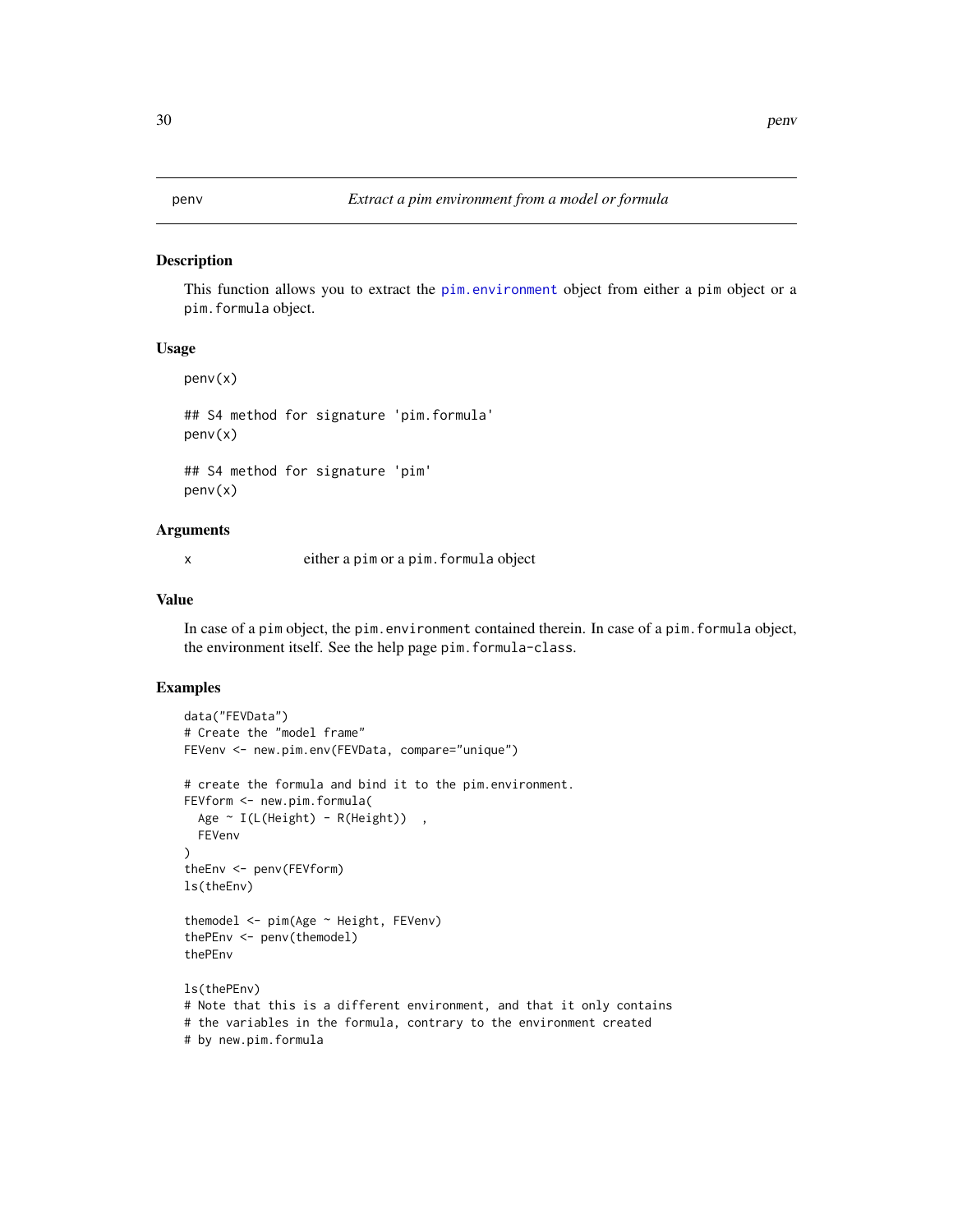#### <span id="page-30-1"></span><span id="page-30-0"></span>Description

This function fits a probabilistic index model, also known as PIM. It can be used to fit standard PIMs, as well as many different flavours of models that can be reformulated as a pim. The most general models are implemented, but the flexible formula interface allows you to specify a wide variety of different models.

#### Usage

```
pim(
  formula,
  data,
  link = c("logit", "probit", "identity"),
  compare = if (model == "marginal") "all" else "unique",
  model = c("difference", "marginal", "regular", "customized"),
  na.action = getOption("na.action"),
  weights = NULL,
  keep.data = FALSE,
  ...
\mathcal{L}
```
## Arguments

| formula   | An object of class formula (or one that can be coerced to that class): A symbolic<br>description of the model to be fitted. The details of model specification are given<br>under 'Details'.                                                                                                                                                             |
|-----------|----------------------------------------------------------------------------------------------------------------------------------------------------------------------------------------------------------------------------------------------------------------------------------------------------------------------------------------------------------|
| data      | an optional data frame, list or environment that contains the variables in the<br>model. Objects that can be coerced by as . data. frame can be used too.                                                                                                                                                                                                |
| link      | a character vector with a single value that determines the used link function.<br>Possible values are "logit", "probit" and "identity". The default is "logit".                                                                                                                                                                                          |
| compare   | a character vector with a single value that describes how the model compares<br>observations. It can take the values "unique" or "all". Alternatively you can pass<br>a matrix with two columns. Each row represents the rownumbers in the original<br>data frame that should be compared to eachother. See Details.                                     |
| model     | a single character value with possible values "difference" (the default), "marginal",<br>"regular" or "customized". If the formula indicates a customized model (by the<br>use of $L()$ or $R()$ , this parameter is set automatically to "customized". Cur-<br>rently, only the options "difference", "marginal" and "customized" are imple-<br>mented. |
| na.action | the name of a function which indicates what should happen when the data con-<br>tains NAs. The default is set by the na. action setting of options, and is<br>na. fail when unset.                                                                                                                                                                       |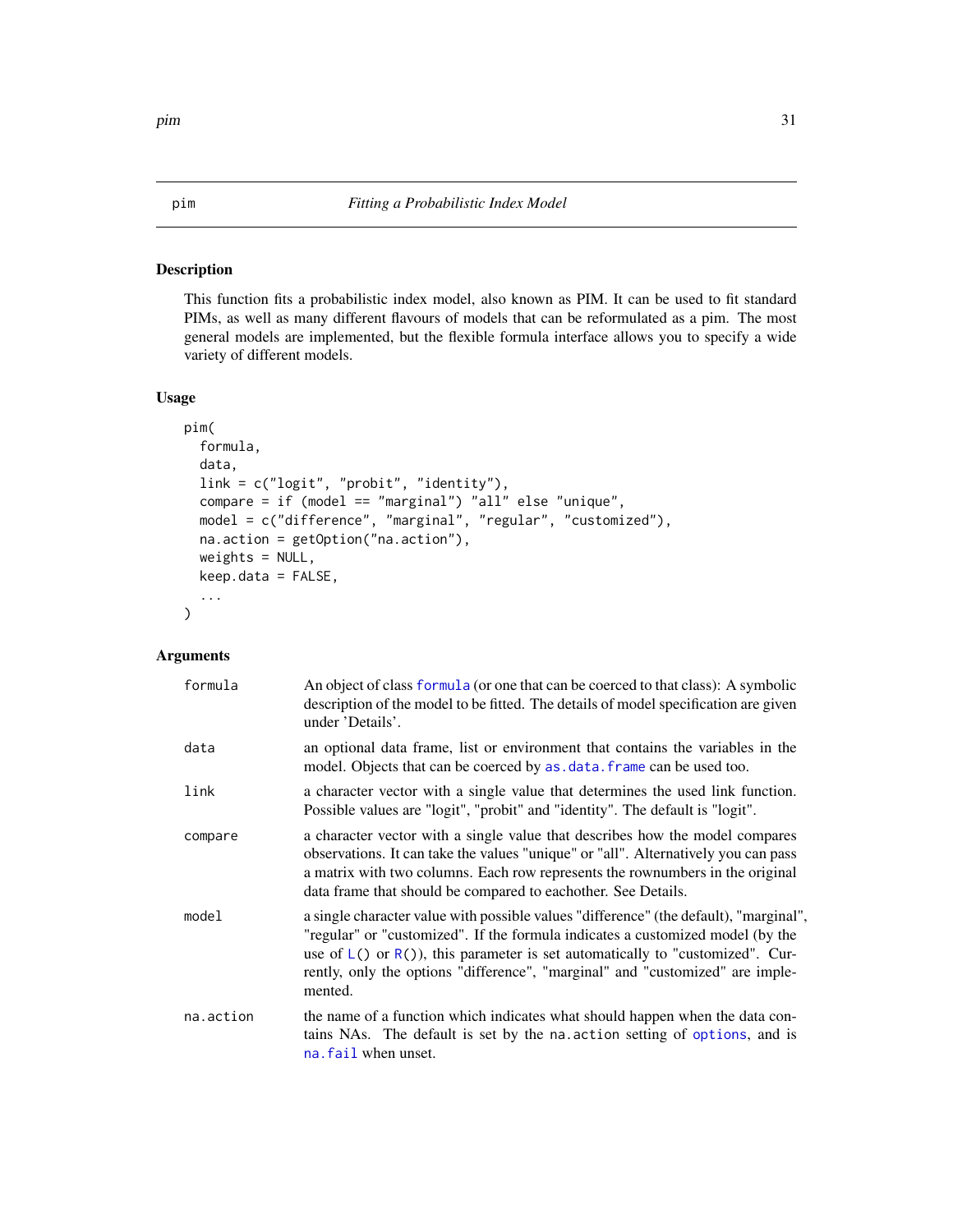<span id="page-31-0"></span>

| weights   | Currently not implemented.                                                                                              |
|-----------|-------------------------------------------------------------------------------------------------------------------------|
| keep.data | a logical value indicating whether the model matrix should be saved in the ob-<br>ject. Defaults to FALSE. See Details. |
| $\ddotsc$ | extra parameters sent to pim. fit                                                                                       |

## Details

PIMs are based on a set of pseudo-observations constructed from the comparison between a range of possible combinations of 2 observations. We call the set of pseudo observations *poset* in the context of this package.

By default, this poset takes every unique combination of 2 observations (compare = "unique"). You can either use a character value, or use a matrix or list to identify the set of observation pairs that have to be used as pseudo-observations. Note that the matrix and list should be either nameless, or have the (col)names 'L' and 'R'. If any other names are used, these are ignored and the first column/element is considered to be 'L'. See also [new.pim.poset](#page-25-1).

It's possible to store the model matrix and psuedo responses in the resulting object. By default this is not done (keep.data = FALSE) as this is less burden on the memory and the [pim.formula](#page-36-1) object contains all information to reconstruct both the model matrix and the pseudo responses. If either the model matrix or the pseudo responses are needed for further calculations, setting keep. data to TRUE might reduce calculation time for these further calculations.

#### Value

An object of class pim. See [pim-class](#page-33-1) for more information.

## The enhanced formula interface

In case you want to fit a standard PIM, you can specify the model in mostly the same way as for  $1m$ . There's one important difference: a PIM has by default no intercept. To add an intercept, use + 1 in the formula.

Next to this, you can use the functions  $\mathsf{L}$  $\mathsf{L}$  $\mathsf{L}$  and [R](#page-19-2) in a formula to indicate which part of the poset you refer to. Remember a poset is essentially a matrix-like object with indices refering to the pseudoobservations. Using L() and R() you can define exactly how the pseudo-observations fit in the model. Keep in mind that any calculation done with these functions, has to be wrapped in a call to I(), just like you would do in any other formula interface.

You don't have to specify the model though. If you choose the option model = 'difference', every variable in the formula will be interpreted as  $I(R(x) - L(x))$ . If you use the option model = 'marginal', every variable will be interpreted as R(X).

If you don't specify any special function (i.e.  $\overline{L}$  $\overline{L}$  $\overline{L}$ , [R](#page-19-2), [P](#page-28-2) or P0), the lefthand side of the formula is defined as  $PO(y)$  $PO(y)$ . The function PO calculates pseudo observations; it is 1 if the value of the dependent variable for the observation from the L-poset is smaller than, 0 if it is larger than and 0.5 if it is equal to the value for value from the R-poset (see also [PO](#page-28-1))

#### See Also

[pim-class](#page-33-1) for more information on the returned object, [pim.fit](#page-35-1) for more information on the fitting itself, [pim-getters](#page-33-2), [coef](#page-7-1), [confint](#page-8-2), [vcov](#page-44-2) etc for how to extract information like coefficients, variance-covariance matrix, ..., [summary](#page-43-1) for some tests on the coefficients.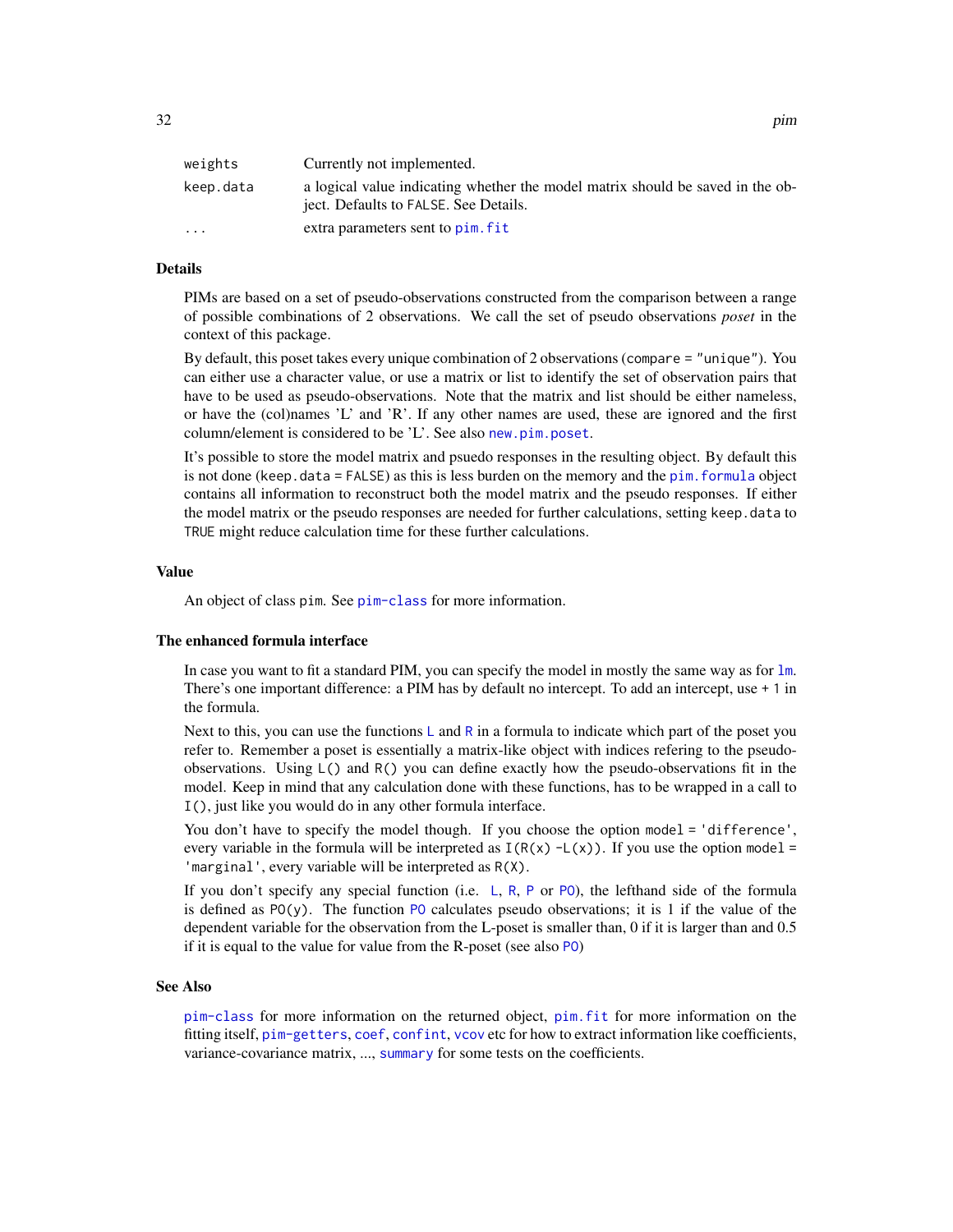## Examples

```
data('FEVData')
# The most basic way to use the function
Model <- pim(FEV~ Smoke*Sex , data=FEVData)
# A model with intercept
# The argument xscalm is passed to nleqslv via pim.fit and estimator.nleqslv
# By constructing the estimator functions wisely, you can control most of
# the fitting process from the pim() function.
data('EngelData')
Model2 <- pim(foodexp ~ income + 1, data=EngelData,
   compare="all",
   xscalm = 'auto')
# A marginal model
# It makes sense to use the identity link in combination with the
# score estimator for the variance-covariance matrix
data('DysData')
Model3 <- pim(SPC_D2 ~ out, data = DysData,
  model = 'marginal', link = 'identity',
  vcov.estim = score.vcov)
# A Model using logical comparisons, this is also possible!
# Model the chance that both observations have a different
# outcome in function of whether they had a different Chemo treatment
Model6 <- pim(P(L(out) != R(out)) ~ I(L(Chemo) != R(Chemo)),
   data=DysData,
   compare="all")
# Implementation of the friedman test in the context of a pim
# warpbreaks data where we consider tension as a block
# To do so, you provide the argument compare with a custom
# set of comparisons
data(warpbreaks)
wb <- aggregate(warpbreaks$breaks,
                  by = list(w = warphreaks$wood).
                             t = warpbreaks$tension),
                  FUN = mean)comp <- expand.grid(1:nrow(wb), 1:nrow(wb))
comp \leq comp[wb$t[comp[,1]] == wb$t[comp[,2]],] # only compare within blocks
m \leq -\text{pim}(x \sim w, \text{ data} = wb, \text{ compare} = \text{comp}, \text{link} = \text{"identity", \text{vcov}.\text{estim} = \text{score}.\text{vcov})}summary(m)
friedman.test(x \sim w | t, data = wb)
## Not run:
# This illustrates how a standard model is actually built in a pim contex
Model4 <- \text{pim}(\text{PO}(\text{L}(\text{Height}), \text{R}(\text{Height})) \sim \text{I}(\text{R}(\text{Age}) - \text{L}(\text{Age})) + \text{I}(\text{R}(\text{Sex}) - \text{L}(\text{Sex})),data=FEVData,
estim = "estimator.BB")
# is the same as
Model5 <- pim(Height ~ Age + Sex, data = FEVData, estim = "estimator.BB")
summary(Model4)
summary(Model5)
```
pim 33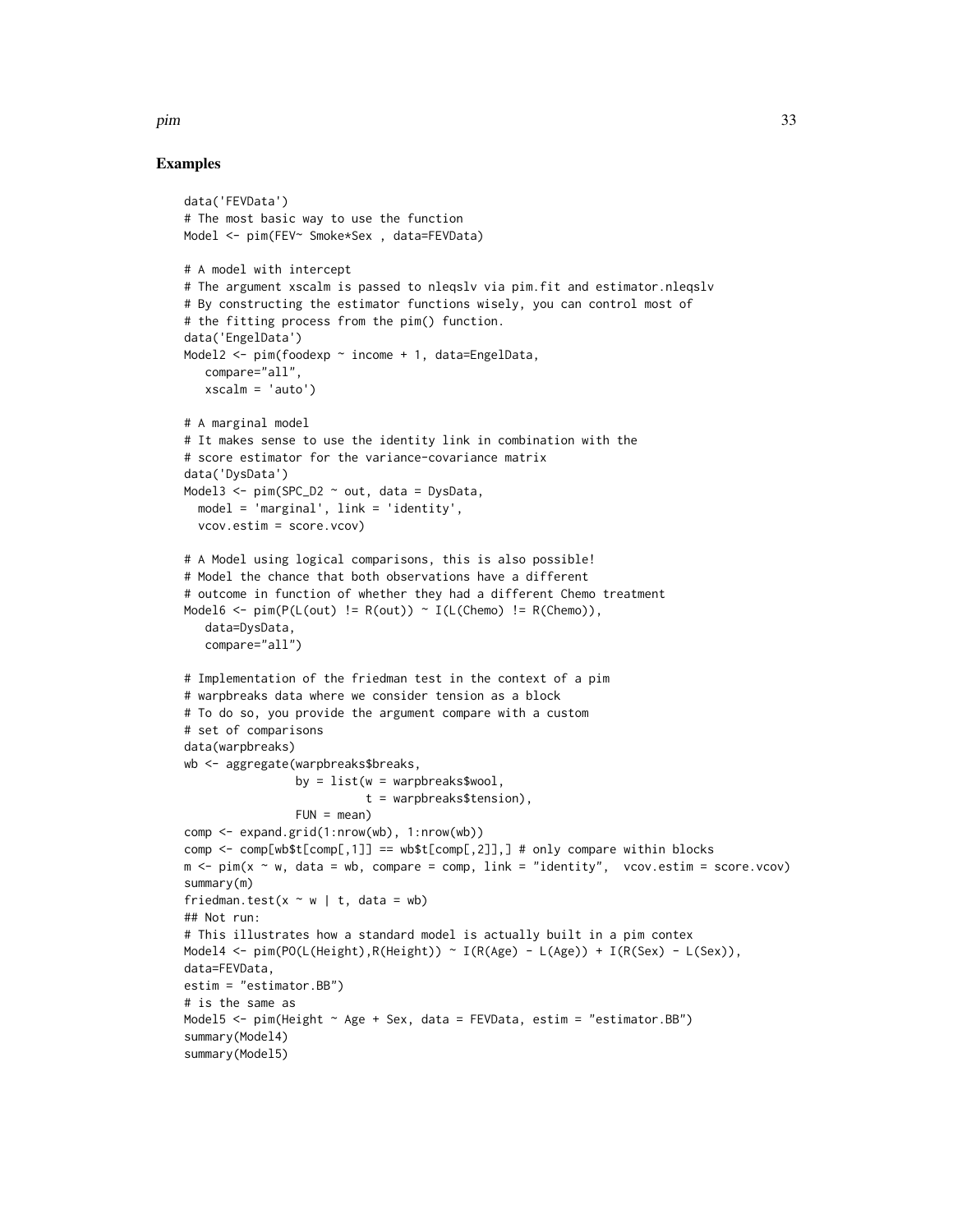<span id="page-33-0"></span>## End(Not run)

<span id="page-33-1"></span>pim-class *Class pim*

## Description

This class contains the fitting information resulting from a call to [pim](#page-30-1).

#### Slots

formula The [pim.formula](#page-36-1) object used in the fit

coef a numeric vector with the fitted coefficients

vcov a numeric matrix containing the variance-covariance matrix of the fitted coefficients

penv a [pim.environment](#page-34-1) object containing the data used to fit this

fitted a numeric vector containing the raw fitted

link a character vector describing the used link function

- estimators a list with the elements coef and vcov, containing either a character value with the name of the used estimator, or the function itself.
- model.matrix If keep.data is set to TRUE while calling [pim](#page-30-1) the original model matrix. Otherwise an empty matrix with 0 rows and columns.
- response If keep. data is set to TRUE while calling [pim](#page-30-1) the original response vector. Otherwise an empty numeric vector.
- keep.data a logical value indicating whether the original data is kept in the object. This is set using the argument keep.data of the function [pim](#page-30-1). model a character value with the value "difference", "marginal", "regular" or "customized", indicating which type of pim model has been fitted.

<span id="page-33-2"></span>pim-getters *Getters for slots of a pim object*

### Description

Getters for slots of a pim object

## Usage

```
keep.data(x)
```
fitted(object, ...)

## S4 method for signature 'pim' fitted(object, ...)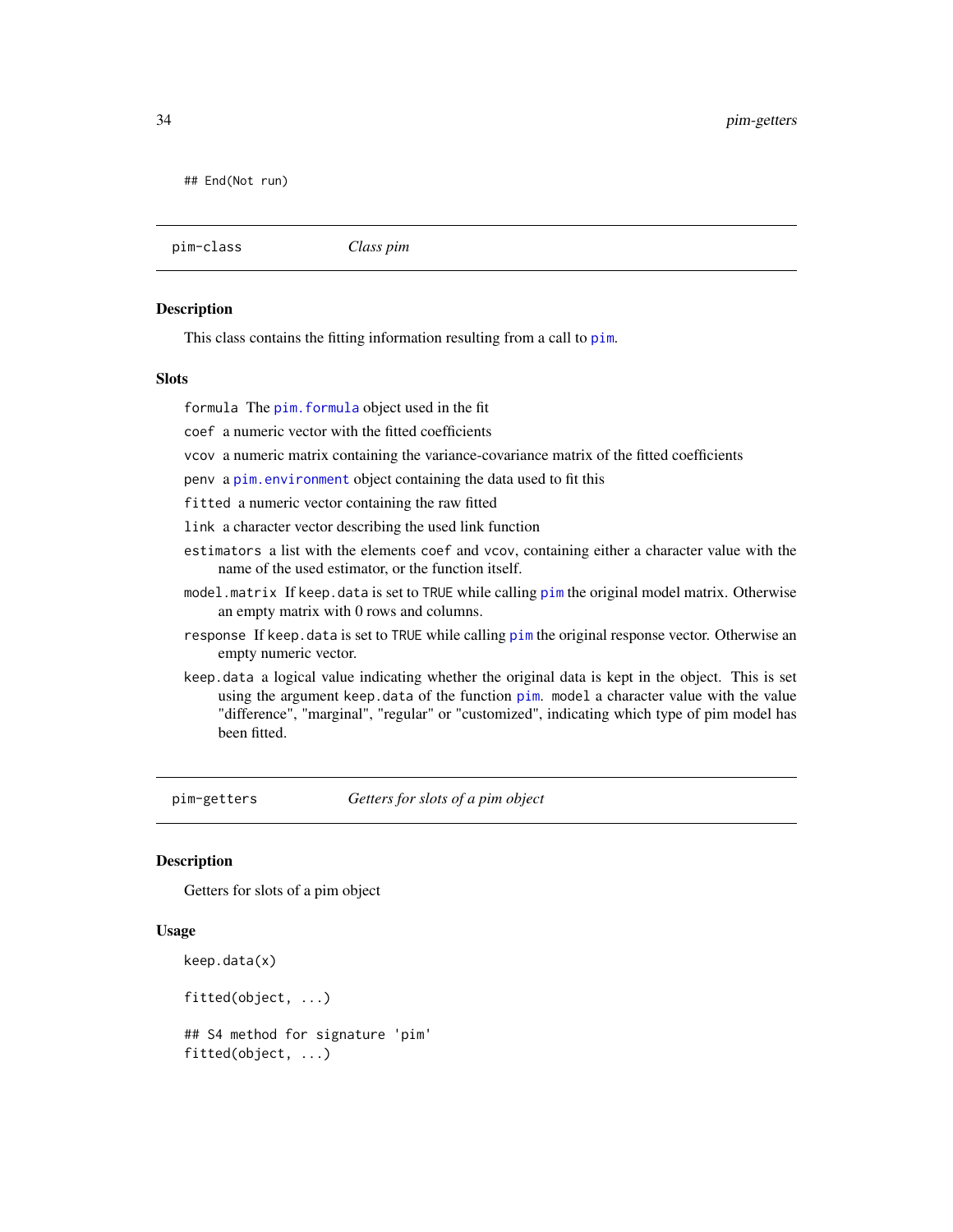#### <span id="page-34-0"></span>Arguments

| X       | a pim object                                          |
|---------|-------------------------------------------------------|
| object  | a pim object                                          |
| $\cdot$ | arguments passed to other methods. Currently ignored. |

#### Value

keep.data(): a single logical value indicating whether the model matrix and pseudo responses were stored in the [pim](#page-30-1) object.

fitted(): a numeric vector with the fitted values for the pseudo-observations.

#### Examples

```
data('FEVData')
themodel \le pim(FEV \sim Age + Height, data = FEVData)
keep.data(themodel)
fitted(themodel)
```
<span id="page-34-2"></span>pim.environment-class *The pim.environment class*

#### <span id="page-34-1"></span>Description

This S4 class inherits from the S3 class [environment](#page-0-0). The environment serves as a container to hold the data, poset and the poset related functions of a probabilistic index model generated by the function [pim](#page-30-1). The objects of this class behave much like an environment, but contain some extra slots with information on the objects inside the environment.

#### **Slots**

- poset an environment of class [pim.poset](#page-37-1) containing the poset-related functions (normally these are  $\mathsf{L}$  $\mathsf{L}$  $\mathsf{L}$  and [R](#page-19-2)). This environment has the object itself as parent.
- data.names a character vector containing the names of the vectors that represent the data

nobs integer value indicating the number of observations in the environment

- classes a \_named\_ list containing the classes of the objects inside the environment. Note that the value should be the one given by [class](#page-0-0).
- is.complete a logical value indicating whether or not the poset was added before.

#### Note

This class is not exported, so it can't be extended as for now. Although it is possible to use the function [new](#page-0-0) for creation of new instances, users are strongly advised to use the function [new.pim.env](#page-22-1) in case they need to manually create a new instance of the class pim.environment.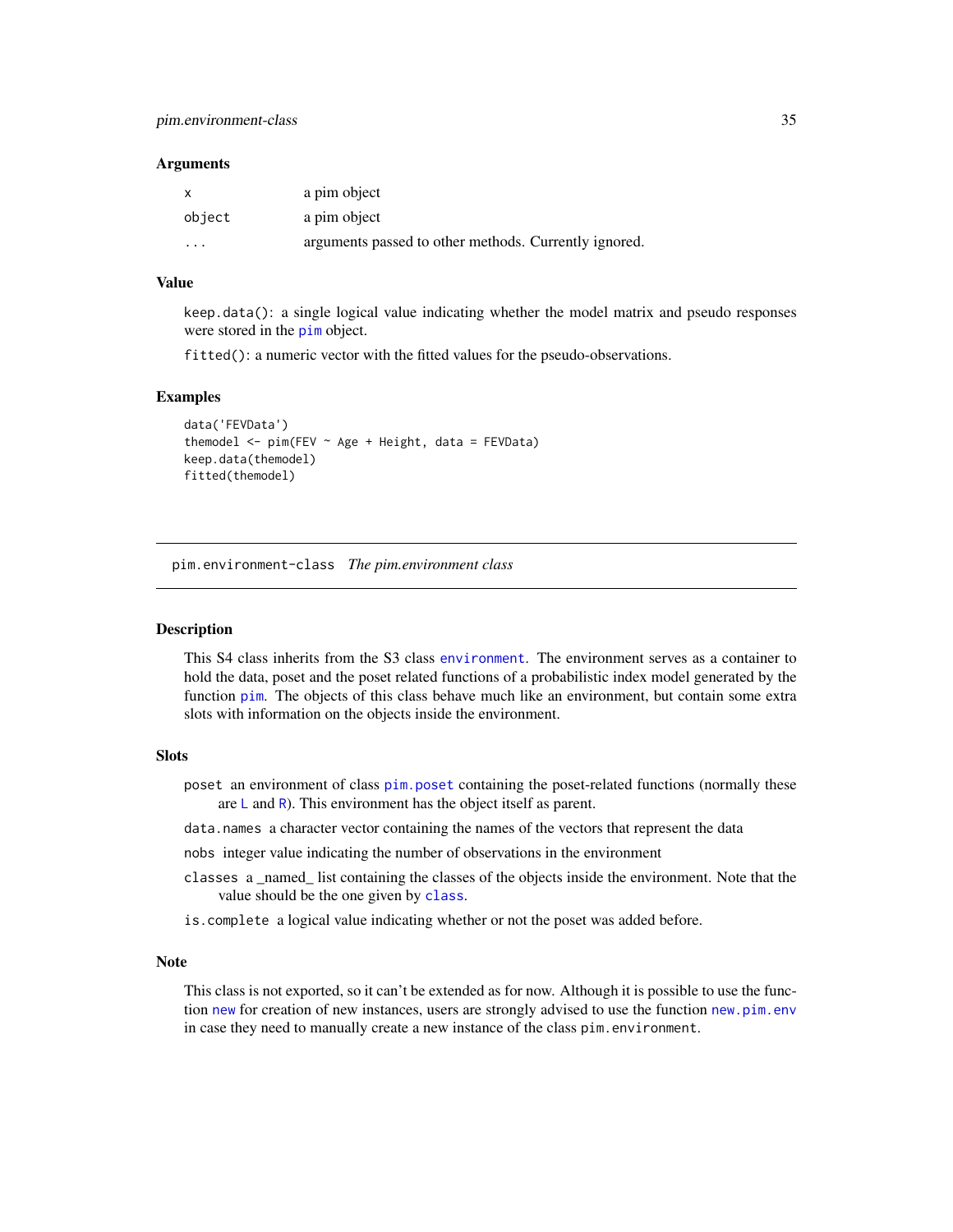<span id="page-35-1"></span><span id="page-35-0"></span>

## Description

This is the basic computing engine called by [pim](#page-30-1) to get the estimates for the coefficients and the variance- covariance matrices. This function currently only spits out these components using the sandwich estimators.

## Usage

```
pim.fit(
 x,
  y,
 link = "logit",
 estim = "estimator.nleqslv",
 start = rep(\emptyset, ncol(x)),vcov.estim = "sandwich.vcov",
 weights = NULL,
 penv,
  ...
)
```
## Arguments

| $\boldsymbol{\mathsf{x}}$ | a model matrix with as many rows as y.                                                                                                                                                                                  |
|---------------------------|-------------------------------------------------------------------------------------------------------------------------------------------------------------------------------------------------------------------------|
| y                         | a vector with the pseudo-responses                                                                                                                                                                                      |
| link                      | a character vector with a link function                                                                                                                                                                                 |
| estim                     | a character vector or a function indicating the solver to be used for estimating<br>the coefficients. By default this is the function nlegsly. Other possibilities are<br>given in the help page on estimators.         |
| start                     | A numeric vector with the starting values for the fitting algorithm, if required.                                                                                                                                       |
| vcov.estim                | a function to determine the variance-covariance matrix. Possibilities are sandwich. vcov<br>and link{score.vcov}. Defaults to sandwich.vcov                                                                             |
| weights                   | currently not implemented                                                                                                                                                                                               |
| penv                      | An environment, pim.environment or pim.poset object containing the poset<br>functions. Alternatively this can be a list of two numeric vectors, containing the<br>poset indices for the left and right side of the pim. |
| .                         | Further arguments that need to be passed to the estimation function. The most<br>relevant is construct, allowing you to write your own score function for the<br>numerical optimization. See also estimators            |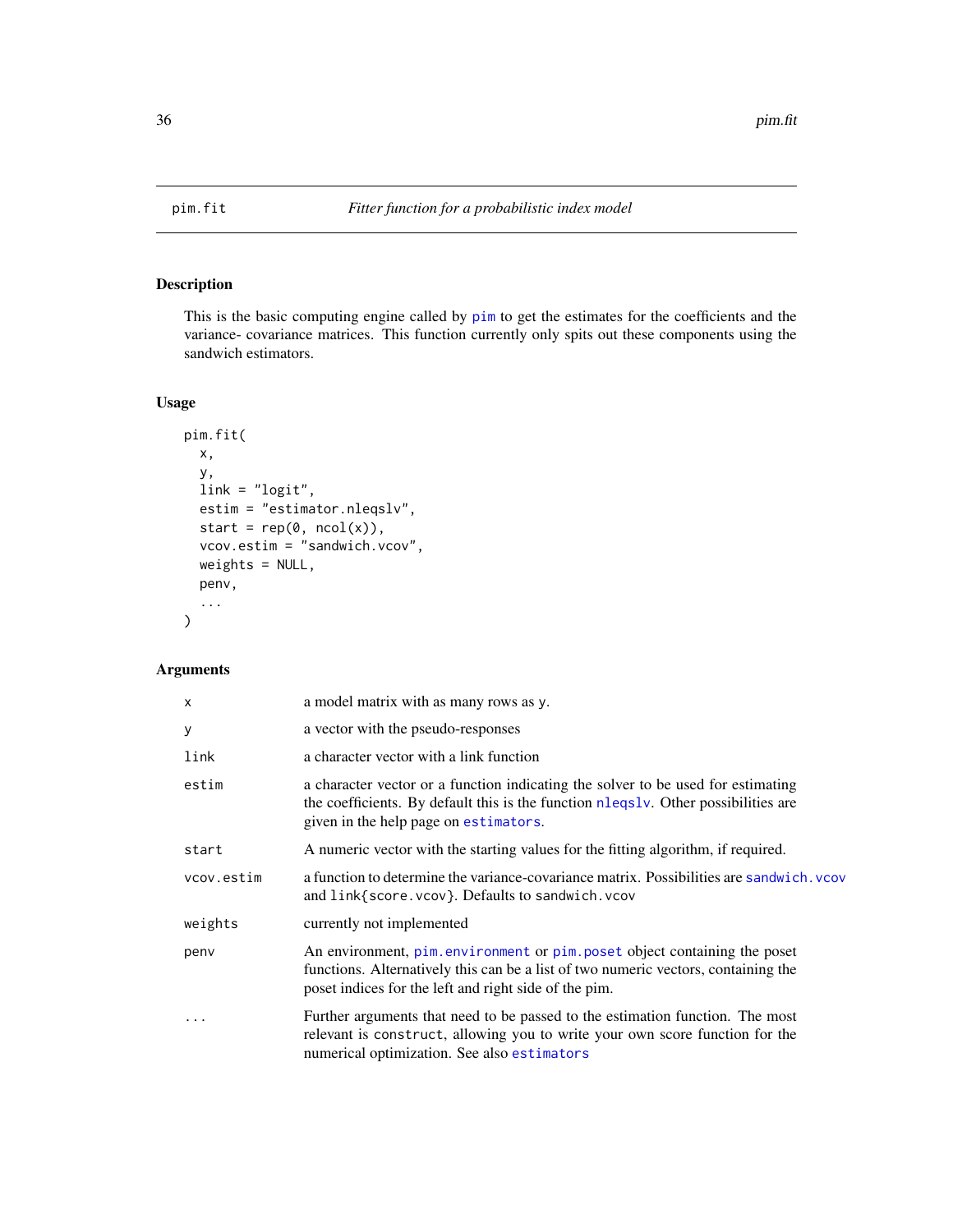## <span id="page-36-0"></span>Value

A list with the following elements

coefficients a numeric vector with the coefficients

- vcov a numeric matrix with the variance-covarianc matrix for the coefficients
- **fitted** a numeric vector with the raw fitted values
- estim a list with two components named coef and vcov containing information on the used estimators for both.

## See Also

[model.matrix](#page-20-1) for how to construct a valid model matrix for a pim, [pim](#page-30-1) for the general user interface

<span id="page-36-2"></span>pim.formula-class *Class pim.formula*

#### <span id="page-36-1"></span>Description

This class contains information on the formula passed in a call to [pim](#page-30-1). The object is used to create the model matrix of a pim (see [model.matrix](#page-20-1))

## Details

Although a future version of this package will include the possibility to fit survival models, this is currently not implemented. If the [pim](#page-30-1) function encounters special functions on the left-hand side (i.e. when has.lhs.fun is TRUE), the model won't be calculated.

The slot penv contains a reference to an environment In most cases, this will be the environment contained in a [pim.environment](#page-34-1) object. Note though that the pim.formula object only contains a link to the environment. The extra slots contained in the pim.environment object are NOT copied to the pim.formula. Also keep in mind that the environment linked to the pim.environment object will continue to exist even after deleting the pim.environment itself, and this for as long as the pim.formula object exists.

This class is not exported and hence cannot be extended. It serves internal use in the pim package only.

#### Slots

terms a [terms.object](#page-0-0) derived from the formula

- has.specials a logical value indicating whether the right-hand side of the original formula contains special functions like  $\mathsf{L}$  $\mathsf{L}$  $\mathsf{L}$  and  $\mathsf{R}$  $\mathsf{R}$  $\mathsf{R}$
- has. lhs. fun a logical value indicating whether the left-hand side of the original formula contains special functions. These exclude the functions [P](#page-28-2) and P0 but include functions like [Surv](#page-0-0). See Details
- predictors a character vector with the names of all the variables mentioned in the right-hand side of the formula.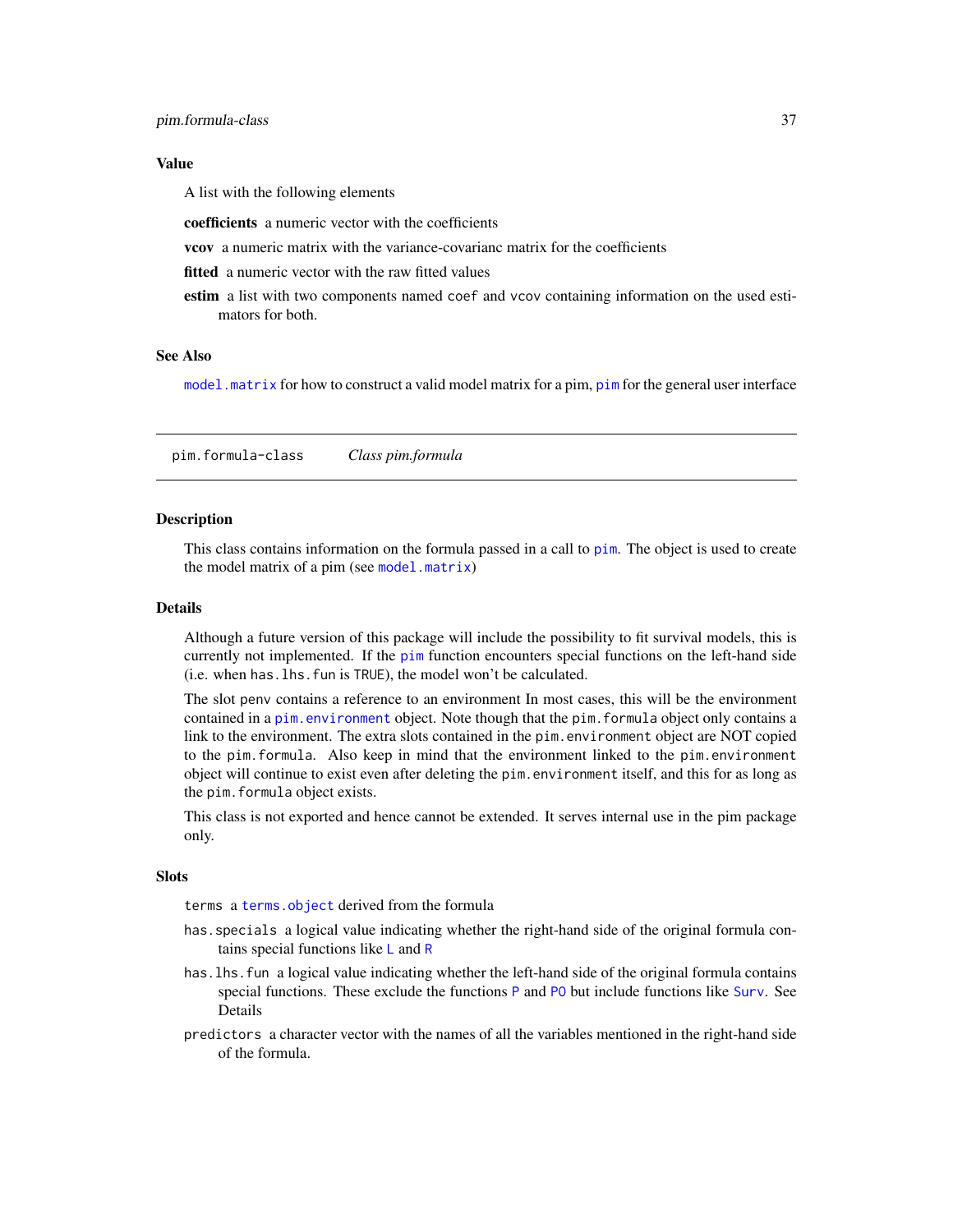<span id="page-37-0"></span>response an character vector with the name of the response variable.

- lhs a call with the processed left-hand side of the formula
- orig a formula object with the original formula
- penv an environment object to which the formula is related (i.e. the environment containing possible L and R function definitions.) See Details.
- has.intercept a logical value indicating whether the formula has an explicit intercept (indicated  $by + 1)$

#### Note

This class is not exported, so it can't be extended as for now. Although it is possible to use the function [new](#page-0-0) for creation of new instances, users are strongly advised to use the function [new.pim.formula](#page-24-1) in case they need to manually create a new instance of the class pim.formula.

<span id="page-37-2"></span>pim.poset-class *The pim.poset class*

#### <span id="page-37-1"></span>Description

The pim.poset class is an S4 class that inherits from [environment](#page-0-0) and contains the poset functions for a [pim](#page-30-1). It's a class used internally and should not be adapted by the user. The correct interpretation of the formula is dependent on this object. The object mainly functions as a slot in object of class [pim.environment](#page-34-1).

#### **Slots**

- compare a character value with the type of poset. This can take the values "unique", "all" and "custom".
- nobs an integer value describing the number of observations for which this poset is meant to be used.

#### Note

The pim.poset class doesn't really make sense to be used on itself. It is part of the [pim.environment](#page-34-1) class and shouldn't be used outside this context.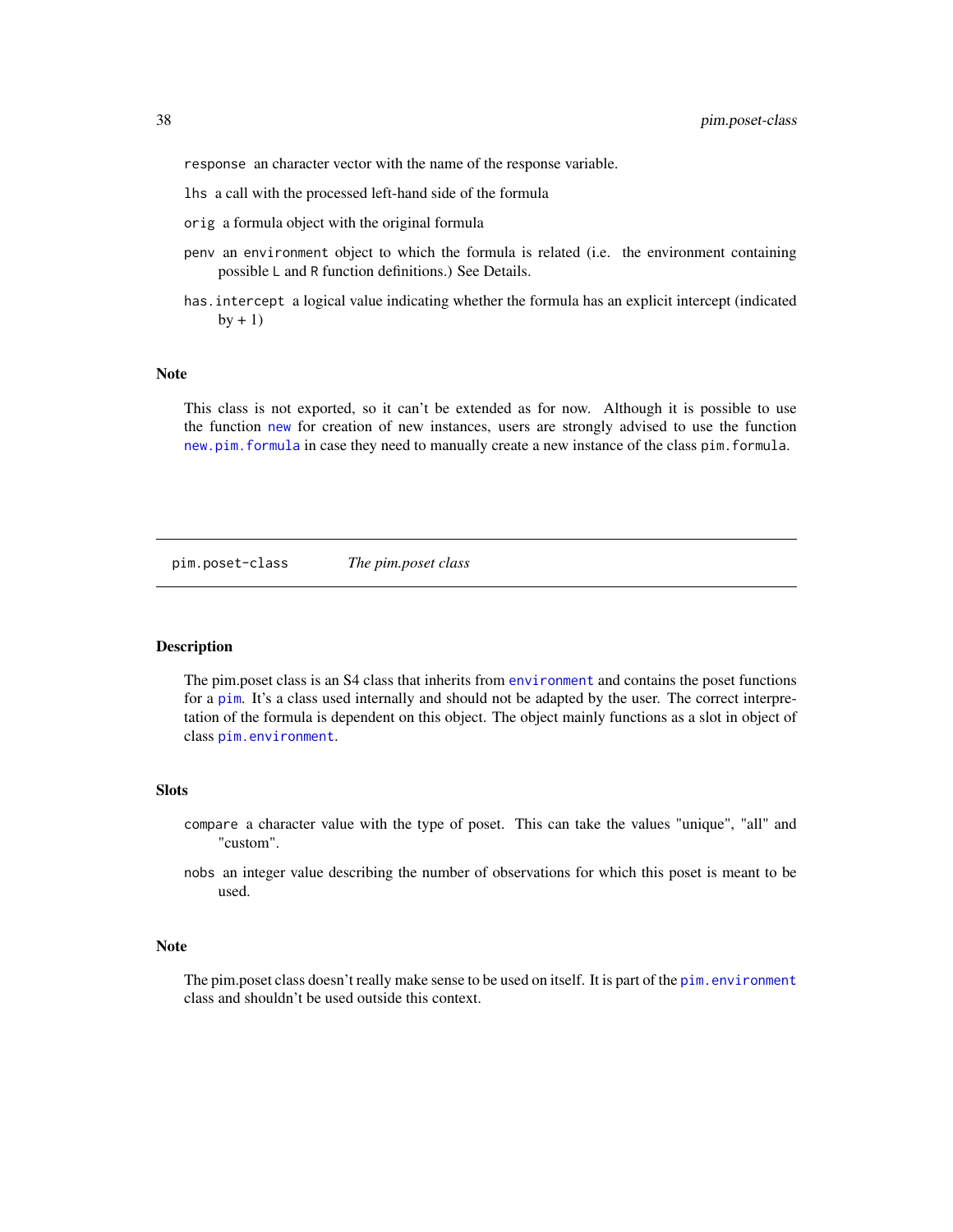#### <span id="page-38-1"></span><span id="page-38-0"></span>pim.summary-class *Class pim.summary*

#### <span id="page-38-2"></span>Description

This class contains the summary information from a probabilistic index model , and is created by using the function [summary](#page-43-1) on an object of the [pim-class](#page-33-1).

## Details

The class pim. summary can be treated like a matrix to get out the coefficients, standard errors, Z values and/or p values.

## Slots

formula contains an object of the class [pim.formula](#page-36-1) containing the model fitted.

- model a character vector describing the type of model. See also the argument model of the function [pim](#page-30-1)
- link a character value that contains the link. See also the argument link of the function [pim](#page-30-1)
- coef a numeric vector with the coefficients
- se a numeric vector with the standard errors for the coefficients
- zval a numeric vector containing the Z values for the coefficients, testing whether the coefficient differs significantly from 0.
- pr a numeric vector containing the related p-values for the coefficients.
- h0 a numeric value or a numeric vector containing the null hypothesis. See the argument at [summary.pim](#page-43-2)

#### See Also

[pim](#page-30-1) for more info on how to construct the model and [summary.pim](#page-43-2) for the constructor.

pimdata *The data contained in the pim package*

#### Description

The pim package contains different datasets for use in examples and tests. Currently, you find the datasets [DysData](#page-10-1), [EngelData](#page-10-2) and [FEVData](#page-14-2). More information can be found on the respective help pages.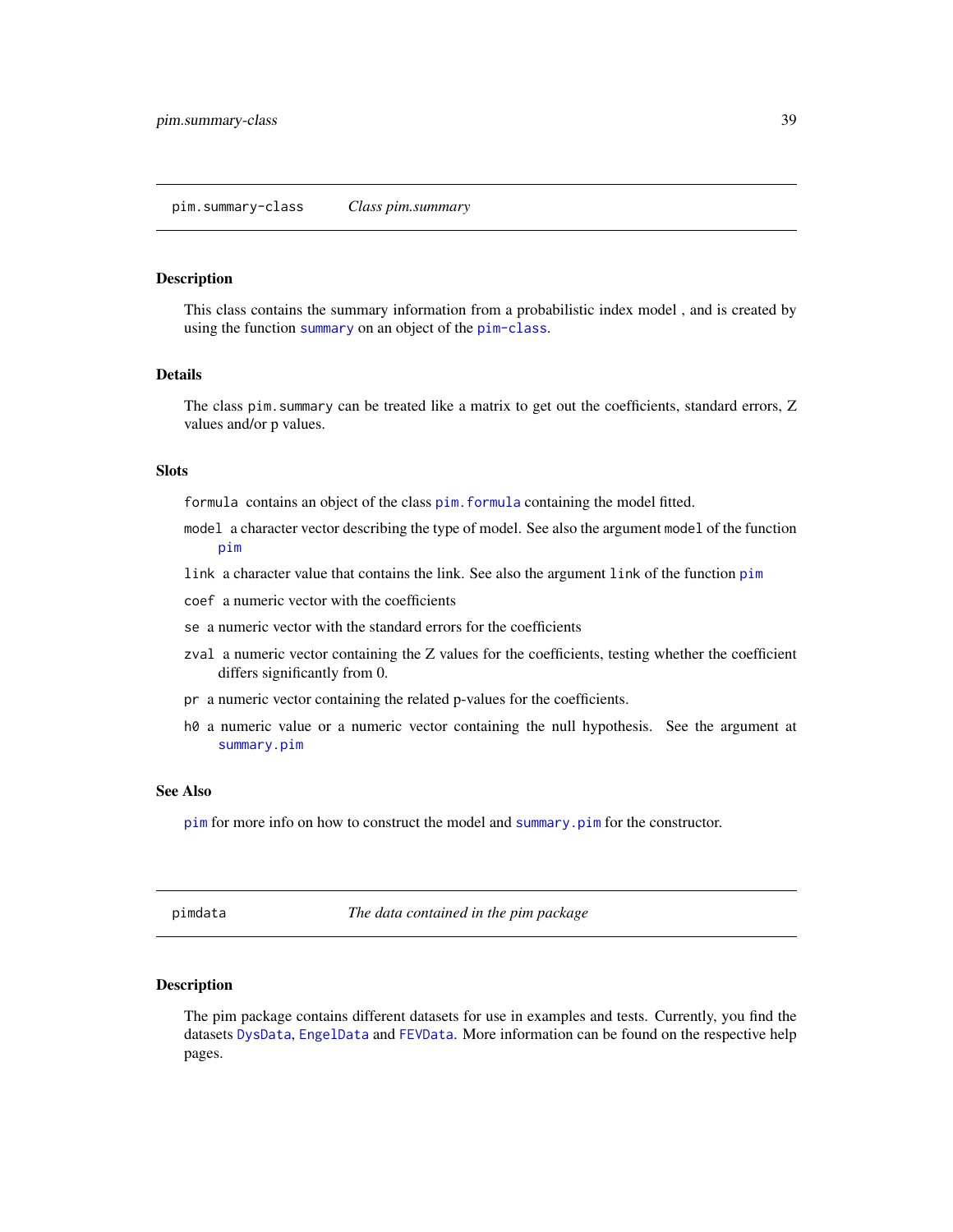## <span id="page-39-0"></span>Details

The data contained in the package has following structures

- [EngelData](#page-10-2): A single numeric predictor variable and a response
- [FEVData](#page-14-2): A data frame with a numeric response variable and 4 additional numeric predictor values.
- [DysData](#page-10-1): A dataframe with 3 factors and a numeric variable as predictors. The outcome is a factor with 4 levels.
- SNP\_XRCC1\_\_77 Genotype of this SNP. A factor with three levels: "TT", "TC" and "CC"
- SPC\_D2 Dose of radiation that reached 2
- SNP\_XRCC1\_\_77TC 1 if SNP\_XRCC1\_\_77 is "TC", 0 otherwise

<span id="page-39-1"></span>poset *Extract the poset as a matrix or list*

#### Description

This function allows you to extract the poset from either a [pim.environment](#page-34-1) or a [pim.poset](#page-37-1) object. The poset can be extracted as a matrix or a list.

#### Usage

```
poset(x, \ldots)## S4 method for signature 'pim.environment'
poset(x, \ldots)## S4 method for signature 'pim.poset'
poset(x, as.list = FALSE)## S4 method for signature 'environment'
poset(x, as.list = FALSE)
## S4 method for signature 'pim'
poset(x, \ldots)## S4 method for signature 'pim.formula'
```
 $poset(x, \ldots)$ 

## Arguments

| X       | an object of class pim.environment, pim.formula, pim or pim.poset, or an        |
|---------|---------------------------------------------------------------------------------|
|         | environment derived from either object.                                         |
| $\cdot$ | arguments passed to other methods. Currently ignored.                           |
| as.list | a logical value indicating whether the poset should be returned as list or as a |
|         | matrix. Defaults to FALSE, which returns a matrix                               |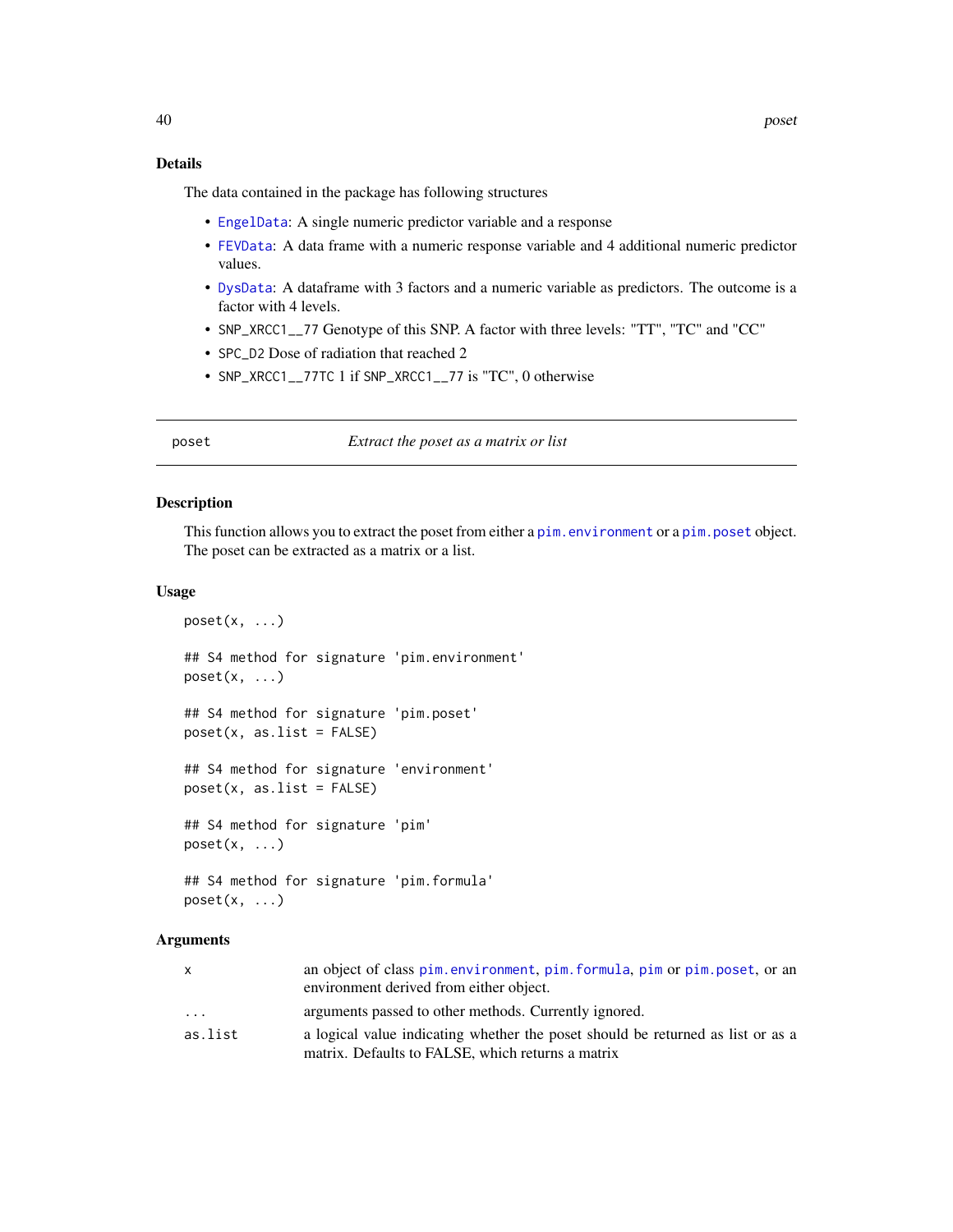#### <span id="page-40-0"></span>print that the contract of the contract of the contract of the contract of the contract of the contract of the contract of the contract of the contract of the contract of the contract of the contract of the contract of the

## Value

When x contains a poset, either a matrix or a list (when as.list is TRUE) with the indices that make up the poset. If there's no poset, the function returns a missing value.

The returned matrix hax 2 columns, each named after the respective poset function. In case a list is requested, the function returns a named list with 2 elements, each element containing the indices related to the poset function of the same name (either  $\mathsf{L}$  $\mathsf{L}$  $\mathsf{L}$  or  $\mathsf{R}$  $\mathsf{R}$  $\mathsf{R}$ ).

## Examples

```
data(DysData)
DysPimEnv <- new.pim.env(DysData)
poset(DysPimEnv)
```
## print *Print methods for the different object types*

## Description

Printing pim, pim.environment, pim.formula and pim.poset objects.

#### Usage

```
print(x, \ldots)## S4 method for signature 'pim'
print(x, digits = max(3L, getOption("digits") - 3L), show.vcov = FALSE, ...)## S4 method for signature 'pim.environment'
print(x, digits = max(3L, getOption("digits") - 3L), n = 6L, ...)## S4 method for signature 'pim.poset'
print(x, digits = max(3L, getOption("digits") - 3L), n = 6L, ...)## S4 method for signature 'pim.formula'
print(x, digits = max(3L, getOption("digits") - 3L), ...)
```
#### Arguments

| x         | the object                                                                                                     |
|-----------|----------------------------------------------------------------------------------------------------------------|
| $\cdots$  | arguments passed to other methods. Currently ignored                                                           |
| digits    | an integer that defines the number of digits printed                                                           |
| show.vcov | a logical value indicating whether the variance-covariance matrix should be<br>shown or not. Defaults to FALSE |
| n         | number of observations shown by print                                                                          |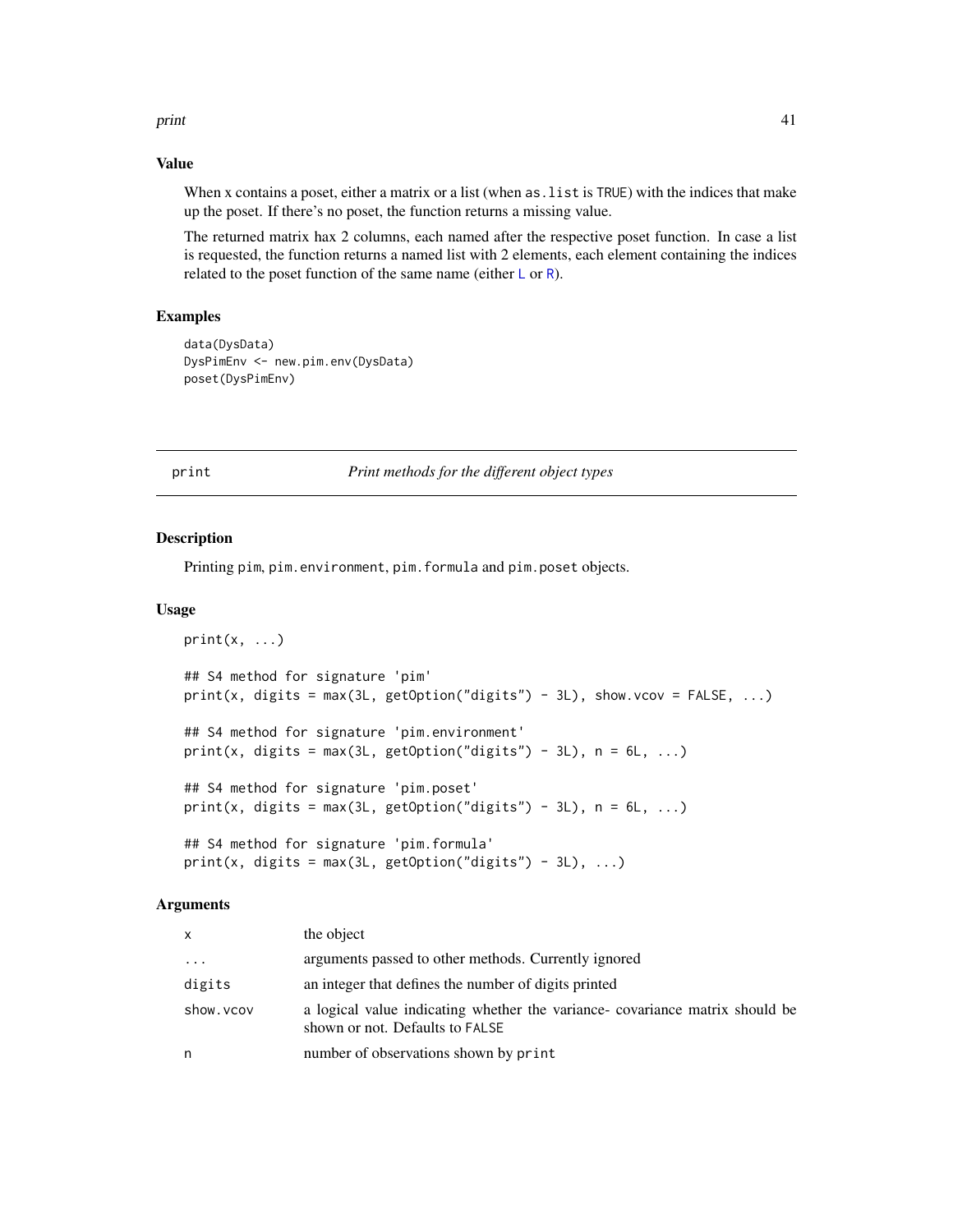#### 42 response

## Value

invisible NULL

## Examples

```
data(FEVData)
Model <- pim(FEV~ Smoke*Sex , data=FEVData)
print(Model)
print(penv(Model))
# You get the drift
```
<span id="page-41-1"></span>response *Extract response from a pim.formula or a pim object*

## Description

This function extracts the response from a pim. formula for use in pim. fit.

## Usage

```
response(object)
```
## S4 method for signature 'pim.formula' response(object)

## S4 method for signature 'pim' response(object)

## Arguments

object an object of class pim or pim.formula.

## Value

The response variable with pseudo-observations for a pim.

## See Also

```
pim-class and pim.formula-class for more information on the classes, and pim, pim.fit and
pim.formula for more information on related functions.
```
<span id="page-41-0"></span>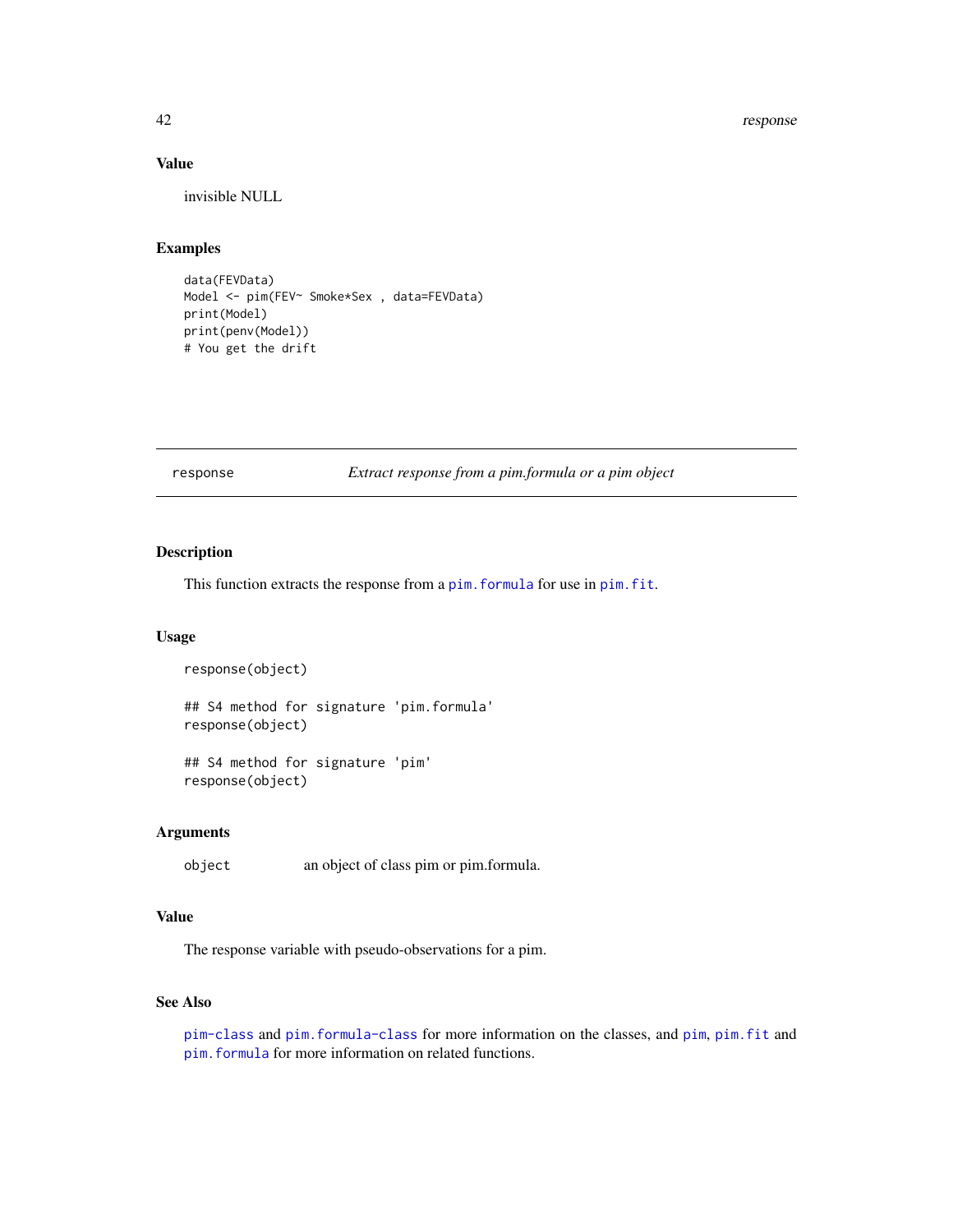## <span id="page-42-0"></span>sandwich.estimator 43

## Examples

```
data('FEVData')
Model <- pim(FEV~ Smoke*Sex , data=FEVData)
response(Model)
# In pieces
FEVenv <- new.pim.env(FEVData, compare="unique")
FEVform <- new.pim.formula(
  Age \sim I(L(Height) - R(Height)),
  FEVenv
)
response(FEVform)
```
<span id="page-42-1"></span>sandwich.estimator *Pseudo-observation variance sandwich estimator*

## <span id="page-42-2"></span>Description

The functions described here all implement an estimator for the variance of the coefficients. This function is not exported.

## Usage

```
sandwich.estimator(
 U,
 U.diff,
  g1,
  g2,
  shared.factor = 1,
  switched.factor = 1,
  self.factor = 1
)
```
## Arguments

| U                                | See the formula for sandwich estimator: holds $U_{\text{-}}\{i\}$                                          |
|----------------------------------|------------------------------------------------------------------------------------------------------------|
| U.diff                           | See the formula for sandwich estimator: holds the partial derivatives of U.                                |
| g1, g2                           | Index in the original observations of the "left" and "right" part of the pseudo-<br>observations.          |
| shared.factor<br>switched.factor | Factor by which all Ui jUik or Ui jUl j will be multiplied                                                 |
|                                  | Factor by which all U <sub>i</sub> jU <sub>ki</sub> or U <sub>i</sub> jU <sub>j</sub> l will be multiplied |
| self.factor                      | Factor by which all UijUij or -UijUji will be multiplied                                                   |

## Value

The matrix of the sandwich estimator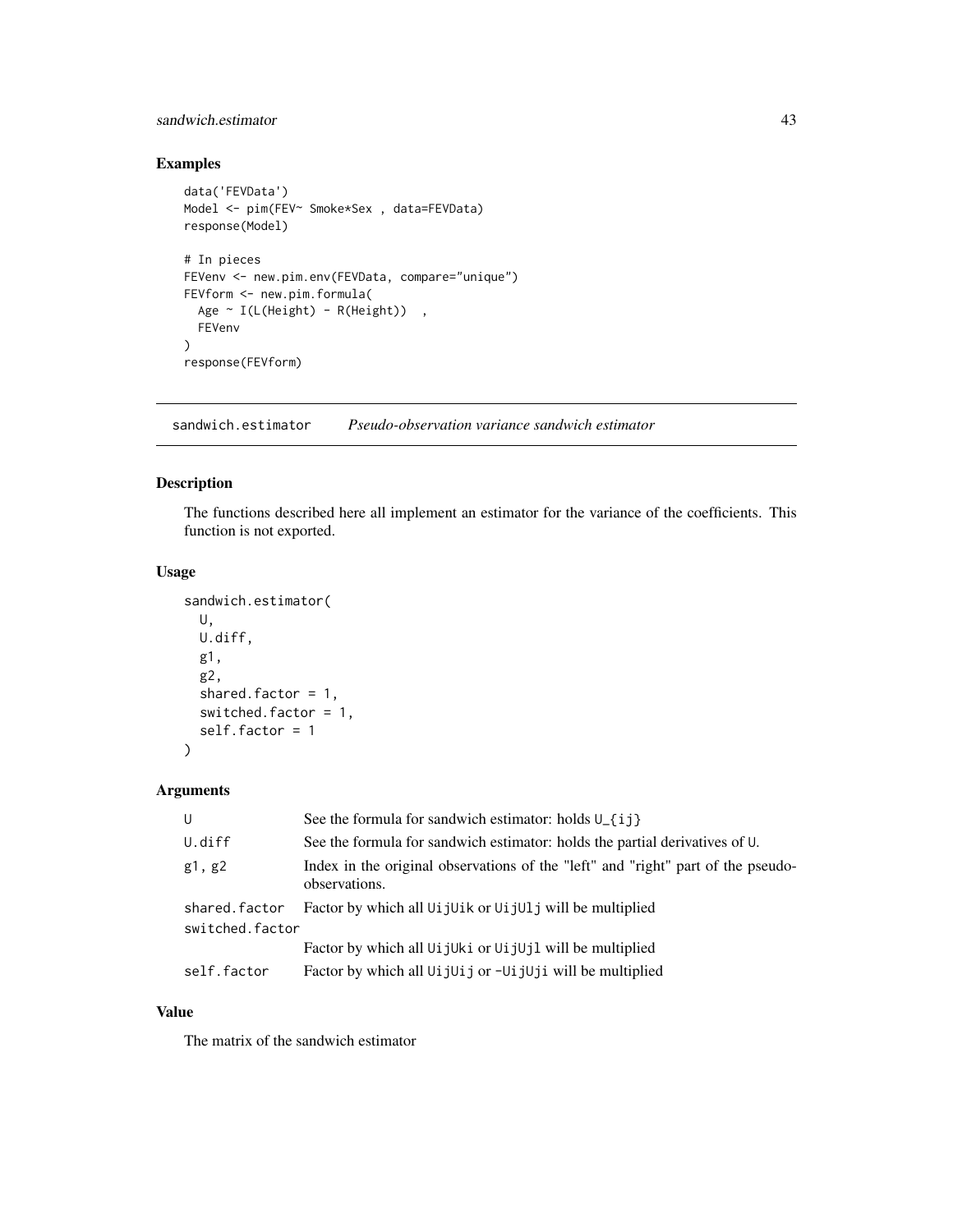<span id="page-43-0"></span>

## Description

This is the Surgical unit data

## Details

These are the columns and their meanings

- EnT Enzyme function test score
- Gender Gender of the patient (0: male, 1: female)
- Alcohol History of alcohol use (0: none, 1: moderate, 2: severe)
- SurvivalTime Survival time of each patient (the outcome of interest)

<span id="page-43-2"></span>summary.pim *The summary function for the pim class*

## <span id="page-43-1"></span>Description

The function [summary](#page-43-1) is a generic function. We provide a method for objects of the [pim-class](#page-33-1).

## Usage

summary(object, ...) ## S4 method for signature 'pim' summary(object,  $h0 = 0, ...$ )

#### Arguments

| object   | an object of the class pim.                                                      |
|----------|----------------------------------------------------------------------------------|
| $\cdots$ | arguments passed to other methods. Currently ignored.                            |
| h0       | a numeric value or a vector as long as the number of coefficients with the value |
|          | that defines the null hypothesis to test against                                 |

#### Value

a [pim.summary](#page-38-2) object

#### Examples

```
data(FEVData)
Model <- pim(FEV~ Age + Smoke*Sex , data=FEVData)
summary(Model)
```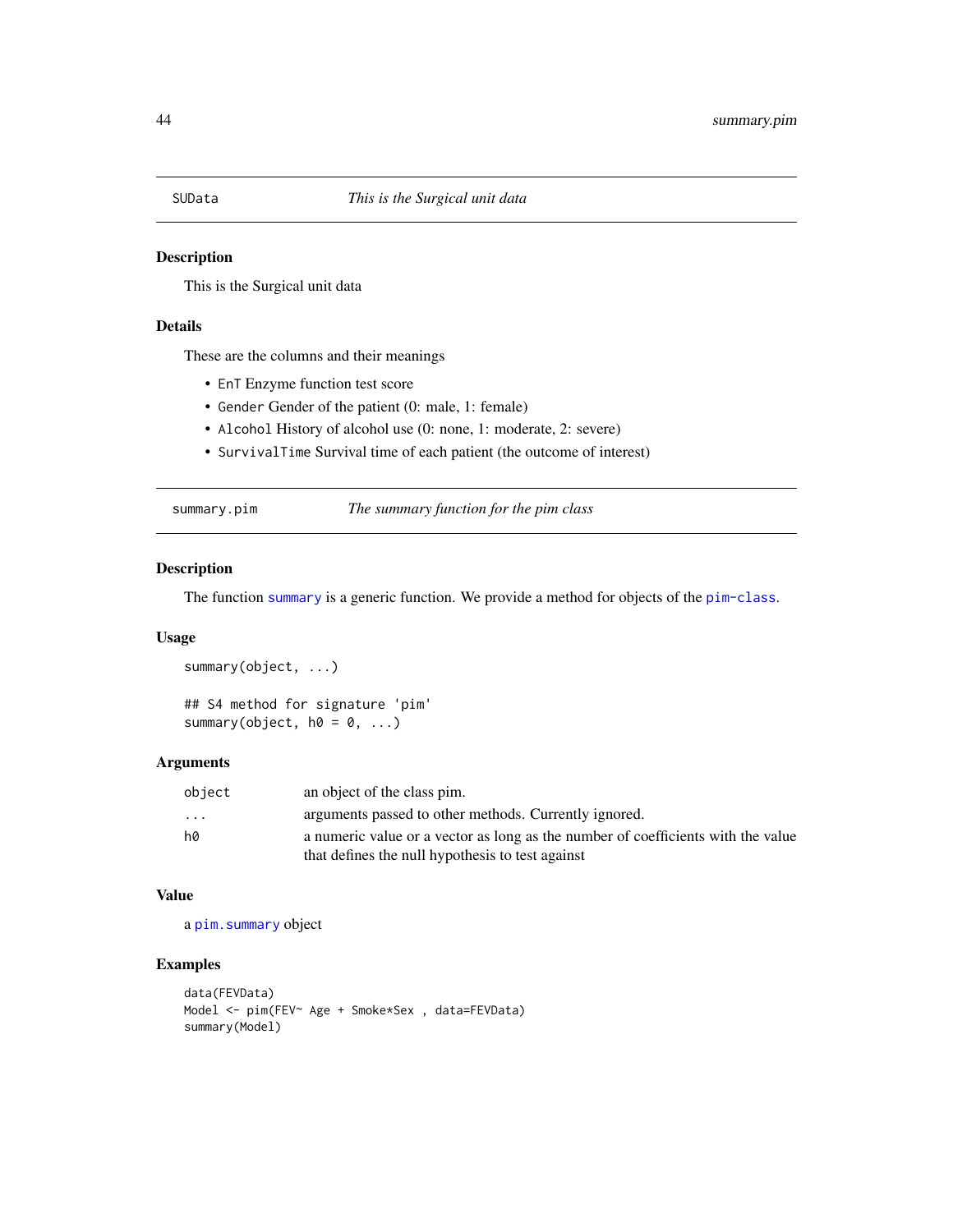<span id="page-44-2"></span><span id="page-44-0"></span>

## Description

This package defines an S4 generic for [vcov](#page-44-2) and methods for list and pim classes.

## Usage

```
vcov(object, ...)
## S4 method for signature 'pim'
vcov(object, ...)
## S4 method for signature 'list'
vcov(object, ...)
```
## Arguments

| object   | any object.                                          |
|----------|------------------------------------------------------|
| $\cdots$ | arguments passed to other methods. Currently ignored |

#### Value

the variance-covariance matrix

## See Also

[vcov](#page-44-2) in the stats package.

#### Examples

```
data(FEVData)
Model <- pim(FEV~ Age + Smoke*Sex , data=FEVData)
vcov(Model)
```
<span id="page-44-1"></span>vcov.estimators *vcov estimators for pim*

## <span id="page-44-3"></span>Description

sandwich. vcov and score. vcov are two similar estimators for the variance-covariance matrix of a probabilistic index model. These functions are meant to be used within a call to [pim](#page-30-1) as a value for the argument vcov.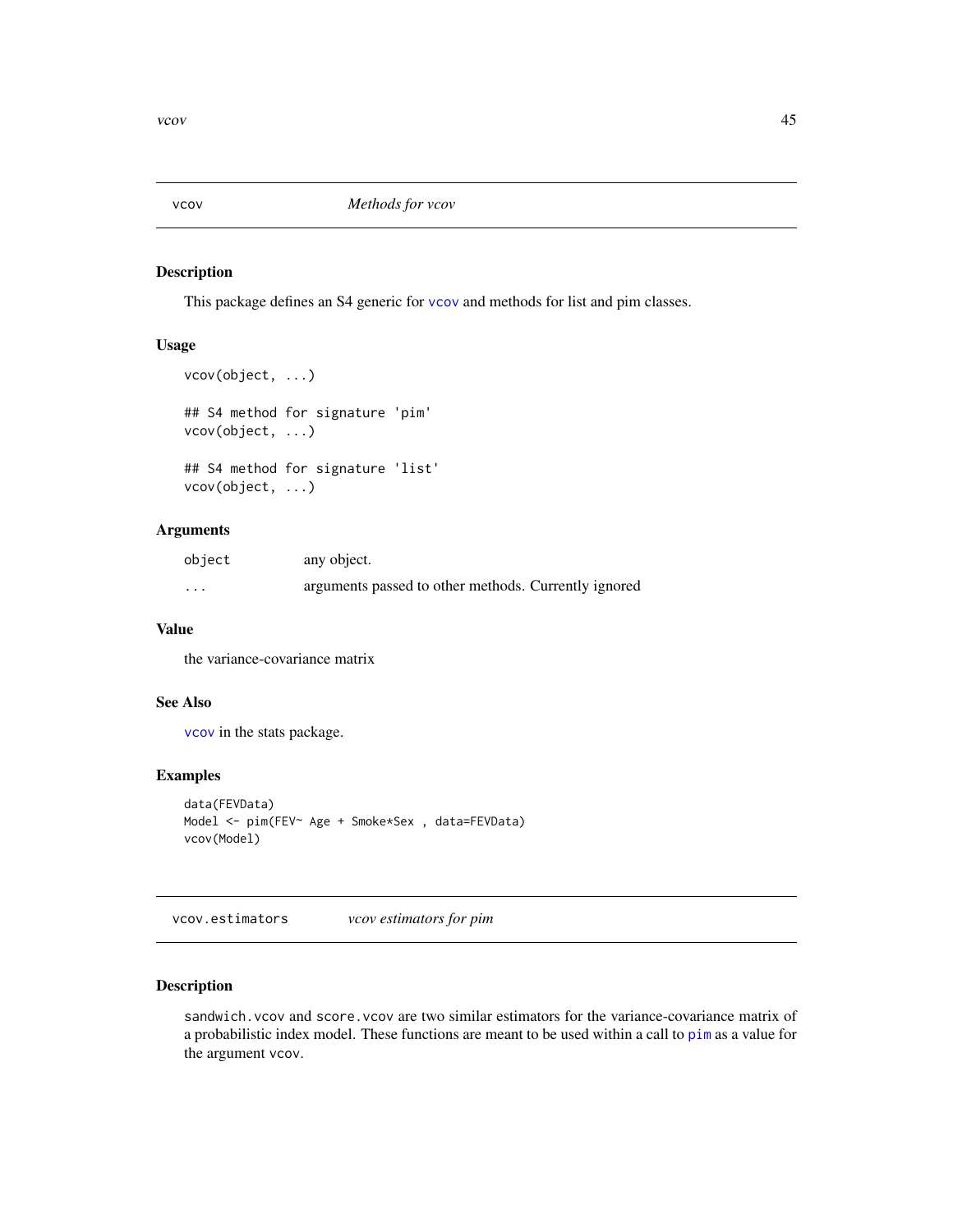## <span id="page-45-0"></span>Usage

```
sandwich.vcov(fitted, X, Y, W, link, poset, ...)
score.vcov(fitted, X, Y, W, link, poset, ...)
```
## Arguments

| fitted       | The fitted values (calculated as $X$ % $*$ % coef with $X$ the design matrix and coef<br>the coefficients) |
|--------------|------------------------------------------------------------------------------------------------------------|
| $\mathsf{X}$ | the design matrix                                                                                          |
| Y            | a numeric vector with pseudoresponses                                                                      |
| W            | a numeric vector with weights. If weights are not applicable, set to NULL (the<br>default)                 |
| link         | a character vector with the link function                                                                  |
| poset        | a list with the left and right indices. See poset for more information.                                    |
| $\ddotsc$    | arguments passed to downstream methods.                                                                    |

#### Details

You can create your own estimating functions for the variance-covariance matrix. To do so, you have to make sure that your function allows for the exact same arguments. As the function pim. fit calculates the fitted values already, there's no need to incorporate the calculation of these inside the function.

## Value

the variance-covariance matrix

## Note

You should only use score. vcov in combination with an identity link

#### See Also

[sandwich.estimator](#page-42-1) for more information on the actual fitting process. [pim](#page-30-1) for a few examples in how these are used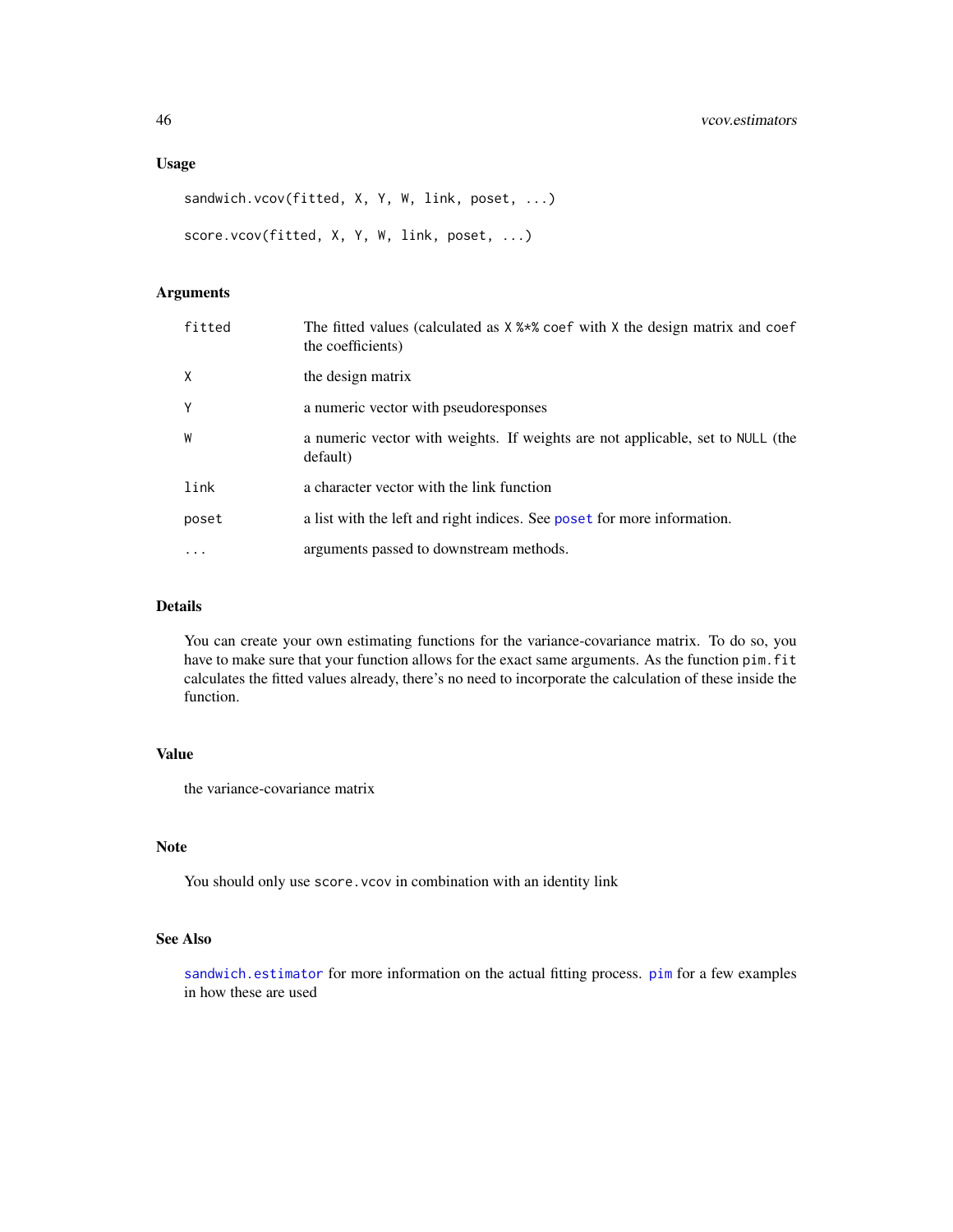<span id="page-46-0"></span>

## Description

These functions serve as preparation functions to calculute the variance- covariance matrix of a pim using any of the [vcov.estimators](#page-44-1) provided in this package. The result of these preparation functions is used by the [sandwich.estimator](#page-42-1) and [score.estimator](#page-42-2) functions respectively.

## Usage

```
U.sandwich(Zbeta, Z, Y, link, W = NULL)
U.score(Zbeta, Z, Y, link, W = NULL)
```
## Arguments

| Zbeta | fitted values                       |
|-------|-------------------------------------|
| 7     | design matrix                       |
| Y     | pseudo responses                    |
| link  | character vector with link function |
| W     | vector with weights                 |

## Note

These functions should NOT be called by the user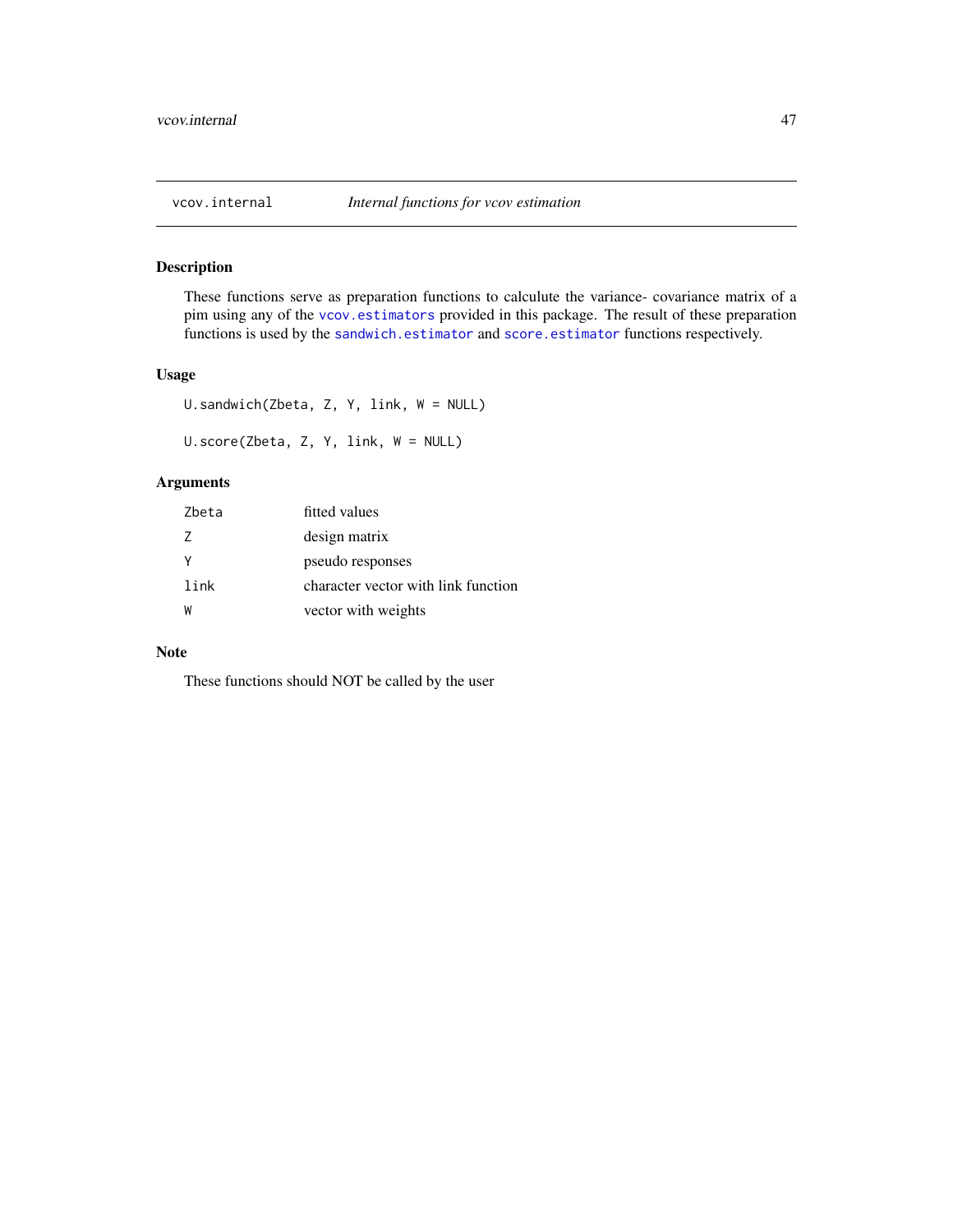# <span id="page-47-0"></span>**Index**

∗Topic DysData pimdata, [39](#page-38-0) ∗Topic Dysphagia DysData, [11](#page-10-0) ∗Topic EngelData pimdata, [39](#page-38-0) ∗Topic FEVData pimdata, [39](#page-38-0) ∗Topic FEV FEVData, [15](#page-14-0) MHData, [21](#page-20-0) ∗Topic SU SUData, [44](#page-43-0) ∗Topic data DysData, [11](#page-10-0) EngelData, [11](#page-10-0) FEVData, [15](#page-14-0) MHData, [21](#page-20-0) pimdata, [39](#page-38-0) SUData, [44](#page-43-0) ∗Topic engel EngelData, [11](#page-10-0) ∗Topic package pim-package, [3](#page-2-0) ∗Topic pim pimdata, [39](#page-38-0) .make.posfun, [3,](#page-2-0) *[20](#page-19-0)* [,pim.summary-method *(*Extract.pim.summary*)*, [14](#page-13-0) add.poset, [4,](#page-3-0) *[27,](#page-26-0) [28](#page-27-0)* add.poset,pim.environment-method *(*add.poset*)*, [4](#page-3-0) as.data.frame, *[5](#page-4-0)*, [5,](#page-4-0) *[31](#page-30-0)* as.data.frame,pim.environment-method *(*as.data.frame*)*, [5](#page-4-0) as.integer, *[14](#page-13-0)* as.matrix *(*as.matrix.pim.summary*)*, [6](#page-5-0) as.matrix,pim-method *(*as.matrix.pim.summary*)*, [6](#page-5-0)

as.matrix,pim.summary-method *(*as.matrix.pim.summary*)*, [6](#page-5-0) as.matrix.pim.summary, [6](#page-5-0) as.numeric, *[29](#page-28-0)* BBsolve, *[12,](#page-11-0) [13](#page-12-0)* class, *[35](#page-34-0)* classes, [6](#page-5-0) classes,pim.environment-method *(*classes*)*, [6](#page-5-0) coef, *[8](#page-7-0)*, [8,](#page-7-0) *[32](#page-31-0)* coef,pim-method *(*coef*)*, [8](#page-7-0) coef,pim.summary-method *(*coef*)*, [8](#page-7-0) compare *(*classes*)*, [6](#page-5-0) compare,pim.environment-method *(*classes*)*, [6](#page-5-0) compare,pim.poset-method *(*classes*)*, [6](#page-5-0) confint, *[32](#page-31-0)* confint *(*confint.pim*)*, [9](#page-8-0) confint,pim-method *(*confint.pim*)*, [9](#page-8-0) confint,pim.summary-method *(*confint.pim*)*, [9](#page-8-0) confint.pim, [9](#page-8-0) create.poset, [9,](#page-8-0) *[27](#page-26-0)* CreateScoreFun, [10,](#page-9-0) *[13](#page-12-0)* dimnames, *[14](#page-13-0)* drop, *[14](#page-13-0)* DysData, [11,](#page-10-0) *[39,](#page-38-0) [40](#page-39-0)* EngelData, [11,](#page-10-0) *[39,](#page-38-0) [40](#page-39-0)* environment, *[35](#page-34-0)*, *[38](#page-37-0)* estimator.BB *(*estimators*)*, [12](#page-11-0) estimator.glm *(*estimators*)*, [12](#page-11-0) estimator.nleqslv *(*estimators*)*, [12](#page-11-0) estimators, [12,](#page-11-0) *[36](#page-35-0)* Extract.pim.summary, [14](#page-13-0) FEVData, [15,](#page-14-0) *[39,](#page-38-0) [40](#page-39-0)*

fitted *(*pim-getters*)*, [34](#page-33-0)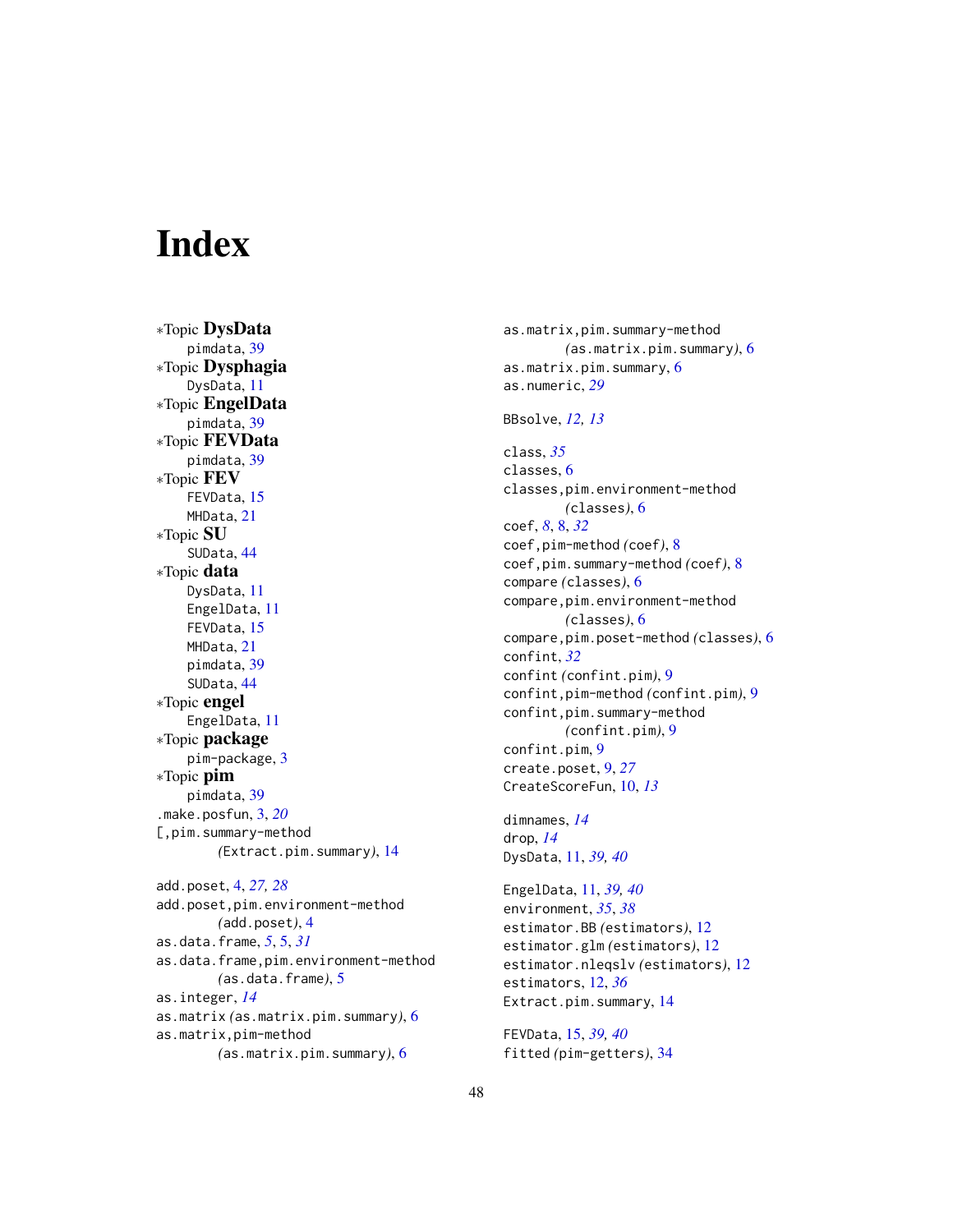#### INDEX 49

fitted,pim-method *(*pim-getters*)*, [34](#page-33-0) formula, [15,](#page-14-0) *[16](#page-15-0)*, *[18](#page-17-0)*, *[31](#page-30-0)* formula,pim-method *(*formula*)*, [15](#page-14-0) formula,pim.formula-method *(*formula*)*, [15](#page-14-0) getters-pim *(*pim-getters*)*, [34](#page-33-0) glm.fit, *[13](#page-12-0)* has.intercept, [16](#page-15-0) has.intercept,character-method *(*has.intercept*)*, [16](#page-15-0) has.intercept,formula-method *(*has.intercept*)*, [16](#page-15-0) has.intercept,pim-method *(*has.intercept*)*, [16](#page-15-0) has.intercept,pim.formula-method *(*has.intercept*)*, [16](#page-15-0) has.intercept, terms-method *(*has.intercept*)*, [16](#page-15-0) has.specials, [18](#page-17-0) has.specials,pim.formula-method *(*has.specials*)*, [18](#page-17-0) is.complete, *[8](#page-7-0)*, [19](#page-18-0) keep.data *(*pim-getters*)*, [34](#page-33-0) L, [20,](#page-19-0) *[26](#page-25-0)*, *[29](#page-28-0)*, *[31,](#page-30-0) [32](#page-31-0)*, *[35](#page-34-0)*, *[37](#page-36-0)*, *[41](#page-40-0)* length, *[28,](#page-27-0) [29](#page-28-0)* lhs *(*has.specials*)*, [18](#page-17-0) lhs, *(*has.specials*)*, [18](#page-17-0) lhs,pim.formula-method *(*has.specials*)*, [18](#page-17-0) link *(*classes*)*, [6](#page-5-0) link,pim-method *(*classes*)*, [6](#page-5-0) link,pim.summary-method *(*classes*)*, [6](#page-5-0) lm, *[32](#page-31-0)* make.names, *[5](#page-4-0)* MHData, [21](#page-20-0) model *(*classes*)*, [6](#page-5-0) model,pim-method *(*classes*)*, [6](#page-5-0) model,pim.summary-method *(*classes*)*, [6](#page-5-0) model.matrix, *[12](#page-11-0)*, *[18](#page-17-0)*, *[22](#page-21-0)*, *[37](#page-36-0)* model.matrix *(*model.matrix.pim*)*, [21](#page-20-0) model.matrix,pim-method *(*model.matrix.pim*)*, [21](#page-20-0) model.matrix,pim.formula-method *(*model.matrix.pim*)*, [21](#page-20-0)

model.matrix.pim, [21,](#page-20-0) *[25](#page-24-0)*

na.fail, *[31](#page-30-0)* names, *[14](#page-13-0)* names *(*classes*)*, [6](#page-5-0) names,pim.environment-method *(*classes*)*, [6](#page-5-0) names,pim.poset-method *(*classes*)*, [6](#page-5-0) new, *[23](#page-22-0)*, *[35](#page-34-0)*, *[38](#page-37-0)* new.pim, [23](#page-22-0) new.pim.env, [23,](#page-22-0) *[25](#page-24-0)*, *[35](#page-34-0)* new.pim.env,ANY-method *(*new.pim.env*)*, [23](#page-22-0) new.pim.env,data.frame-method *(*new.pim.env*)*, [23](#page-22-0) new.pim.env,environment-method *(*new.pim.env*)*, [23](#page-22-0) new.pim.env,list-method *(*new.pim.env*)*, [23](#page-22-0) new.pim.env,missing-method *(*new.pim.env*)*, [23](#page-22-0) new.pim.formula, [25,](#page-24-0) *[38](#page-37-0)* new.pim.formula,formula,ANY-method *(*new.pim.formula*)*, [25](#page-24-0) new.pim.formula,formula,pim.environment-method *(*new.pim.formula*)*, [25](#page-24-0) new.pim.poset, *[4](#page-3-0)*, *[9](#page-8-0)*, *[24](#page-23-0)*, [26,](#page-25-0) *[32](#page-31-0)* new.pim.poset,character,numeric-method *(*new.pim.poset*)*, [26](#page-25-0) new.pim.poset,list,missing-method *(*new.pim.poset*)*, [26](#page-25-0) new.pim.poset,list,numeric-method *(*new.pim.poset*)*, [26](#page-25-0) new.pim.poset,matrix,missing-method *(*new.pim.poset*)*, [26](#page-25-0) new.pim.poset,matrix,numeric-method *(*new.pim.poset*)*, [26](#page-25-0) new.pim.poset,missing,numeric-method *(*new.pim.poset*)*, [26](#page-25-0) nleqslv, *[12,](#page-11-0) [13](#page-12-0)*, *[36](#page-35-0)* nobs, *[8](#page-7-0)*, *[28](#page-27-0)* nobs,data.frame-method *(*nobs,pim.environment-method*)*, [28](#page-27-0) nobs,matrix-method *(*nobs,pim.environment-method*)*, [28](#page-27-0) nobs,pim.environment-method, [28](#page-27-0) nobs,pim.poset-method *(*nobs,pim.environment-method*)*, [28](#page-27-0)